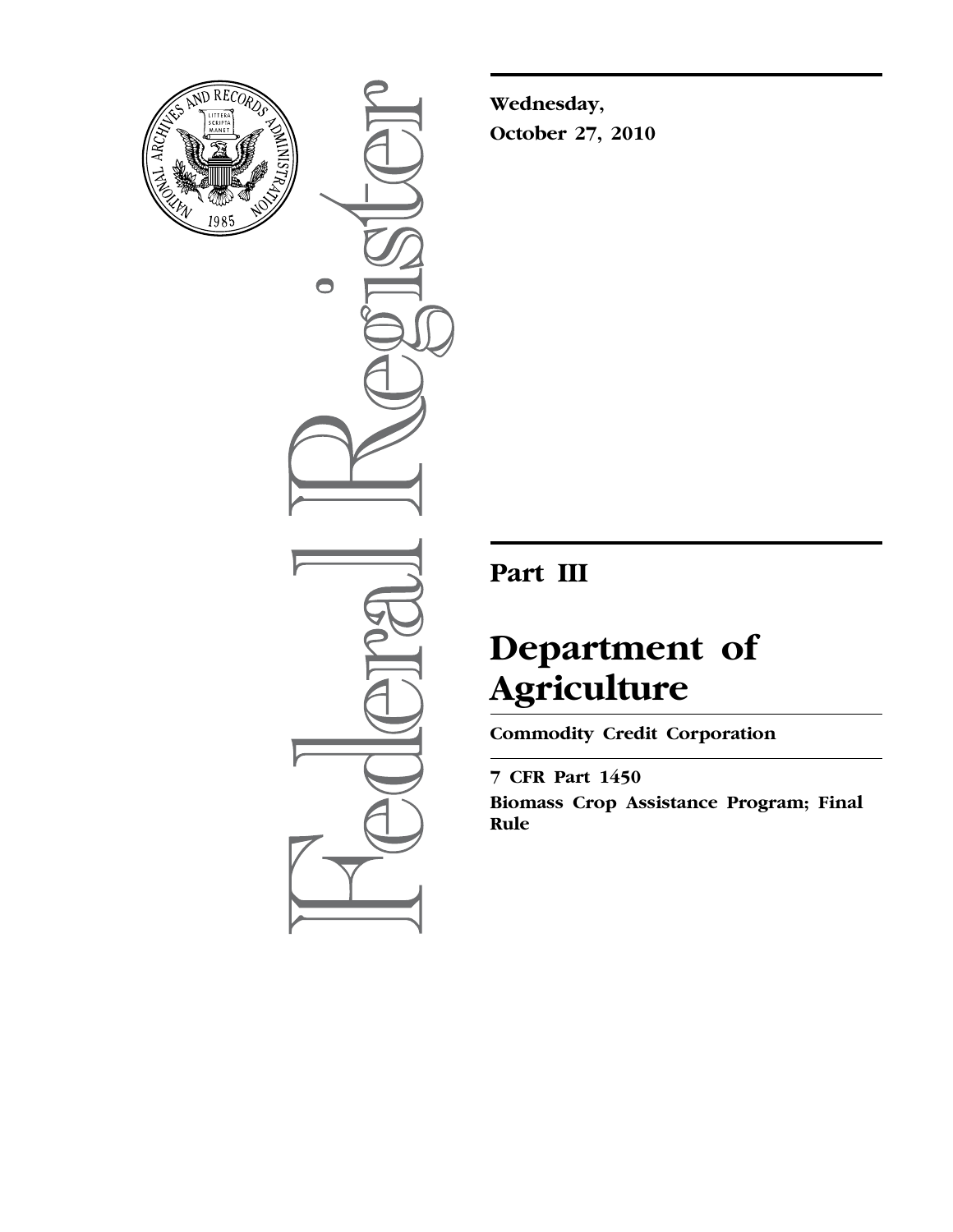# **DEPARTMENT OF AGRICULTURE**

# **Commodity Credit Corporation**

# **7 CFR Part 1450**

# **RIN 0560–AH92**

# **Biomass Crop Assistance Program**

**AGENCY:** Commodity Credit Corporation and Farm Service Agency, USDA. **ACTION:** Final rule.

**SUMMARY:** This rule implements the new Biomass Crop Assistance Program (BCAP) authorized by the Food, Conservation, and Energy Act of 2008 (the 2008 Farm Bill). BCAP is intended to assist agricultural and forest land owners and operators with the establishment and production of eligible crops in selected project areas for conversion to bioenergy, and the collection, harvest, storage, and transportation of eligible material for use in a biomass conversion facility. This rule specifies the requirements for eligible producers and participants, biomass conversion facilities, and eligible renewable biomass crops and materials.

**DATES:** *Effective Date:* October 27, 2010. **FOR FURTHER INFORMATION CONTACT:**  Martin Lowenfish, U.S. Department of Agriculture (USDA), Farm Service Agency (FSA), Conservation and Environmental Programs Division, Mail Stop 0513, 1400 Independence Ave., SW., Washington, DC 20250–0513; telephone 202–205–9804; Persons with disabilities who require alternative means for communication (Braille, large print, audiotape, etc.) should contact the USDA Target Center at 202–720–2600 (voice and TDD).

#### **SUPPLEMENTARY INFORMATION:**

#### **Background**

In 2005, Congress enacted the Renewable Fuel Standard that requires 7.5 billion gallons of corn starch ethanol in the national fuel supply by 2012. In 2008, Congress revised these goals by requiring 36 billion gallons of advanced biofuels in our national fuel pool by the year 2022. At present, stakeholders have far exceeded the earlier Congressional goals, producing approximately 10 billion gallons of corn starch ethanol at present, but the affordable production of next-generation advanced biofuels has not yet kept pace with the revised targets. These next-generation fuels require next-generation crops, and these unconventional crops typically require several years to become established. This is the principal goal of BCAP.

BCAP is a primary component of the domestic agriculture, energy, and

environmental strategy to reduce U.S. reliance on foreign oil, improve domestic energy security, reduce carbon pollution, and spur rural economic development and job creation. While there are many complexities in the development of a national strategy for biofuels—the pursuit of more economical conversion technologies, transportation infrastructure upgrades, expanded and affordable consumer access, financial risk mitigation tools the success of all of these efforts ultimately must rest upon a foundation of a strong biomass feedstock source.

The creation of that source, however, faces the classic chicken-and-egg challenge. An established, large-scale energy crop source must exist if commercial-scale biomass facilities are to have sufficient feedstock supplies. Conversely, a strong consumer base to purchase the crop must exist if profitable feedstock production is to occur. Also just as many such crop types need several years to become established, many promising biomass conversion technologies require similar time before proceeding to commercial scale. BCAP is designed to serve as catalyst to unite these multiple dynamics. By providing risk mitigation and production incentives, BCAP will encourage landowners to consider switching from familiar, revenuegenerating crops to new, unconventional, non-food, non-feed crops that must be ready for a nascent marketplace.

Because BCAP is a voluntary program, its enrollment requirements cannot have such hurdles beyond standard practice so that interested participants would not instead choose to remain in conventional crop production. While BCAP is fundamentally a crop cultivation program, other considerations such as wildlife and conservation protection are nevertheless important parts of BCAP.

As BCAP is implemented, the public debate will continue on what may be the best approach for meeting our national energy strategy. There are no perfect solutions in the pursuit of these goals, no single feedstock that offers the affordability, reliability, regionality, and sensitivity to the environment, and transportability, in equal ways. It is not the feedstock, nor the technology, but the ability of both to meet the standards of our national strategy that is paramount. And as we pursue the best course of action for energy independence and environmental improvement, actions must begin today to forge a new path forward, accompanied by concurrent preparations for second and third

generation choices built upon the experiences of the first-generation achievements in the cultivation of biomass crops.

Section 9001 of the 2008 Farm Bill (Pub. L. 110–246) authorizes BCAP to assist agricultural and forest land owners and operators with the collection, harvest, storage, and transportation of eligible material for use in a biomass conversion facility and to support the establishment and production of eligible crops for conversion to bioenergy in selected project areas. The 2008 Farm Bill authorizes such sums as are necessary to carry out BCAP. However, the 2010 Supplemental Appropriations Act (Pub. L. 111–212) limited BCAP funding to \$552 million in fiscal year 2010 and \$432 million in fiscal year 2011. This final rule, which implements BCAP, reflects comments received on previous notices and on a proposed rule, as described below. FSA will administer this program on behalf of the Commodity Credit Corporation (CCC).

On May 5, 2009, President Barack Obama issued a Presidential directive establishing a Biofuels Interagency Working Group, chaired by the Secretaries of Agriculture and Energy and the Administrator of the Environmental Protection Agency. Among other goals, the Presidential directive laid the groundwork for a policy development process that would aggressively accelerate the development of advanced biofuels (published in the **Federal Register** on May 7, 2009 (74 FR 21531–21532)). One aspect of the larger effort outlined in the directive was the issuance of guidance and support related to the collection, harvest, storage, and transportation of eligible materials for use in biomass conversion facilities—a component of BCAP.

On June 11, 2009 (74 FR 27767– 27772), CCC published a BCAP notice of funds availability (NOFA) in the **Federal Register** for the collection, harvest, storage, and transportation of eligible materials. On February 8, 2010, (75 FR 6264–6288), CCC published the BCAP proposed rule. The proposed rule terminated the BCAP NOFA.

FSA also held a series of public meetings, as described in the notice published on May 13, 2009 (74 FR 22510–22511) and solicited comments, to collect public input needed to prepare an environmental impact statement (EIS) for BCAP. Specifically, CCC published four specific National Environmental Policy Act (NEPA) related notices on BCAP in the **Federal Register**. A notice of intent (NOI) to prepare a programmatic EIS (PEIS) was published on October 1, 2008 (73 FR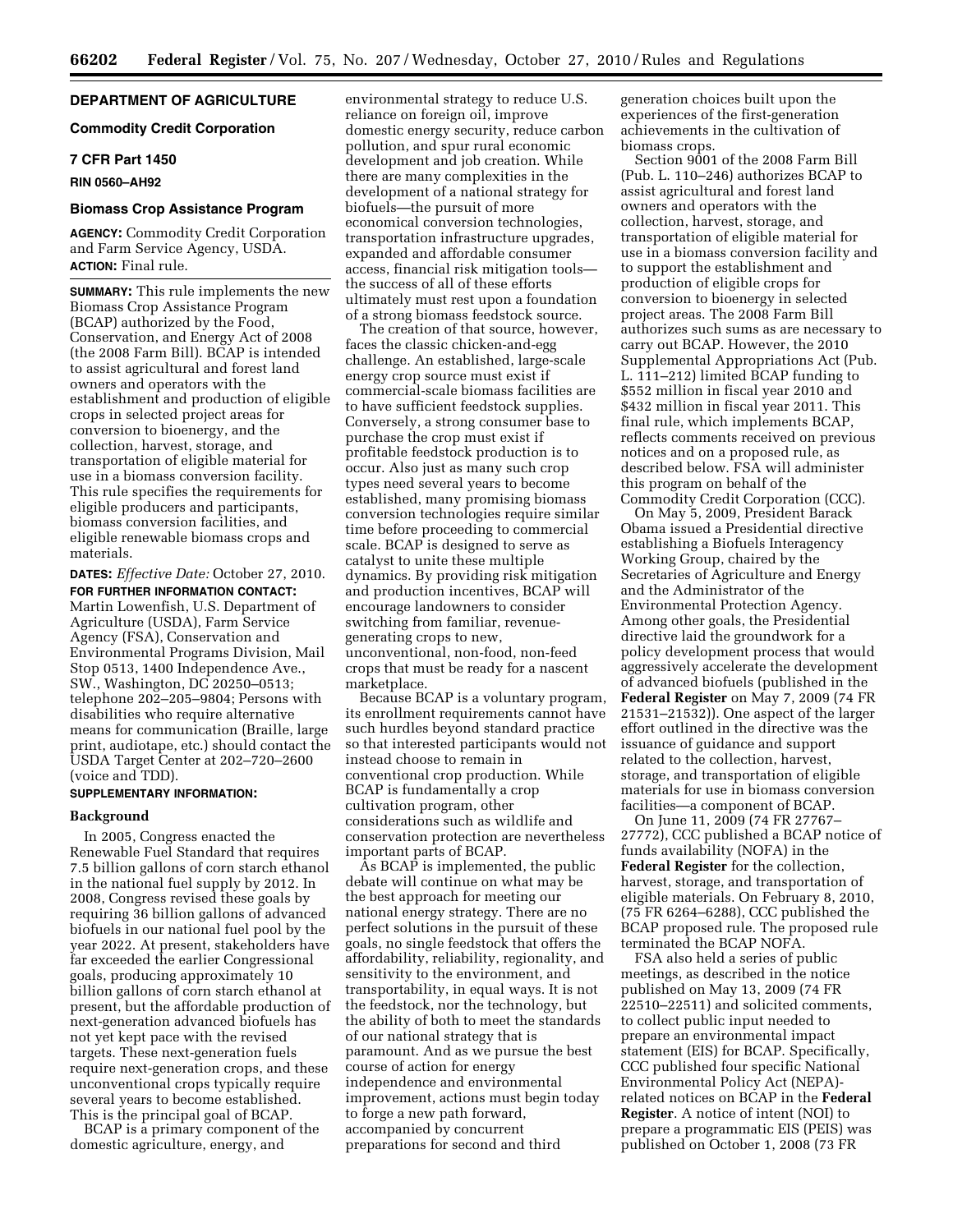57047–57048) to solicit public input on program implementation alternatives to be analyzed in the document; approximately 100 comments were received. CCC published an amended NOI on May 13, 2009 that identified the alternatives to be analyzed in the PEIS based on the input received on the previous NOI and announced six public scoping meetings around the country that began on May 29, 2009, and ended on June 11, 2009. CCC published a notice of availability of the draft PEIS on August 10, 2009 (74 FR 39915) or a 30 day public comment period; over 600 comments were received from environmental groups, Federal agencies, organizations, and the general public. The Environmental Protection Agency announced the availability of the final EIS on June 25, 2010 (75 FR 36386– 36387) for public comment.

Comments from the public meetings and BCAP environmental notices were reflected in the BCAP proposed rule and in this final rule.

The BCAP proposed rule and this final rule cover the whole BCAP, including both the provisions that provide matching payments for collection, harvest, storage, and transportation of materials and the provisions that provide payment for the establishment and production of biomass crops in selected project areas.

The core structure and purposes of BCAP in this final rule are largely unchanged from those stated in the proposed rule. In response to comments received on the proposed rule, this final rule makes minor amendments to BCAP, as it was described in the proposed rule. This rule clarifies definitions and eligibility requirements and adds new provisions to enhance program integrity. Specific changes include:

• Biomass conversion facilities will be required to certify that eligible materials that are not crop residues are byproducts of preventative treatments that are removed to reduce hazardous fuels, to reduce or contain disease or insect infestation, or to restore ecosystem health.

• Related party transactions may be eligible for matching payments.

• Biomass conversion facilities will be required to treat all parties equally and pay fair market rates; this is intended to prevent biomass conversion facilities from paying different prices based on whether a person is receiving BCAP payments or not.

• BCAP requires a conservation plan, forest stewardship plan, or equivalent plan as an eligibility requirement to receive matching payments. Equivalent plans were previously included in some but not all references to plans in the

proposed rule. In the proposed rule, compliance with existing plans was required for matching payments; however, a plan was not required if one did not already exist. Now conservation plan, forest stewardship plan, or equivalent plans are required for all BCAP payments.

• As specified in the 2008 Farm Bill, BCAP participants may receive matching payments for a maximum of 2 years; this rule specifies that CCC will take into account the NOFA period in an equitable manner consistent with the 2008 Farm Bill.

• Although, the proposed rule provided alternatives for different payment rates based on type of material, BCAP will provide a single rate of \$1 for each \$1 per dry ton provided by the biomass conversion facility, up to \$45 per dry ton, with no "tiered" payments for different types of biomass. Similarly, provisions in the proposed rule for payments for wood wastes and wood residues converted to heat or power only above historical usage baselines cannot be implemented.

• This rule clarifies that to qualify for payment, that eligible materials and renewable biomass must be organic materials that are harvested or collected from the land, which was in the proposed rule. Specific references to vegetative and woody waste products that would not meet those requirements are not included. This rule clarifies the section on eligible materials to include specific requirements that are also clearly defined in the definitions section.

• Reductions to annual payments for sale of eligible crops and materials will be tiered based on the use for which the material or crops from the contract acres was sold and matching payments were paid. Conversion to advanced biofuels will result in the smallest reduction, while uses for purposes other than conversion to heat, power, biobased products, or advanced biofuels will result in the highest reduction.

• This rule also makes technical corrections and editorial changes that reflect both comments received and FSA's review of the rule.

This document describes BCAP in detail, then provides a detailed discussion of comments received on the proposed rule and FSA's response to those comments, and then a list of specific section-by-section changes made to the regulatory provisions in response to the comments received.

#### **BCAP Overview**

BCAP supports two main types of activities. First, it provides funding for agricultural and forest land owners and

operators to receive matching payments for certain eligible material sold to qualified biomass conversion facilities for conversion to heat, power, biobased products, or advanced biofuels. These payments are referred to as ''matching payments.'' Matching payments will assist producers with the cost of collection, harvest, storage, and transportation of certain eligible material to a qualified biomass conversion facility. Such payments to a particular participant can continue for up to 2 years after the first payment is issued. Second, BCAP provides funding for producers of eligible crops of renewable biomass within specified project areas to receive establishment payments of not more than 75 percent of the cost of establishment of eligible woody and non-woody perennial crops, and annual payments for up to 5 years for the production of eligible annual and non-woody perennial renewable biomass crops and for up to 15 years for the production of eligible woody perennial renewable biomass crops. These are referred to as ''establishment payments and annual payments,'' respectively. To be eligible for payment, the establishment and production activities must take place in designated project areas, which may be proposed to CCC by biomass conversion facilities or by groups of producers. Producers in project areas may be eligible for both types of payments; producers outside the project areas are only eligible for matching payments. A table is provided later in this document summarizing the major eligibility requirements for both types of payments.

# **Definitions and Terms Used in This Rule**

As defined in this rule, "advanced biofuel'' means fuel derived from renewable biomass other than corn kernel starch, including biofuels derived from cellulose, hemicellulose, or lignin; biofuels derived from sugar and starch (other than ethanol derived from corn kernel starch); biofuel derived from waste material, including crop residue, other vegetative waste material, animal waste, food waste, and yard waste; diesel-equivalent fuel derived from renewable biomass including vegetable oil and animal fat; biogas (including landfill gas and sewage waste treatment gas) produced through the conversion of organic matter from renewable biomass; and butanol or other alcohols produced through the conversion of organic matter from renewable biomass and other fuel derived from cellulosic biomass. That definition, which is specified in the 2008 Farm Bill, did not change from the proposed rule.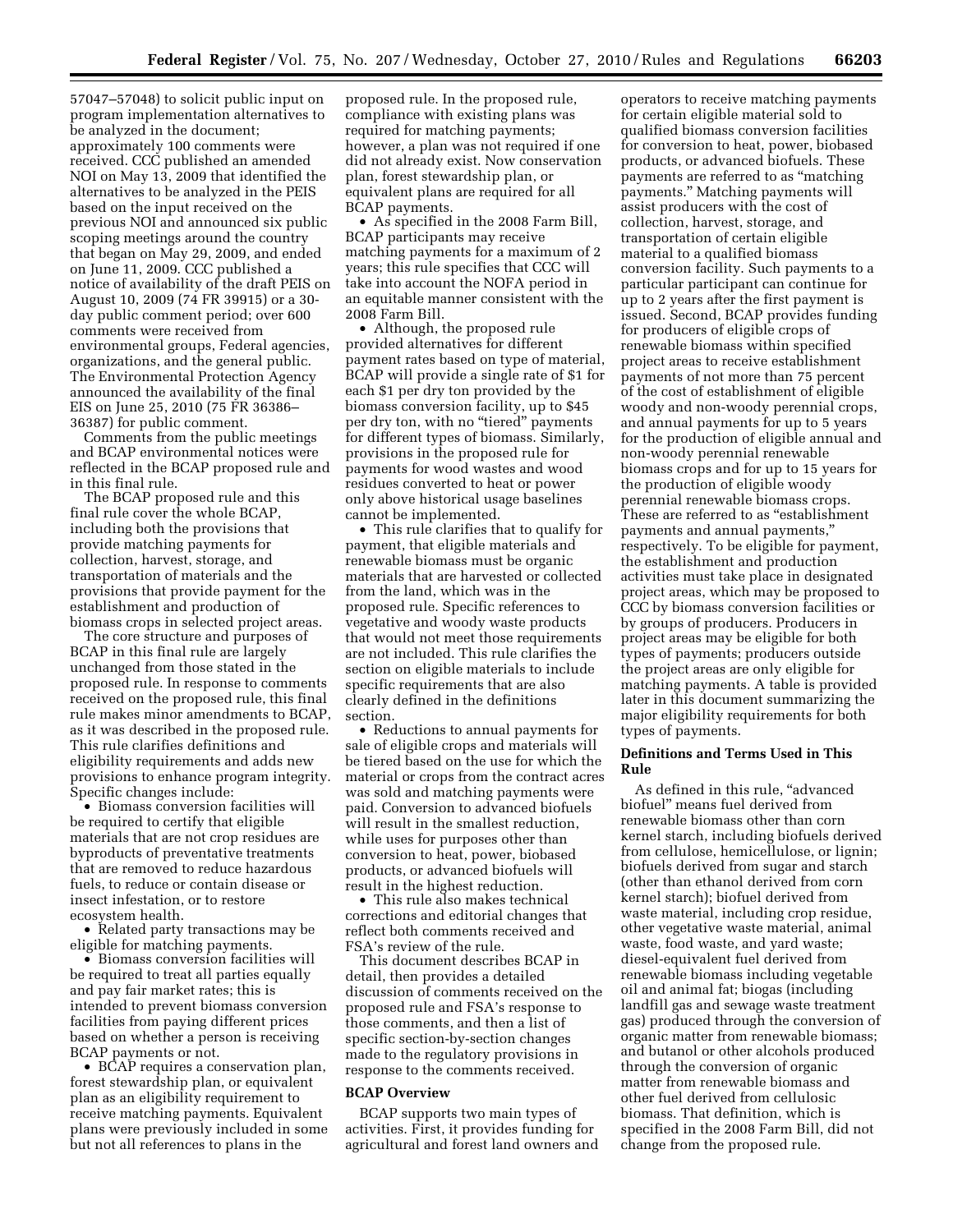To be considered a qualified biomass conversion facility, one of the activities that meets the criteria for qualification is converting eligible renewable biomass material to a biobased product. The 2008 Farm Bill defined biobased products as a product determined by the Secretary to be a commercial or industrial product (other than food or feed) that is—"(A) composed, in whole or in significant part, of biological products, including renewable domestic agricultural materials and forestry materials; or (B) an intermediate ingredient or feedstock.'' CCC will administer BCAP consistent with USDA's standards for biobased products specified in the BioPreferred Procurement Program, which establishes a minimum biobased content for specific items and generic groupings of biobased products and excludes certain biobased products including (1) motor vehicle fuels (biofuels) and electricity (heat and power); and (2) products with significant national market penetration as of 1972 (7 CFR  $2902.5(c)$ ).

This final rule also adds a definition of ''biofuel'' to mean ''a fuel derived from renewable biomass.'' Corn ethanol would be included in the definition of biofuel, but not the definition of advanced biofuel.

This rule uses the terms "contract" acreage'' and ''contract acres'' to mean land that is eligible for establishment payments and annual payments under Subpart C of the regulation. Some eligible materials only qualify for matching payments under Subpart B if they are grown on contract acres.

This rule uses the term ''eligible material'' for renewable biomass that may qualify for the matching payment component of BCAP and ''eligible crop'' for renewable biomass that may be eligible for the establishment payments and annual payments component of BCAP. The 2008 Farm Bill uses these two terms in this way and defines them as including different kinds of renewable biomass.

The purpose of this regulation is to provide incentives for the cultivation of new biomass for new markets rather than divert biomass from existing markets. This rule clarifies the definition of ''higher-value product'' as an existing market product that is comprised principally of an eligible material or materials and, in some distinct local regions outside of project areas, as determined by CCC, has an existing market as of the date of publication of this rule in the **Federal Register.** Higher-value products may include, but are not limited to, products such as mulch, fiberboard, nursery

media, lumber, or paper, or a product manufactured from eligible materials from which eligible materials must be separated in order to be used for heat, power, biobased products, or advanced biofuels. Eligible materials that are considered to be used for a higher value product may differ according to region and may qualify for matching payments if no higher value product market exists in that region. Higher-value products may include products such as mulch, fiberboard, nursery media, lumber, paper, or other materials.

As specified in the 2008 Farm Bill and in this rule, the eligible material owner may be a person or legal entity who is (1) a producer of an eligible crop or (2) has the right to collect or harvest eligible material. A qualified biomass conversion facility that meets those requirements may be an eligible material owner and receive BCAP payments under subpart B of the regulation.

The term ''conservation district'' is used as defined in 7 CFR part 1410, the regulations for the Conservation Reserve Program (CRP).

This rule uses the term "participant" for the matching payments component of BCAP and the terms ''producer'' and ''participant'' for the establishment payments and annual payments component of BCAP. The distinction is an eligible participant for matching payments is not necessarily the person or legal entity who produced the material but may be the person who owns it or has the authority to collect or harvest and sell it to the biomass conversion facility. However, in all cases there may only be one BCAP payment made for any base material and the person claiming the BCAP payment must be the person who was entitled to receive and negotiate the payment being matched. In other words, all BCAP producers are participants, but not all BCAP participants are producers. Participants are those individuals or entities who have been approved and are bound to perform under a contract for matching payments, establishment payments, or annual payments. The term ''producer'' means either an owner or operator of BCAP project acreage that is physically located in a BCAP project area, or a producer of an eligible crop produced on that acreage.

This rule uses the term "contract" and "agreement." A contract is between CCC and the participant for BCAP payments. The contract is legally binding on the participants in BCAP and specifies what the producer must do and the resulting payments that CCC will make to the producer or other BCAP participant entitled to receive a payment. An

"agreement" is between CCC and a qualified biomass conversion facility or a project area sponsor. The agreement specifies what the qualified biomass conversion facility or the project area sponsor plans to do and how it will support the establishment and production of eligible crops for conversion to bioenergy in the BCAP project areas including the type of renewable biomass that will be used and the planned conversion methods of renewable biomass. In addition, there may be agreements between CCC and a qualified biomass conversion facility for the matching payments, which include items such as obligations of the facility to provide a purchase list, receipts and scale tickets for the eligible material owners and agreement to provide facility address and contact information to the general public.

#### **Matching Payments**

Matching payments will be available for the delivery of certain eligible material to qualified biomass conversion facilities to a producer of an eligible crop or a person with the right to collect or harvest eligible material.

The 2008 Farm Bill provides for matching payments at a rate of \$1 for each \$1 per dry ton paid by the qualified biomass conversion facility, in an amount up to \$45 per dry ton, for a period of 2 years. The 2008 Farm Bill also provides that biomass conversion facilities are those that convert, or propose to convert, renewable biomass into heat, power biobased products, or advanced biofuels.

For the matching payment calculations, CCC proposed three options. As discussed in the Summary of Comments section below, after consideration of comments received, an amended version of the first option was selected, and is the one specified in this final rule.

CCC will provide matching payments at the rate of \$1 for each \$1 per dry ton paid by the qualified biomass conversion facility to the eligible material owner for delivery of eligible material that qualify for payment to the facility in an amount not to exceed \$45 per dry ton. Participants will be eligible for payments for a period of 2 years beginning from the date of their first matching payment is made after the effective date of this rule. CCC will determine how to take into account participation in the NOFA period. At the least, the 2-year period will be considered stopped during the period between the end of matching payments received during the operation of the NOFA and the beginning of CCC matching payments for new deliveries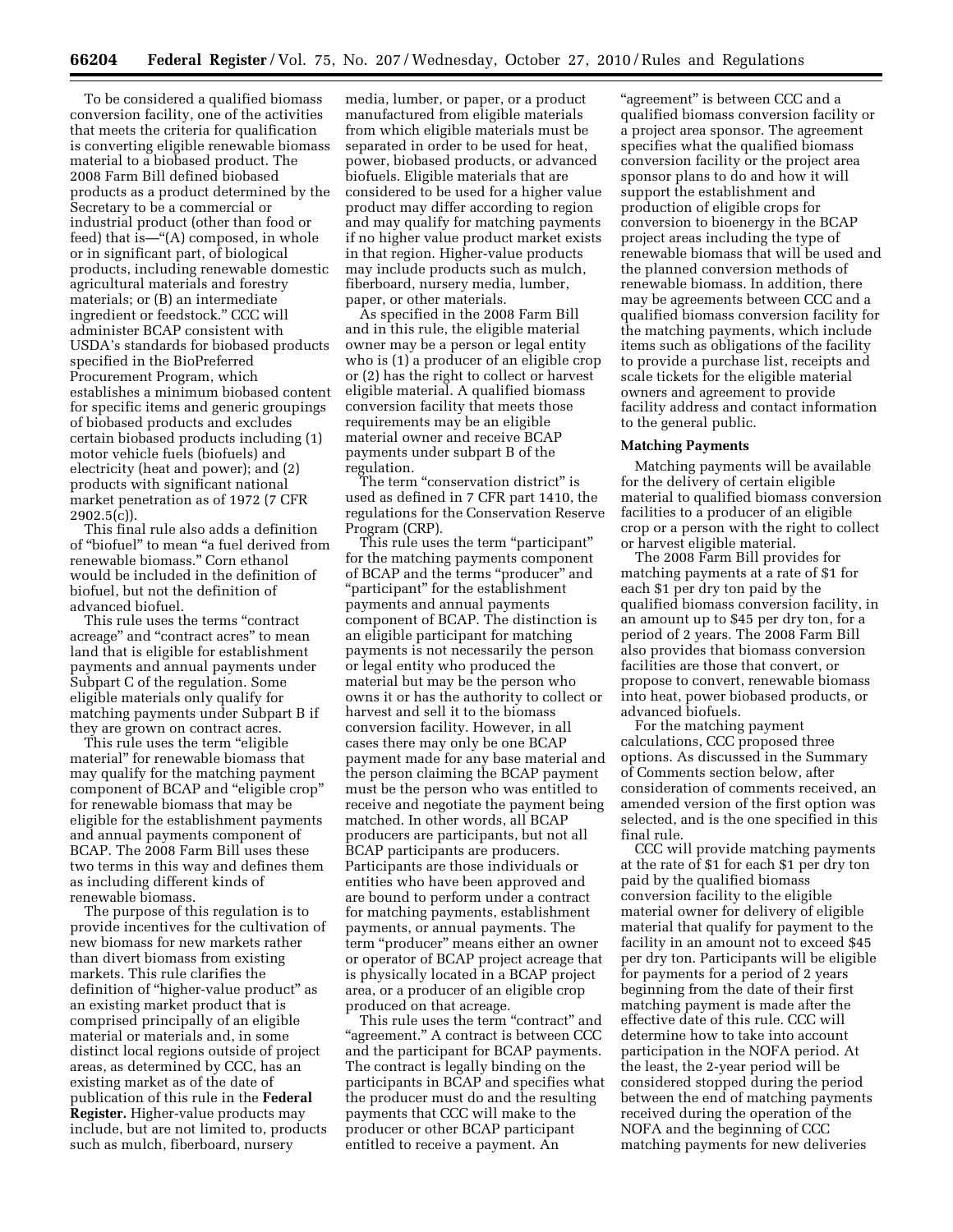by the participant. If title to the material from a particular farm or locale is transferred to another party, the rule provides that the successor is subject to the 2-year requirement applicable to the previous participation at that locale. Otherwise, the 2-year requirement could be easily avoided contrary to the 2008 Farm Bill. Generally, however, the 2 year period is producer specific. If, for example, the producer changes delivery points after a year, the time period does not start anew.

#### **Qualified Biomass Conversion Facility**

In order for a delivery of eligible materials to a biomass conversion facility to qualify for a BCAP payment, the receiving biomass conversion facility must be qualified for BCAP. To become qualified, the biomass conversion facility must enter into an agreement with CCC, through the FSA State office in the State where the facility is physically located.

For BCAP, a biomass conversion facility is a facility that converts or proposes to convert renewable biomass into heat, power, biobased products, or advanced biofuels. For the purposes of BCAP, advanced biofuels do not include ethanol derived from corn kernel starch, because the 2008 Farm Bill specifically excludes it.

A biomass conversion facility does not have to be a project sponsor for the establishment payment and annual payment component of BCAP or be in operation to submit a successful application for qualification. For any facility, whether or not yet in operation, the entity requesting that a facility become qualified must provide proof of all applicable Federal, State, local, and Tribal permits and licenses required for operation or proof of application completions or letters of renewal submissions from the applicable governmental entity. Applicable permits and licenses may include, but are not limited to, business licenses, air quality permits, water discharge permits, storm water permits, or Bureau of Alcohol, Tobacco, Firearms and Explosives registrations.

Each biomass conversion facility must enter into a separate agreement with CCC regardless of whether a single owner has multiple facilities. CCC will issue a unique facility identification number to each qualifying biomass conversion facility. In addition, when a biomass conversion facility agrees to become "qualified," CCC will make general contact information available to the public through FSA county offices and on the FSA Web site.

# **Eligible Material Owners, Application for Matching Payments**

To be eligible for matching payments, the eligible material owner must apply at an FSA county office and receive approval for that application before delivering the eligible material to the qualified biomass conversion facility. The qualified biomass conversion facility must issue a receipt or invoice on the date of delivery to the eligible material owner. The receipt will be the basis for the matching payment calculation.

The material owner will be eligible for the payment if the owner had the legal title to the material for collection or harvest, such as the operator or producer conducting farming operations on private land, or any other person designated by the owner of the private land. Consistent with the 2008 Farm Bill, the eligible material owner does not have to own the land where the eligible material was collected or harvested as a condition of eligibility. The eligible material owner may be a person with the right to collect or harvest eligible material, and who has the risk of loss with respect to that material, on certain Federal lands pursuant to a contract or permit with the U.S. Forest Service or Bureau of Land Management, such as a timber sale contract.

Eligible material owners must submit the documentation from the qualified biomass conversion facility to the FSA county office to be eligible for matching payments. The measure for the eligible material weight is a "dry ton," the weight at zero percent moisture content. The facility is required to have the necessary equipment (such as a moisture meter) to calculate the equivalent dry ton weight of the delivered material.

Eligible material owners may also be eligible to participate under the ''establishment payments and annual payments'' component of BCAP; however, eligible materials may differ from eligible crops and the annual payment that is received by a participant in that component will be reduced when a matching payment is issued. The "establishment payments and annual payments'' component of BCAP is discussed later in this rule. If an eligible material owner or producer wishes to avoid the reduction in annual payment(s), the owner or producer must decline the matching payment(s).

The NOFA imposed an "arm's length" transaction'' requirement to be eligible for a matching payment. As discussed below in the Summary of Comments section, based on comments received,

those provisions have been removed from this final rule. To achieve a fair price for all participants, provisions have been added requiring biomass conversion facilities to pay a fair market value to all participants, regardless of whether the participant is receiving BCAP payments or is a related party.

An eligible material owner needs to meet the following requirements to be eligible for a matching payment:

An eligible material owner must be one or more of the following:

• A producer within a project area; or • A person or a non-Federal entity that has legal title to an eligible

material, including Indian tribes and tribal members.

An eligible material owner may request a matching payment at the FSA county office after being approved to participate in the program and after delivery of eligible material to a qualified biomass conversion facility and receiving payment for that delivery.

However, eligible material owner(s) who meet the requirements listed above are not eligible for a matching payment if:

• Delivery is made or payment received for delivery before the biomass conversion facility is qualified by CCC;

• The eligible material owner did not receive approval from CCC to be considered an eligible material owner for matching payment from the FSA county office before delivery to the biomass conversion facility;

• The delivery contained ineligible material (for deliveries of otherwise eligible material, none of the eligible material will qualify for payment if it must be separated from other material which may be the higher-value product after delivery to the biomass conversion facility);

• The eligible material owner that collects or harvests the eligible material directly from the land sells the eligible material to any other entity other than the qualified biomass conversion facility;

• The eligible material owner does not present proof of payment and proof of delivery date for delivery of the eligible material;

• The eligible material was collected or harvested from the land not in accordance with the conservation plan, forest stewardship plan, or equivalent plan;

• The eligible material produced outside a project area may be used to produce higher-value products;

• The eligible material owner violates Executive Order 13112, ''Invasive Species;''

• The eligible material owner knowingly supplied false information;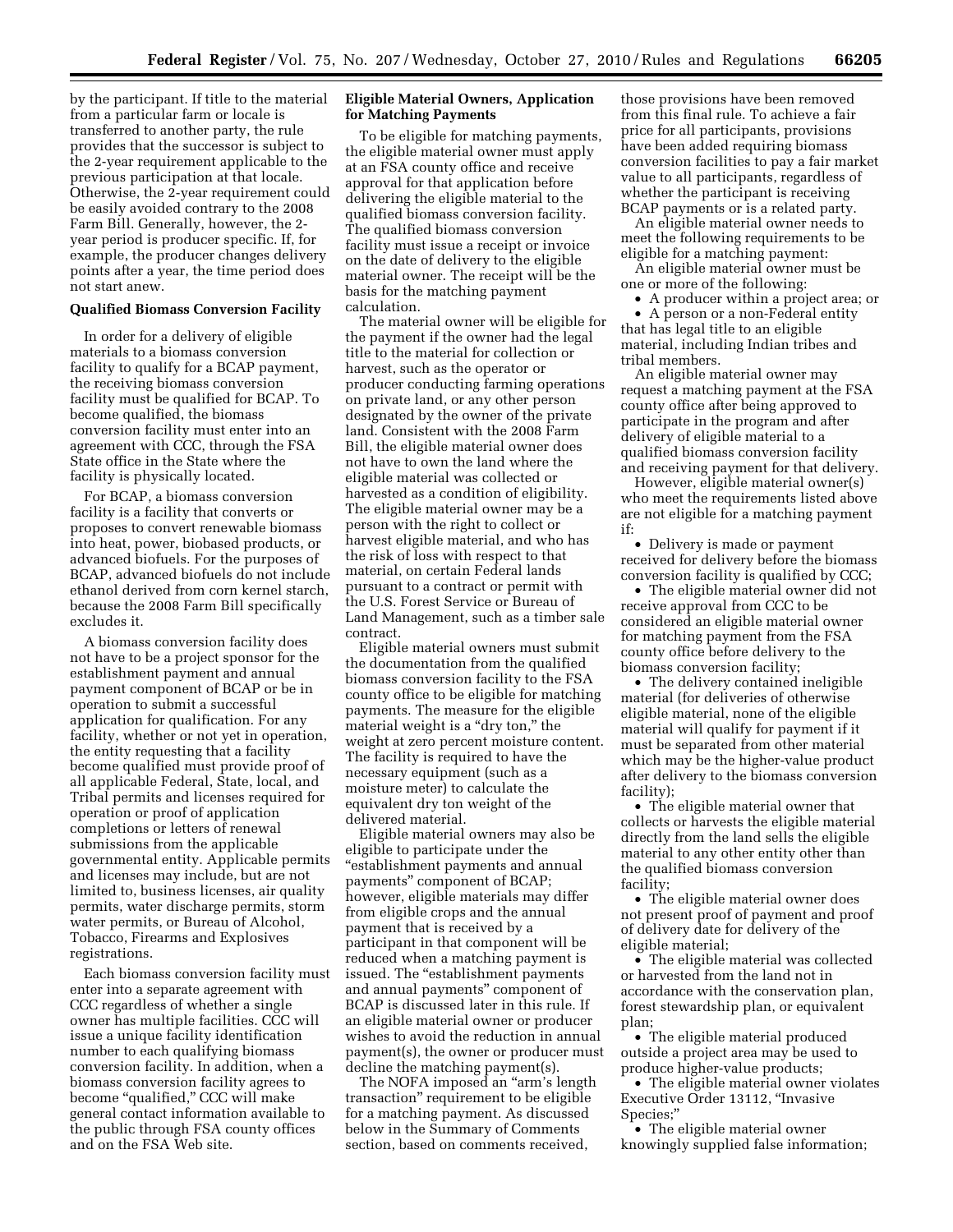• The eligible material owner violated the associated conservation, forestry, or equivalent plan related to the land that produced the eligible material for which a matching payment is requested; or

• The formerly qualified biomass conversion facility failed to comply with the agreement it entered into with CCC and, accordingly, the agreement was terminated by CCC prior to delivery.

#### **Eligible Materials**

In general, eligible material is renewable biomass that qualifies for the matching payment component of BCAP. For guidance to potential eligible material owners and biomass

conversion facilities, CCC will provide a chart of eligible materials that qualify for matching payments. The chart of eligible materials that qualify for matching payments will be provided to the public via the FSA Web site at *[http://www.fsa.usda.gov/energy;](http://www.fsa.usda.gov/energy)* an example of the chart is included below. The chart is not exhaustive and will be periodically updated on the FSA Web site by CCC—in accordance with the parameters established by the 2008 Farm Bill. Because the contents of the eligible material list that qualify for payments are expected to change periodically, the list is not included in the BCAP regulations. When there is

recommendation for an addition to the list of eligible materials that qualify for payments, CCC will review the material to make determinations. The review may include a site visit and comparison to related materials or uses. CCC will review the recommendation to ensure that the new material meets the requirements of the 2008 Farm Bill and the provisions in this final rule. As described later in this rule, eligible crops for the establishment payments and annual payment provisions will include some additional crops not eligible for matching payments and therefore not considered to be eligible materials.

# CONDITIONS WHERE ELIGIBLE MATERIALS WILL QUALIFY FOR MATCHING PAYMENTS

|                                                                             | Qualifies for matching payment?                                     |                                                                                                                            |                                                                             |  |
|-----------------------------------------------------------------------------|---------------------------------------------------------------------|----------------------------------------------------------------------------------------------------------------------------|-----------------------------------------------------------------------------|--|
| Eligible material                                                           | If collected or harvested directly from the land                    | If collected or harvested by<br>separation from a higher-value<br>product collected or harvested<br>directly from the land |                                                                             |  |
|                                                                             | before transport and delivery to the biomass<br>conversion facility | before trans-<br>port and deliv-<br>ery to the bio-<br>mass conver-<br>sion facility                                       | after transport<br>and delivery to<br>the biomass<br>conversion<br>facility |  |
|                                                                             |                                                                     | $Y^*$                                                                                                                      | N                                                                           |  |
|                                                                             |                                                                     | Y*                                                                                                                         | N                                                                           |  |
|                                                                             |                                                                     | Y*                                                                                                                         | N                                                                           |  |
|                                                                             | Y* ………………………………………………………………                                         | Y*                                                                                                                         | N                                                                           |  |
|                                                                             | Y*                                                                  | Y*                                                                                                                         | N                                                                           |  |
|                                                                             |                                                                     | Y*                                                                                                                         | N                                                                           |  |
| Trees and shrubs without timber, lumber or wood pulp value                  |                                                                     | Y*                                                                                                                         | N                                                                           |  |
| Trees and shrubs with timber, lumber or wood pulp value                     | Y* non-Federal land (N Federal land)                                | N                                                                                                                          | N                                                                           |  |
|                                                                             |                                                                     | Y*                                                                                                                         | N                                                                           |  |
|                                                                             |                                                                     | Y*                                                                                                                         | N                                                                           |  |
|                                                                             |                                                                     | Y*                                                                                                                         | N                                                                           |  |
|                                                                             |                                                                     | Y*                                                                                                                         | N                                                                           |  |
|                                                                             |                                                                     | Y*                                                                                                                         | N                                                                           |  |
| Crop residues, including Title I crop residues                              |                                                                     | Y*                                                                                                                         | N                                                                           |  |
|                                                                             |                                                                     | Y*                                                                                                                         | N                                                                           |  |
|                                                                             | Y*                                                                  | Y*                                                                                                                         | N                                                                           |  |
|                                                                             |                                                                     | Y*                                                                                                                         | N                                                                           |  |
|                                                                             |                                                                     | Y*                                                                                                                         | N                                                                           |  |
|                                                                             |                                                                     | Y*                                                                                                                         | N                                                                           |  |
|                                                                             | Y*                                                                  | $Y^*$                                                                                                                      | N                                                                           |  |
|                                                                             |                                                                     | Y*                                                                                                                         | N                                                                           |  |
|                                                                             |                                                                     | Y*                                                                                                                         | N                                                                           |  |
| Excluded from eligibility:                                                  |                                                                     |                                                                                                                            |                                                                             |  |
|                                                                             |                                                                     |                                                                                                                            |                                                                             |  |
|                                                                             |                                                                     |                                                                                                                            |                                                                             |  |
| Animal waste and byproducts (including fats, oils,<br>greases, and manure). |                                                                     |                                                                                                                            |                                                                             |  |
|                                                                             |                                                                     |                                                                                                                            |                                                                             |  |
|                                                                             |                                                                     |                                                                                                                            |                                                                             |  |

"Yes" means material has been collected or harvested directly from the land in compliance with an approved conservation plan, forest stewardship plan, or equivalent plan, and in compliance with that plan, and, that eligible materials that are not crop residues are byproducts of preventative treatments that are removed to reduce hazardous fuels, to reduce or contain disease or insect infestation, or to restore ecosystem

health.<br>\*"Yes" becomes "no" if CCC rules that, within that distinct local market, the product is being diverted from higher-value (existing) markets.

There has been interest in and discussion about various materials and

whether or not they are considered to be eligible materials and specifically

whether they qualify to receive matching payments for BCAP. For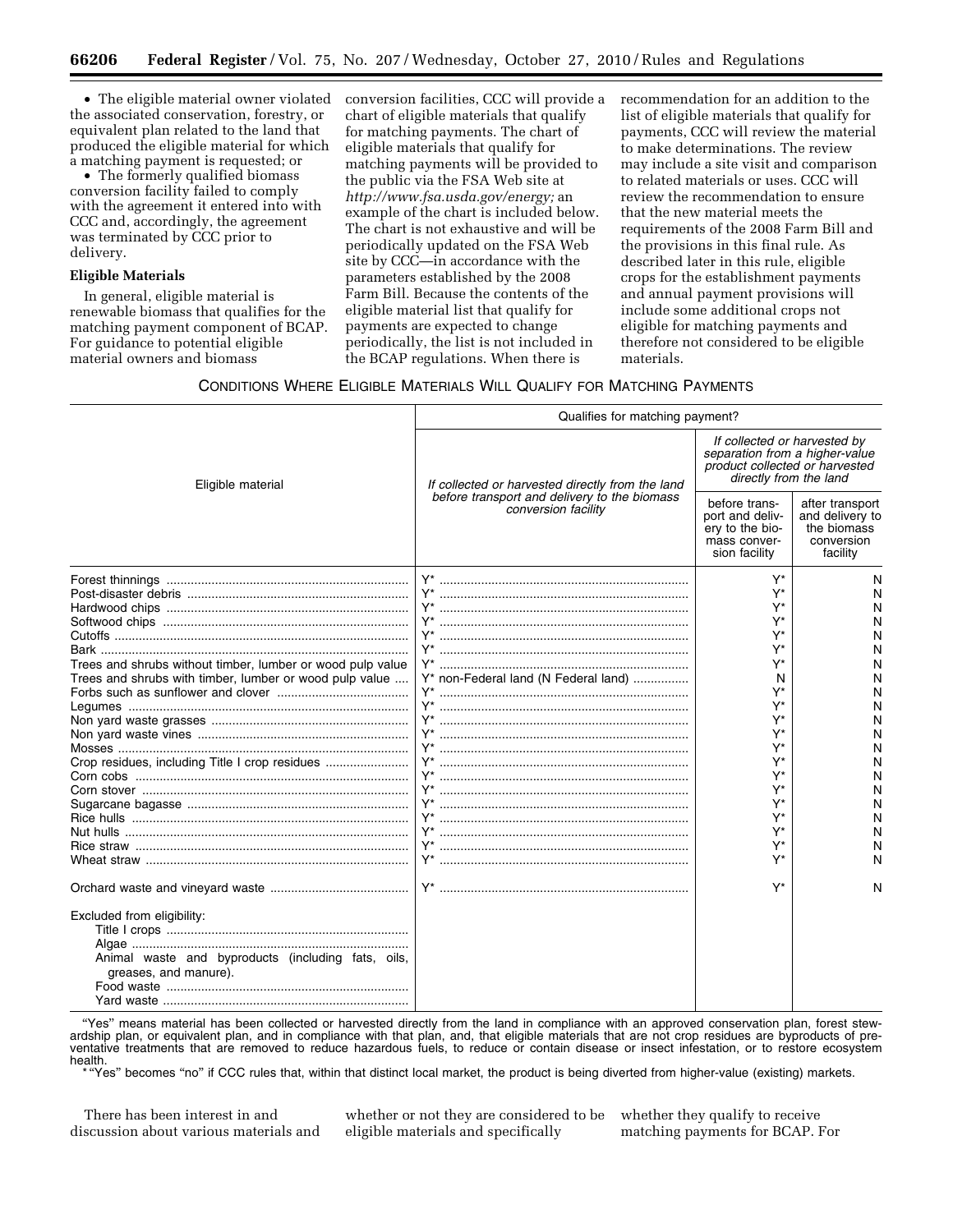example bagasse, rice hulls, nut hulls, corn cobs, whole trees, bark, wood chips, sawdust, and black liquor. For some materials there is an important distinction as to whether they meet the basic definition of eligible material or whether they are a product versus a feedstock. A determination about whether a material qualifies for matching payments requires the item to be an eligible material and to meet the other requirements of the BCAP regulations, for example the collection, harvest, storage, transportation, and delivery requirements. Each of the example materials listed in this paragraph are discussed below.

Bagasse has been discussed above. It is the fibrous residue that remains after sugarcane stalks are crushed, is an eligible material, but cannot qualify for matching payments because it is not collected directly from the land, but rather it is separated from a higher-value product, such as a Title I crop (sugar extraction) after delivery to the facility, cannot qualify for a matching payment.

Hulls are eligible materials, but qualify for matching payments only if it is collected or harvested directly from the land, or separated from a highervalue product, in accordance with an approved conservation or equivalent plan, before delivery to a biomass conversion facility. Hulls separated from whole grain or nuts after delivery to the processing facility cannot qualify for a matching payment. Where they have not been separated by the farmer, the delivery of the hulls is merely incidental to the normal marketing of the crop. It is not a new collection or harvesting of the biomass at all. Changing practices to merely separate the hulls, for example, early (at the farm) will not, however lead to payment as that could itself be a scheme or device in violation of BCAP if the only purpose was to generate a BCAP payment.

Corn cobs are crop residues, and are eligible materials, but qualify for matching payments only if they are collected or harvested directly from the land, or separated from a higher-value product, in accordance with an approved conservation plan or equivalent plan, before delivery to a biomass conversion facility. Cobs collected not directly from the land, but rather separated from a higher-value product, such as a Title I crop (corn kernels) after delivery to a biomass conversion facility, cannot qualify for a matching payment for the reason we give above.

The same concerns apply with respect to forest matters. Under this rule, whole trees or logs are eligible materials that

qualify for matching payments only if collected or harvested directly from the land, in accordance with an approved conservation plan, forest stewardship plan, or equivalent plan; are diseased, such as trees infested by the bark beetle; are byproducts of preventative treatments that are removed to reduce hazardous fuels; are removed to restore ecosystem health; and have not been determined by the CCC as a highervalue product in that market. The provisions of the 2008 Farm Bill provided for the preventative treatment qualification with respect to government land. However, that qualification is extended to trees or logs on private land in this rule so as, consistent with the 2008 Farm Bill, to avoid undue disturbance of forest lands consistent with the positive environmental intent of BCAP and consistent with other determinations specified in this final rule. This also reflects the concept that BCAP is for the use of materials that would otherwise be waste materials and that would go uncollected or unharvested. It is not intended to upset existing market relationship. It is for these reasons, on consideration of the comments, and further consideration of the operation of the portion of BCAP under the NOFA, that CCC determined that it is appropriate to apply this qualification to trees or logs on private lands as well.

Whole trees that CCC has determined have a higher value, such as for lumber or wood pulp, or have been removed without an approved forest stewardship plan or equivalent plan, cannot qualify for matching payments even if part of the tree is separated from the bulk of the tree and burned or otherwise used for biofuel—see the explanation given with respect to bagasse.

Accordingly, under this rule, bark is an eligible material that qualifies for matching payments only if it is (1) collected or harvested directly from the land, in accordance with an approved conservation plan, forest stewardship plan, or equivalent plan, before delivery to a biomass conversion facility, (2) separated from a higher-value product, and (3) has not been determined by CCC as having a higher-value product in that local market. The applicable provisions of the 2008 Farm Bill relative to the third of these qualifications are designed to generate new activities that will create biomass and not disturb existing markets that rely on biomass and may have beneficial effects of their own—such as the use of bark for mulch. This follows that view to assure a genuine biomass oriented collection and harvesting (one that would otherwise not occur) and also serves to assure that

BCAP stays within the dollar limits set by Congress. If CCC determines that in a distinct local market, the bark is used for mulch, or nursery media, the bark will not qualify for matching payments in that market. Bark collected from processed trees after the trees are delivered to pulp and paper facilities cannot qualify for matching payments.

Wood chips are eligible materials that qualify for matching payments only if collected or harvested directly from the land, or separated from a higher-value product, in accordance with an approved conservation plan, forest stewardship plan, or equivalent plan, before delivery to a biomass conversion facility, and have not been determined by CCC as a higher-value product in that local market. If CCC determines that in distinct local markets, the wood chips are used for products such as particle board, the chips cannot qualify for matching payments in that market. Chips collected from delivered and processed trees after the trees are delivered to pulp and paper facilities cannot qualify for matching payments. Chips created in the field from diseased trees for ease of transport of that biomass to a conversion facility qualify for matching payments.

Sawdust is an eligible material that qualifies for matching payments only if it is (1) collected or harvested directly from the land, in accordance with an approved conservation plan, forest stewardship plan, or equivalent plan, before delivery to a biomass conversion facility, (2) separated from a highervalue product, and (3) has not been determined by CCC as having a highervalue product in that local market. Sawdust collected from processed trees after the trees are delivered to a wood products facility cannot qualify for matching payments under this rule. Sawdust collected directly from the forestland before delivery to a facility may qualify for matching payments. If CCC determines that in distinct local markets, the sawdust can be used for higher-value products such as particle board, the sawdust cannot qualify for matching payments in that market.

Black liquor, or pulp liquor, is an aqueous waste by-product of the kraft process of pulp manufacturing that is comprised of lignin, hemicellulose, and inorganic chemicals and used as fuel at these facilities. Any eligible material used in the manufacturing process that can be attributed to the creation of black liquor cannot qualify for matching payment because the eligible materials (non-Federal pulpwood trees) immediate, principal higher-value purpose is wood pulp for paper manufacturing and the creation of the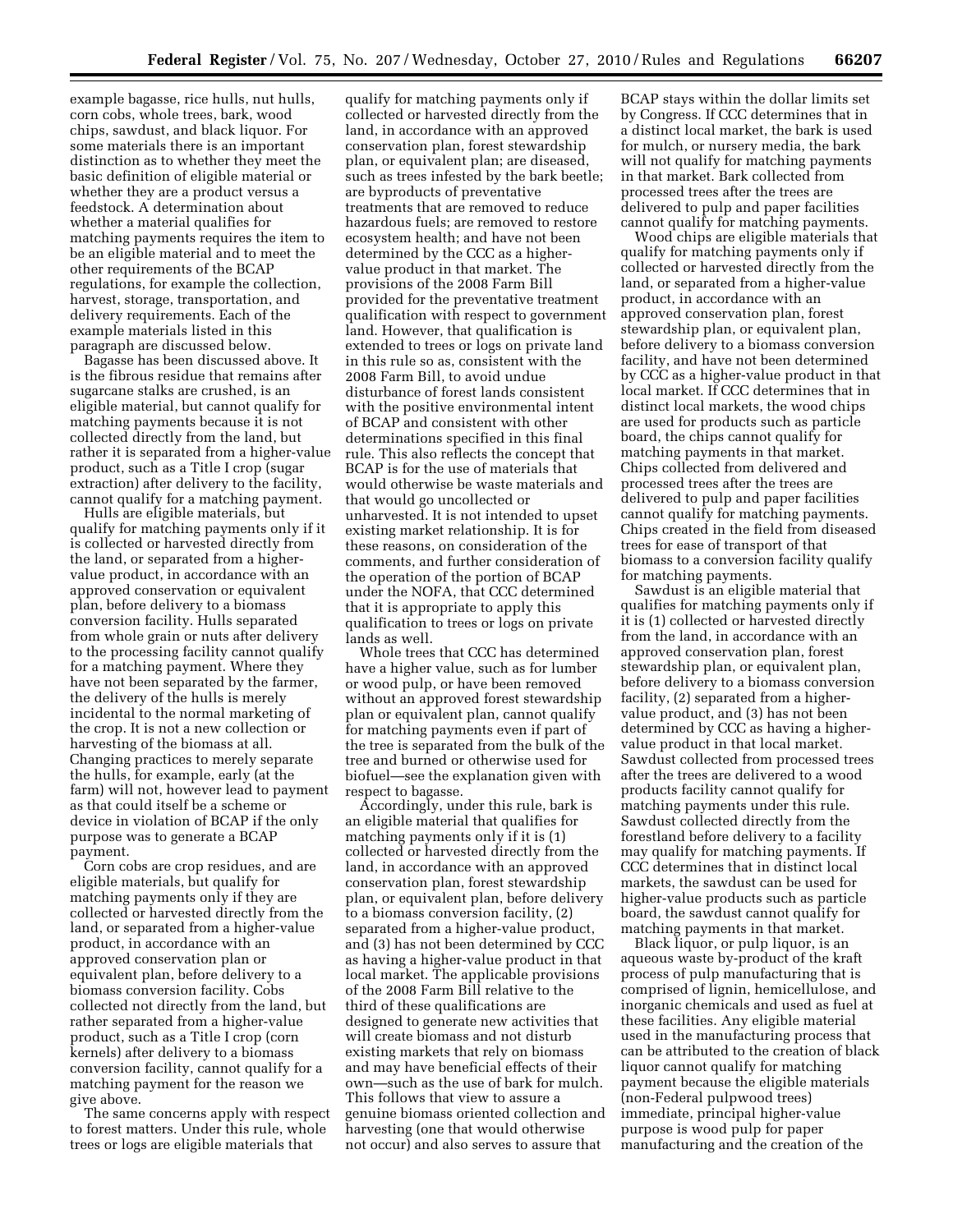black liquor is a byproduct of the production process.

Renewable biomass, as specified in the 2008 Farm Bill and in this rule, includes materials, pre-commercial thinnings, or invasive species from U.S. National Forest System land and U.S. Bureau of Land Management (BLM) land that:

• Are byproducts of preventive treatments that are removed to reduce hazardous fuels, to reduce or contain disease or insect infestation, or to restore ecosystem health;

• Would not otherwise be used for higher-value products; and

• Are harvested in accordance with applicable law and land management plans and the requirements for oldgrowth maintenance, restoration, and management direction of subsections 102(e)(2), (3), and (4) of the Healthy Forests Restoration Act of 2003 (16 U.S.C. 6512) and large-tree retention provisions of subsection (f).

In other words, renewable biomass harvested on National Forest System and BLM land would be biomass removed for fire prevention purposes, biomass unsuitable for commercial timber harvest, invasive plant removal for treatment and control purposes, and diseased, damaged, or immature biomass culled in accordance with appropriate forest management practices. As discussed below in the Summary of Comments section, in response to the comments, this rule requires a conservation plan, forest stewardship plan, or equivalent plan for all eligible materials that qualify for payment.

As specified in the 2008 Farm Bill, renewable biomass also includes organic matter that is available on a renewable or recurring basis from non-Federal land or land belonging to an Indian or Indian Tribe that is held in trust by the United States including:

• Renewable plant materials such as feed grains, other agricultural commodities, other plants and trees, and algae; and

• Waste material, including crop residue, other vegetative waste material, including wood waste and wood residues, animal waste and byproducts, including fats, oils, greases, and manure, food waste, and yard waste.

However, that definition of renewable biomass from the 2008 Farm Bill applies to more than one program in Title IX of the 2008 Farm Bill. For BCAP specifically, the 2008 Farm Bill defines "eligible material" more narrowly, excluding any crop that is eligible to receive payments under Title I of the 2008 Farm Bill.

Crops that are eligible to receive payments under Title I of the 2008 Farm Bill would therefore not be included as eligible materials or crops for BCAP. Any crop that is eligible to receive payments under Title I of the 2008 Farm Bill or an amendment made by that Title includes a crop of barley, corn, grain sorghum, oats, rice, or wheat; honey; mohair; certain oilseeds such as canola, crambe, flaxseed, mustard seed, rapeseed, safflower seed, soybeans, sesame seed, and sunflower seeds; peanuts, pulse crops such as small chickpeas, lentils, and dry peas; dairy products; sugar; wool; and cotton boll fiber.

In accordance with the 2008 Farm Bill, crop residue or other similar byproducts of crop production and harvesting, such as stover, straw, or hulls, are considered eligible materials that qualify for payments under subpart B of the regulation provided that they are collected, harvested, transported, and delivered as required by the regulation. For such eligible material to qualify for payment, conservation plans must be updated or created to address the removal of the material.

The 2008 Farm Bill specifies that material removed from Federal land is not eligible if it would otherwise be used for higher-value products. Because the intent of BCAP is to spur new biomass for new markets rather than divert biomass from existing markets, and in response to comments, this rule extends the higher-value qualification to material from all land not under a BCAP contract (including non-Federal lands). The exemption for the BCAP contracts reflects that market displacement issues should be taken into account in the BCAP approval process.

The 2008 Farm Bill does not specifically exclude invasive or noxious species in the definition of "eligible material'' which is the key term for the matching payment part of BCAP. After consideration of this issue, those materials are eligible materials that qualify for payment if collected, harvested, stored, transported, and delivered as specified in all applicable local, State, and Federal requirements on invasive and noxious species.

Accordingly, this rule includes invasive and noxious species as eligible materials that qualify for BCAP matching payment purposes; however, such eligible materials must be collected or harvested according to a new or amended conservation plan, forest stewardship plan, or equivalent plan and must not be collected, harvested, or transported during reproductive or other phases that may propagate the spread or establishment of those species. Eligible

material owners must contact State and local weed boards or authorities and their local USDA Service Center staff about collecting, harvesting, storing, or transporting invasive or noxious species to ensure compliance with Executive Order 13112 (which addresses noxious weeds), USDA guidelines, and other requirements. Eligible material owners that violate Executive Order 13112 while carrying out activities related to receiving a matching payment will be in violation of the BCAP regulations and will be required to return all matching payments, as determined by the Deputy Administrator.

As required by the 2008 Farm Bill, the following materials are excluded from being considered eligible materials for BCAP, although they are eligible crops for BCAP establishment payments and annual payments:

• Animal waste and byproducts (including fats, oils, greases, and manure);

• Food waste such as food processing scraps and yard waste such as debris removal originating from municipal or commercial yard, lawns, landscaped areas or related sites; and

• Algae.

Consistent with the 2008 Farm Bill, this rule specifies that for eligible materials to qualify for a matching payment, they must be collected and harvested directly from lands including:

(1) U.S. National Forest System lands;

(2) BLM lands;

(3) All Non-Federal lands in the United States; and

(4) Land belonging to an Indian or Indian Tribe that is held in trust by the United States or subject to a restriction against alienation imposed by the United States. In other words, most publicly- and privately-held land is eligible to produce material for the BCAP matching payments program, except for certain Federal lands.

In accordance with the 2008 Farm Bill, matching payments may be made for all eligible materials, including those derived outside BCAP project areas. Advanced biofuels and intermediate ingredients or feedstock are not collected or harvested directly from the land, therefore, they do not qualify to receive matching payments. CCC recognizes that the production of some advanced biofuels and biobased products requires intermediate ingredients and intermediate feedstocks, such as chopped grasses or wood chips. As specified in this rule, the source material and the intermediate ingredient or feedstock are considered separate eligible materials; however, only the source material qualifies for a matching payment because intermediate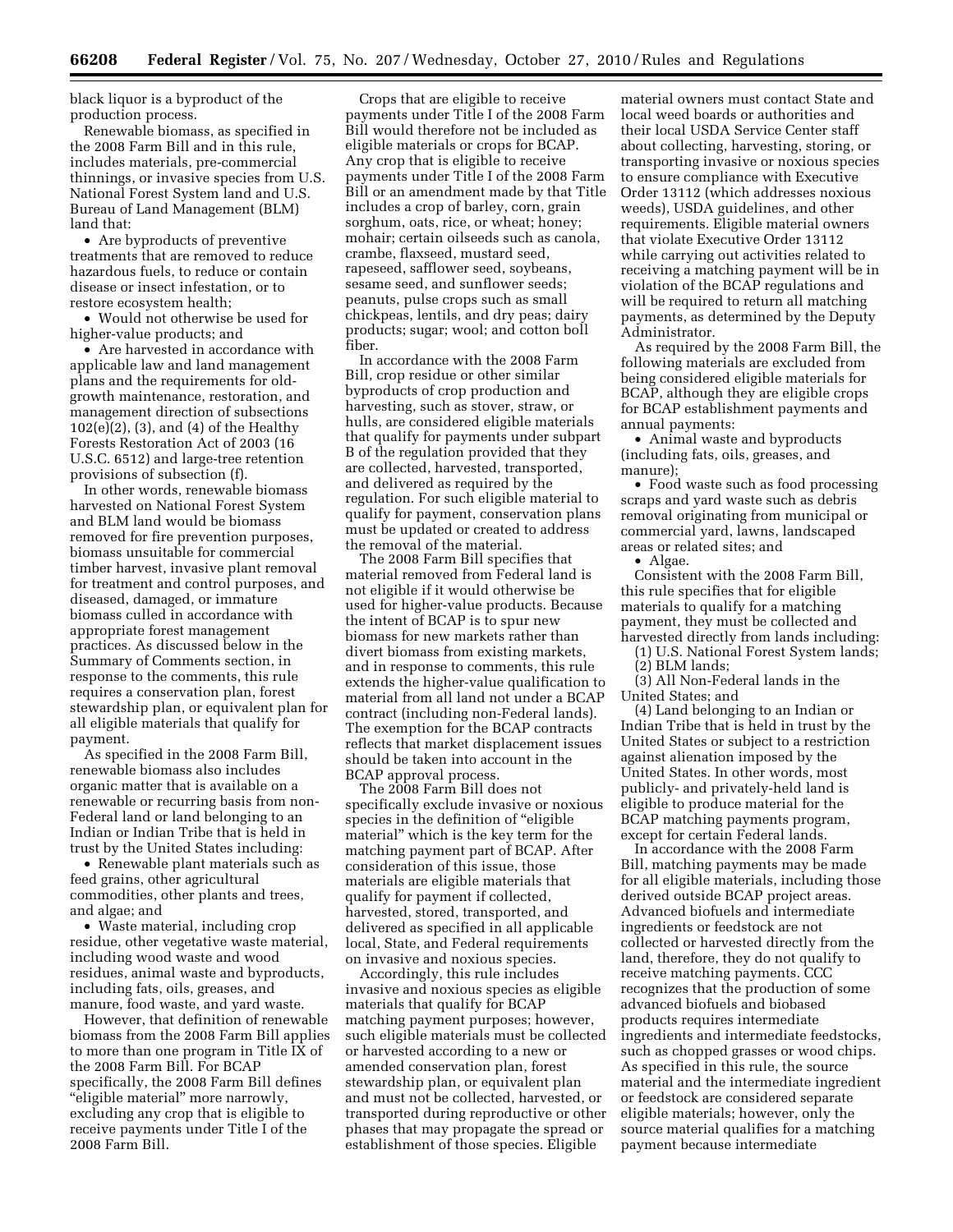ingredients or feedstock are not collected or harvested directly from the land. Advanced biofuels and intermediate ingredients or feedstock are not collected or harvested directly from the land, therefore, they do not qualify to receive matching payments. The intent of BCAP is to provide matching payments for actual collections and harvestings not incidences to normal industrial processes.

# **Eligibility for Establishment Payments and Annual Payments**

BCAP establishment payments and annual payments will be available for persons and legal entities with eligible land that is located within a project area designated by CCC. CCC will consider project area proposals from project sponsors on a continuous basis. Unlike the matching payments component of BCAP, where any owner of eligible materials can be eligible for BCAP, under the establishment payments and annual payments component, only producers in a designated project area may be eligible for payment. The establishment payments will cover not more than 75 percent of the cost of establishment of eligible woody and non-woody perennial crops, and annual payments for up to 5 years for the production of eligible annual and nonwoody perennial renewable biomass crops and for up to 15 years for the production of eligible woody perennial renewable biomass crops. In response to comments received, this rule includes algae specifically as a non-woody perennial crop. By designating project areas, BCAP will support the development of renewable biomass production near biomass conversion facilities.

#### **Proposing Project Areas**

Project areas must be proposed by project sponsors, which could be groups of producers or biomass conversion facilities. There is no restriction in this rule on who can own or operate a biomass conversion facility, or sponsor a project area. Various parties may own a biomass conversion facility such as Federal entities, private entities, State or local government agencies, schools, or non-government organizations, provided that these parties have legal title to the facility.

CCC will accept project area proposals on a continuous basis. A complete proposal must include, at a minimum:

(1) A description of the eligible land and eligible crops of each producer that will participate in the proposed project area;

(2) A letter of commitment from a biomass conversion facility stating that the facility will use eligible crops intended to be produced in the proposed project area; and

(3) Information demonstrating that the biomass conversion facility has sufficient equity available to operate by the harvest of a crop in the project area if the facility is not operational at the time the project area proposal is submitted.

While the 2008 Farm Bill does not require conservation plans or forest stewardship plans as part of an acceptable proposal, it does require that all contracts within a project area provide for the implementation of a conservation plan, forest stewardship plan, or equivalent plan. As such, project area proposals must also include a description of the general conservation and forest stewardship measures that will be implemented in plans under contracts within the area.

For item 1 above, the project sponsor must submit a narrative of the proposed project and submit maps of the project area delineating the location of the current or proposed biomass conversion facility. The maps must show: (1) Current land use, (2) roads, (3) railroads, (4) rivers and barge access, (5) proposed land use change, and (6) resource inventory maps including soils and vegetation.

For item 3 above, evidence of sufficient equity must include documentation of the projected construction, start-up, operation, and maintenance costs.

The project sponsors must document the estimated cash-flow of the project (including assumptions on the production outputs and expected market prices for the products produced). In addition, the project sponsor must document its existing resources and short term and long term financing. The information provided to CCC as proof of sufficient equity will be confidential to the extent allowed by law and CCC will only use it to determine if sufficient equity is available for the facility and the project.

The project sponsor must also submit an analysis of the economic impacts of the proposed project area. At a minimum the analysis must address the anticipated timing and number for job creation and retention and likelihood of attracting additional private sector investment.

At a minimum, projects must demonstrate the ability to support the development and production of heat, power, biobased products, or advanced biofuels from renewable biomass production. The facility must

demonstrate long-term economic viability and ability to comply with all environmental and regulatory requirements for the production of heat, power, biobased products, or advanced biofuels from renewable biomass. In addition, the project must demonstrate that sufficient quantity of eligible crops will be grown within an economically viable distance from the facility.

A project area must have specific geographic boundaries that are described in specific terms such as acres, watershed boundaries, mapped longitude and latitude coordinates, or counties. The project area must be physically located near a biomass conversion facility or multiple biomass conversion facilities. What constitutes an appropriate location will be determined on a case-by-case basis. Whether a project area is within an economically viable distance from a biomass conversion facility depends on the eligible crops being established and produced, as well as other transportation and logistics matters, and therefore these determinations will be made on a case-by-case basis. The biomass conversion facility or facilities may be within the geographic boundary of the project area, or near it. The project area must also include potential or established producers that would supply a portion or all of the renewable biomass needed by the biomass conversion facility or facilities.

# **Project Area Selection Criteria**

CCC will evaluate project area proposals using these criteria:

 $(i)$  The volume of the eligible crops proposed to be produced in the proposed project area and the probability that such crops will be used for BCAP purposes;

(2) The volume of renewable biomass projected to be available from sources other than the eligible crops grown on contract acres;

(3) The anticipated economic impact in the proposed project area, such as the number of jobs created and retained;

(4) The opportunity for producers and local investors to participate in the ownership of the biomass conversion facility in the proposed project area;

(5) The participation rate by beginning or socially disadvantaged farmers or ranchers;

(6) The impact on soil, water, and related resources, such as effect on nutrient loads, or soil erosion;

(7) The variety in biomass production approaches within a project area, including agronomic conditions, harvest and postharvest practices; and monoculture and polyculture crop mixes; and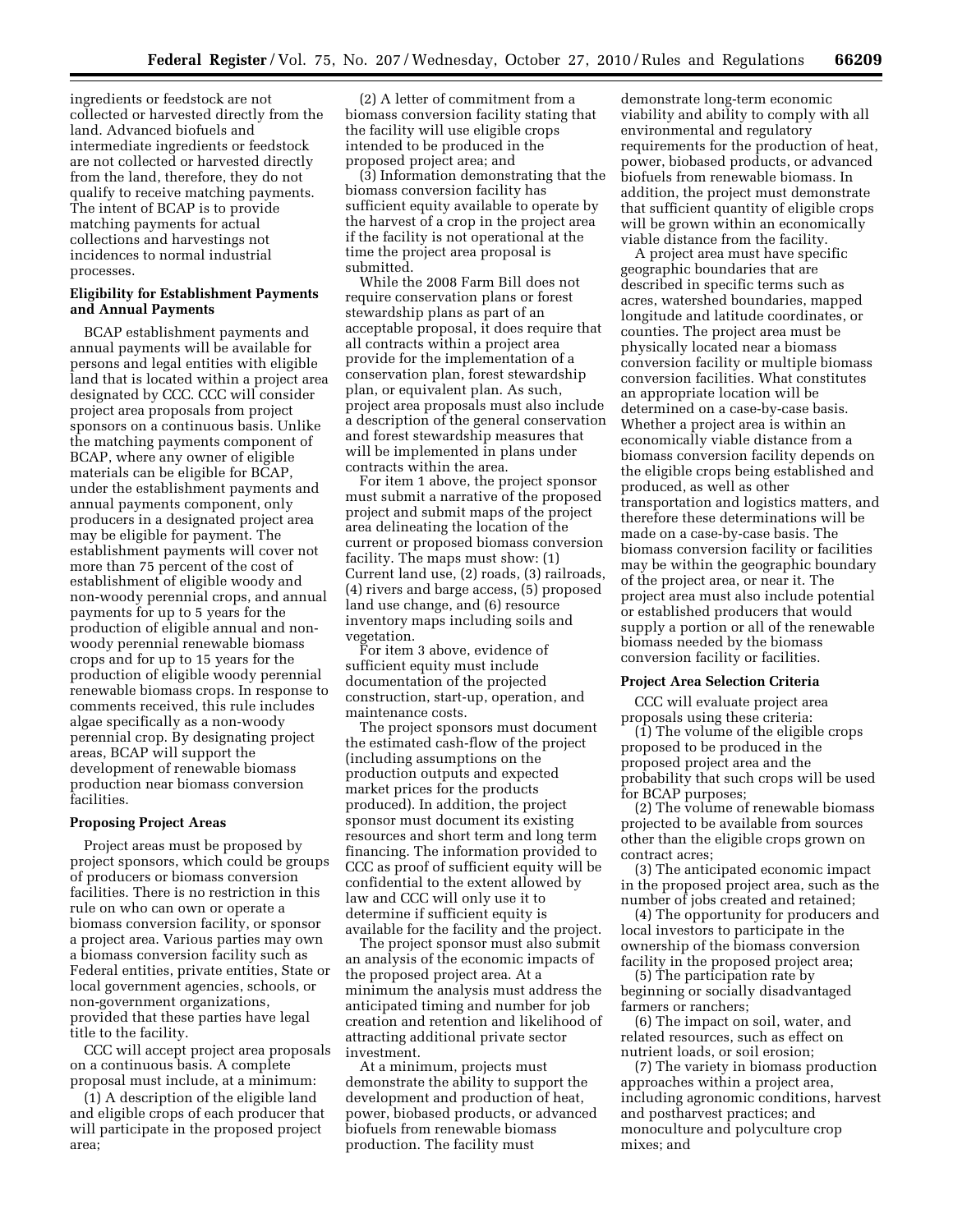(8) The range of eligible crops among project areas.

Project sponsors that are biomass conversion facilities may be any size of operation including pilot facilities, research units, experimental or demonstration operations, or commercial operations. A biomass conversion facility not yet in operation can be a project sponsor. In that case, the biomass conversion facility must provide evidence that it has sufficient equity available.

# **Project Area Eligible Crops**

After CCC approves a project area, persons and legal entities within the specific geographic boundaries of that area may be eligible for payment for the establishment and production of eligible crops.

An eligible crop is a crop of renewable biomass. Animal wastes, food and yard wastes, and algae are not excluded from the definition of eligible crop unlike the definition of eligible material; therefore, those categories of renewable biomass will be considered eligible crops. The 2008 Farm Bill specifies certain types of eligible crops that are excluded, including any crop that is eligible to receive payments under Title I of the 2008 Farm Bill, noxious weeds, and invasive species. For the invasive species or noxious weeds exclusion, the determination of whether a species is either invasive or noxious varies by State; therefore, if the crop is neither invasive nor noxious in a State, it would be eligible in that State for BCAP establishment payments and annual payments. FSA State committees will consult with the State technical committees for recommendations concerning the invasive and noxious status for otherwise eligible crops for the purposes of BCAP. Information on ineligible species will be available in FSA county offices.

Project sponsors may suggest the exact species and varieties of eligible crops allowable in a BCAP project area, provided that the crops are included in the BCAP definition of eligible crop. Project area proposals may limit the nature and types of eligible crops to be established within a project area.

Federal- and State-owned land, including land owned by local governments or municipalities, is excluded from the definition of eligible land in the 2008 Farm Bill and therefore is not eligible for the establishment payments and annual payments component of BCAP. The specification about the exclusion for land owned by local governments or municipalities is for consistency with other CCC programs; the terms "State" and "State

government'' mean any State or local government, including, but not limited to State, city, town, or county government, State Universities, and other units of State government.

#### **Project Area Eligible Producers**

Within the project area, to be eligible to receive establishment payments to convert agricultural lands or nonindustrial private forest lands to the production of eligible crops producers must enter into BCAP contracts enrolling their land as contract acreage. In addition, producers may also be eligible for annual payments for the production of eligible crops used for conversion to renewable energy, including advanced biofuels, or biobased products. The details for what is required to qualify for the annual payments will be specified in the individual contract between CCC and a producer, as discussed further below, and will include provisions for the implementation of a conservation plan, forest stewardship plan, or equivalent plan. The producer must demonstrate compliance with the plan through required self-certification and FSA will ensure that normal spot check rules and methods are followed to ensure compliance with the plan. Producers with previously established eligible crops as of the date this rule is effective may enter into a contract for annual payments to continue growing those crops; however, establishment payments will not be authorized in that case.

Project sponsors, regardless of whether they are a biomass conversion facility or a group of producers, may also be considered as a producer and be eligible to receive establishment payments and annual payments. The sponsor must own or operate eligible land to be eligible to enroll as a producer under a BCAP contract and be eligible to receive establishment payments and annual payments. Federal- or State-owned biomass conversion facilities may be project sponsors, but will not be eligible to enter into a BCAP contract with CCC because neither Federal- nor Stateowned land is ineligible for establishment payments and annual payments.

The agreement between the project sponsor and CCC is not a contract in the sense that in return for some action a payment is made by CCC. A successful project sponsor is not paid by CCC for being a sponsor; the producers in the project area, who may also be the sponsor, are eligible for payment for the establishment and production of eligible crops. Because this arrangement with sponsors produces no payment as such,

and is not a procurement of a good or service, biomass conversion facilities that are also project sponsors are not be subject to general Federal contracting requirements as a condition of a project area approval.

# **Project Area Contract Acreage and Terms**

A producer within the project area may enter into a contract with CCC to commit acres, which would then be called contract acreage, to establish or produce eligible crops.

Contract terms include:

(1) Compliance with highly erodible and wetland conservation requirements contained in the 2008 Farm Bill and in 7 CFR part 12;

(2) The implementation of conservation plan as defined in 7 CFR 1410.2, a forest stewardship plan as defined in 16 U.S.C. 2103(a), or an equivalent plan as determined by the FSA Deputy Administrator for Farm Programs;

(3) A commitment to provide information to promote the production of eligible crops and the development of biomass conversion technology; and

(4) Other information deemed appropriate by CCC, such as the preservation of cropland bases and yield history.

Contract durations may be up to 5 years for annual and non-woody perennial crops, and up to 15 years for woody perennial crops. CCC will adjust the terms of the contract length on a per project basis in order to ensure the most efficient use of Federal government funding. The establishment time period may vary due to type of crop, agronomic conditions (such as establishment time frame and winter hardiness), and other factors. CCC will establish the time frame based on the recommendations received from the State Technical Committee.

Contracts will take into account an establishment period appropriate for an existing crop's harvest or for the establishment of a planned crop. BCAP contracts and plans will be designed to promote the production of a long-term source of biomass feedstock that can be collected and harvested in a reasonable period of time. The expectation, which will be reflected in the contract, is that eligible crops funded under BCAP will produce at least one harvest for biomass within the period of the contract.

Contracts are subject to modification and payment reductions if any of the contract terms are violated. Participants that chose to voluntarily withdraw from BCAP before the duration of their contract has ended will be subject to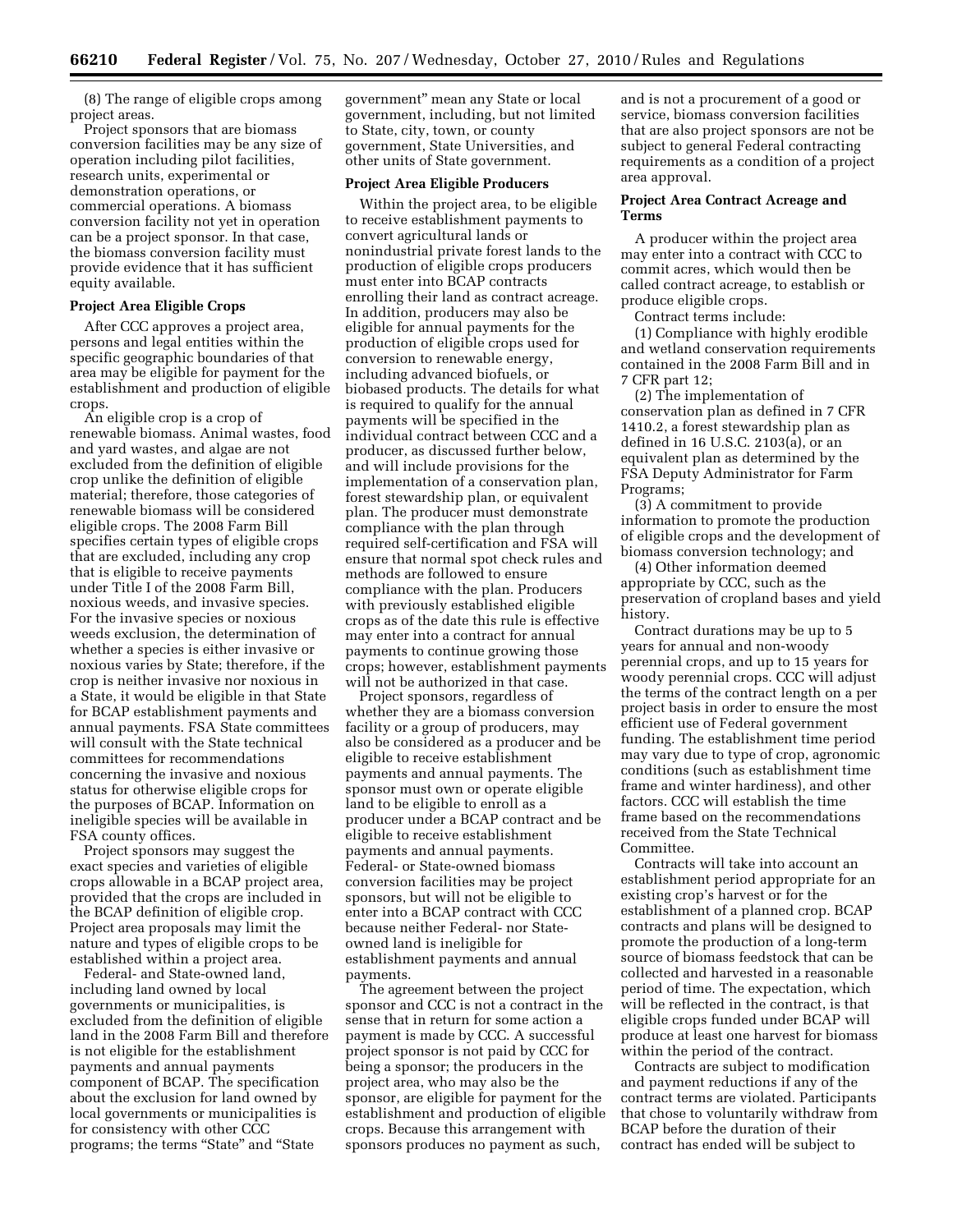early contract termination penalties and may be required to refund payments.

During the term of the contract, CCC will share not more than 75 percent of the cost with participants for establishing non-woody and woody perennial crops, pay an annual payment for enrolled land, and provide for the preservation of cropland base and yield history applicable for land enrolled in a BCAP contract.

#### **Eligible and Ineligible Land**

The contract acreage will consist of only the eligible lands that are covered under the producer's contract with CCC. A producer may own land outside the project boundary area, or choose not to sign up all their acreage for BCAP, in which case the contract provisions will only apply to the contract acreage. Eligible land for project areas is agricultural land and nonindustrial private forest land, subject to certain exclusions.

As specified in this rule, eligible agricultural land includes:

- (1) Cropland;
- (2) Grassland;
- (3) Pastureland;
- (4) Rangeland;
- (5) Hayland; and

(6) Other lands on which food, fiber, or other agricultural products are produced or capable of being legally produced for which a valid conservation plan exists or is implemented.

Land considered ineligible to be enrolled under a BCAP contract includes:

(1) Federal lands;

(2) State-owned, municipal, or other local government-owned lands;

(3) Native sod; and

(4) Land that is already enrolled in CCC's CRP, Wetlands Reserve Program, or Grassland Reserve Program.

Agricultural lands with previously established eligible crops or previously contracted for eligible crops or planned eligible crops are eligible lands for contract acreage. In other words, as noted earlier, producers who started growing renewable biomass before BCAP was implemented may enter into a contract with CCC for annual payments. There is no intent to exclude "early adopters" producing biomass crops.

''Nonindustrial private forest land'' is defined in this rule as rural land with existing tree cover, or suitable for growing trees, owned by any private individual, group, association, corporation, Indian Tribe, or other private legal entity. This definition allows for the inclusion of properties such as a privately held tree farm or a private forest landowners' cooperative.

This is consistent with the definitions of ''landowner'' and ''nonindustrial private forest land'' in the Cooperative Forestry Assistance Act of 1978, as amended (16 U.S.C. 2103a), which includes private legal entities as landowners of such forest land. Existing nonindustrial private forest land with existing tree cover can be entered into contract acreage within an approved project area and be eligible for annual payments, subject to a forest stewardship plan or equivalent plan. Establishment payments will only be made for woody perennial crops with a projected initial harvest time occurring within the length of the contract period.

While land enrolled in other USDA programs may be eligible lands for contract acreage, the contracting producer may not receive multiple program benefits for purposes that are the same or substantially similar to the purposes of BCAP. While there are currently no other Federal programs incentivizing biomass, if in the future there are, duplicate payments will be prohibited. A contracting producer must choose whether to receive BCAP payments or other USDA or Federal program benefits where those benefits are designed to achieve the same purposes as BCAP.

BCAP contracts will not restrict uses of contract acres other than to require the production of eligible crops provided that CCC determines that the land uses would be consistent with the conservation plan, forest stewardship plan, or equivalent plan and any other BCAP conservation requirements.

# **Making Establishment Payments**

Establishment payments of not more than 75 percent of the cost for establishing a perennial crop, which could include woody biomass, will include:

(1) The costs of seed and stock for perennials;

(2) The cost of planting the perennial crop

(3) For non-industrial forest land, the costs of site preparation and tree planting; and

(4) Other proposed establishment activities that could include, but would not be limited to, site preparation for non-tree planting and supplemental or temporary irrigation.

In addition, partial payments may be authorized when identifiable components of the contract are completed; and supplemental establishment payments may be authorized if necessary.

Establishment payments will not be authorized for annual crops. In addition, prior to receiving establishment

payments, producers must have planted their eligible crops and must provide their FSA county office with copies of receipts and invoices related to the cost of establishing such crops.

#### **Making Annual Payments**

Annual payments will be calculated on a per acre basis using market-based rental rates, as determined by CCC. The payments are intended to support the production of eligible crops. Annual payment rates will be established at levels required to ensure sufficient participation in a project area.

As specified in the regulations in 7 CFR 1410.42, which set the rental payment rate procedures for land in CRP, and as determined by CCC, annual payments will include a payment based on:

(1) A weighted average soil rental rate for cropland;

(2) The applicable marginal pastureland rental rate for all other agricultural land; and

(3) For forest land, the average county rental rate for cropland as adjusted for forest land productivity for nonindustrial private forest land.

This rate information will be posted at FSA county offices (as FSA posts information for CRP). There are sitespecific factors including type of soil and land use that determine the exact rate. CCC will post in FSA county offices the county-specific base-line rental rates for cropland, marginal pastureland, and forest land. In addition, the applicable additional incentive payments (premiums) will be posted for the project area or specific crop mixes within the project area. The large number of factors used to determine the rates for specific crops, land uses, soil types, counties, and project areas preclude this information being suitable for posting on the FSA Web site.

In determining the applicability of incentive payments (premiums) to the annual base-line soil rental rates, the Deputy Administrator will consider the costs of establishing the crop, and the potential of specific perennial eligible crops that are not primarily grown for food or animal feed.

CCC must reduce payments to avoid duplicate benefits, but the annual payment reduction for delivery to a biomass conversion facility will be a percentage of the payments received (not dollar-for-dollar) if the crop is converted to heat, power, biobased products, or advanced fuels, because the purpose of BCAP is to encourage biomass energy production. The reduction will be relatively small if the crop is converted to cellulosic biofuels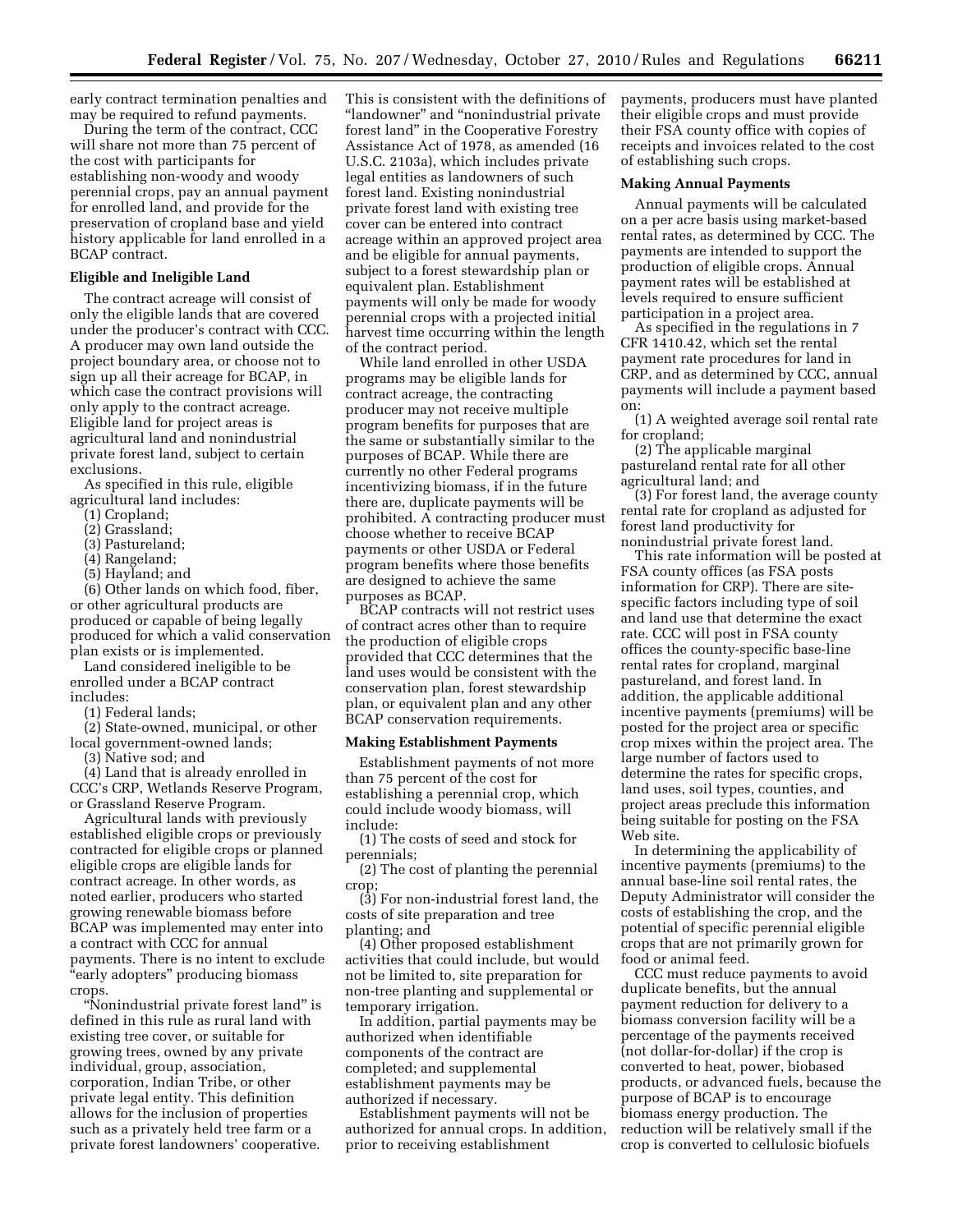or advanced biofuels, in order to encourage the production of fuels that meet the National renewable fuel standard. If the harvested production is sold for any reason other than conversion to heat, power, biobased products, or advanced biofuel, a dollarfor-dollar reduction for each dollar received for the sale will apply, not to exceed the total annual payment.

Specifically, annual payments will be reduced:

(1) By 1 percent if the eligible crop is delivered to a biomass conversion facility for conversion to cellulosic biofuels as defined in 40 CFR 80.1401;

(2) By 10 percent of the total of the sales price and matching payment if the eligible crop is delivered to a biomass conversion facility for conversion to advanced biofuels, as determined by CCC;

(3) By 25 percent of the total of the sales price and matching payment if the eligible crop is delivered to a biomass conversion facility for conversion to

heat, power, or biobased products, as determined by CCC;

(4) By 100 percent of the sales price and matching payment if the eligible crop is used for a purpose other than conversion to heat, power, biobased products, or advanced biofuels, as determined by CCC;

(4) If the producer violates a term of the contract; or

(5) In other circumstances necessary to carry out BCAP, as determined by CCC.

Annual payments will be made for agricultural land and nonindustrial private forest land. CCC will calculate market-based rental rates for cropland consistent with the CRP regulations in 7 CFR part 1410; and for all other agricultural land at the rate that would be paid for pastureland, consistent with CRP.

CCC will calculate the market-based payment rate for nonindustrial private forest land using the average county rental rate for cropland developed for

CRP and adjusting that rate by comparing the average productivity of cropland compared to the average productivity of forest land.

Half of the first year's annual payment will be made, if practicable, to the producer within 30 days of the date of contract approval and the balance will be paid on the annual contract enrollment anniversary. Subsequent annual payments, if practicable, will be made every year within 30 days after the contract anniversary date. Payments may cease and producers may be subject to contract termination and associated penalties for failure to establish eligible crops.

Key Provisions Comparison of BCAP Matching Payment Versus Establishment Payment and Annual Payment Provisions

This table compares the key provisions of matching payments versus establishment payments and annual payments:

|                                                  | Matching payments                                                                                                                                                                                                                                                                                                                  | Establishment payments and annual payments                                                                                                                                                                                                                                                                                                                                                                                                                                                                                                                                                                                                                       |
|--------------------------------------------------|------------------------------------------------------------------------------------------------------------------------------------------------------------------------------------------------------------------------------------------------------------------------------------------------------------------------------------|------------------------------------------------------------------------------------------------------------------------------------------------------------------------------------------------------------------------------------------------------------------------------------------------------------------------------------------------------------------------------------------------------------------------------------------------------------------------------------------------------------------------------------------------------------------------------------------------------------------------------------------------------------------|
| Geographic Eligibility<br>Project Sponsor        |                                                                                                                                                                                                                                                                                                                                    | Limited to geographically designated project area.<br>A project sponsor proposes project areas and may be<br>a:                                                                                                                                                                                                                                                                                                                                                                                                                                                                                                                                                  |
|                                                  |                                                                                                                                                                                                                                                                                                                                    | • Biomass conversion facility, including facilities<br>owned by Federal entities, State entities, local<br>government entities, or privately or publicly held<br>entities; or<br>• Group of producers.                                                                                                                                                                                                                                                                                                                                                                                                                                                           |
| Eligible Material Owner or<br>Eligible Producer. | An eligible material owner may be:<br>• A producer within a project area;<br>• A biomass conversion facility; or<br>• A person or a non-Federal entity that has legal<br>title to eligible material, including Indian Tribes<br>and Tribal members.<br>• An eligible material owner cannot be a Federal<br>government entity.      | An eligible producer may be a:<br>• Biomass conversion facility that owns or oper-<br>ates eligible land and produces an eligible crop;<br>or<br>• Person or entity with the legal title to privately<br>held lands or land held in trust by the Federal<br>government (but only one person in any case for<br>any material on any land can qualify for the<br>matching payment).<br>An eligible producer cannot be a:<br>• Federal government entity, or<br>State or local government entity.                                                                                                                                                                   |
| Land Limitations or Eligible<br>Land.            | To qualify for payments, eligible material must be col-<br>lected or harvested directly from certain:<br>• U.S. National Forest System and BLM lands,<br>• Non-government lands including non-Federal<br>lands, and State- and locally-held government<br>lands, or<br>• Tribal land held in trust by the Federal govern-<br>ment. | Eligible land is certain:<br>• Agricultural land, such as cropland, pastureland,<br>rangeland, grassland, or other lands on which<br>food, fiber, or other agricultural products are pro-<br>duced or capable of being produced; or<br>• Nonindustrial private forest lands that are:<br><b>O</b> Rural lands with existing tree cover, or are suit-<br>able for growing trees; and<br>O Owned by any private individual, group, or asso-<br>ciation.<br>• Eligible land cannot be:<br>• Federal- or State-owned land;<br>• Land that is native sod; or<br>• Land enrolled in:<br>$\circ$ CRP:<br>O Wetlands Reserve Program; or<br>O Grassland Reserve Program. |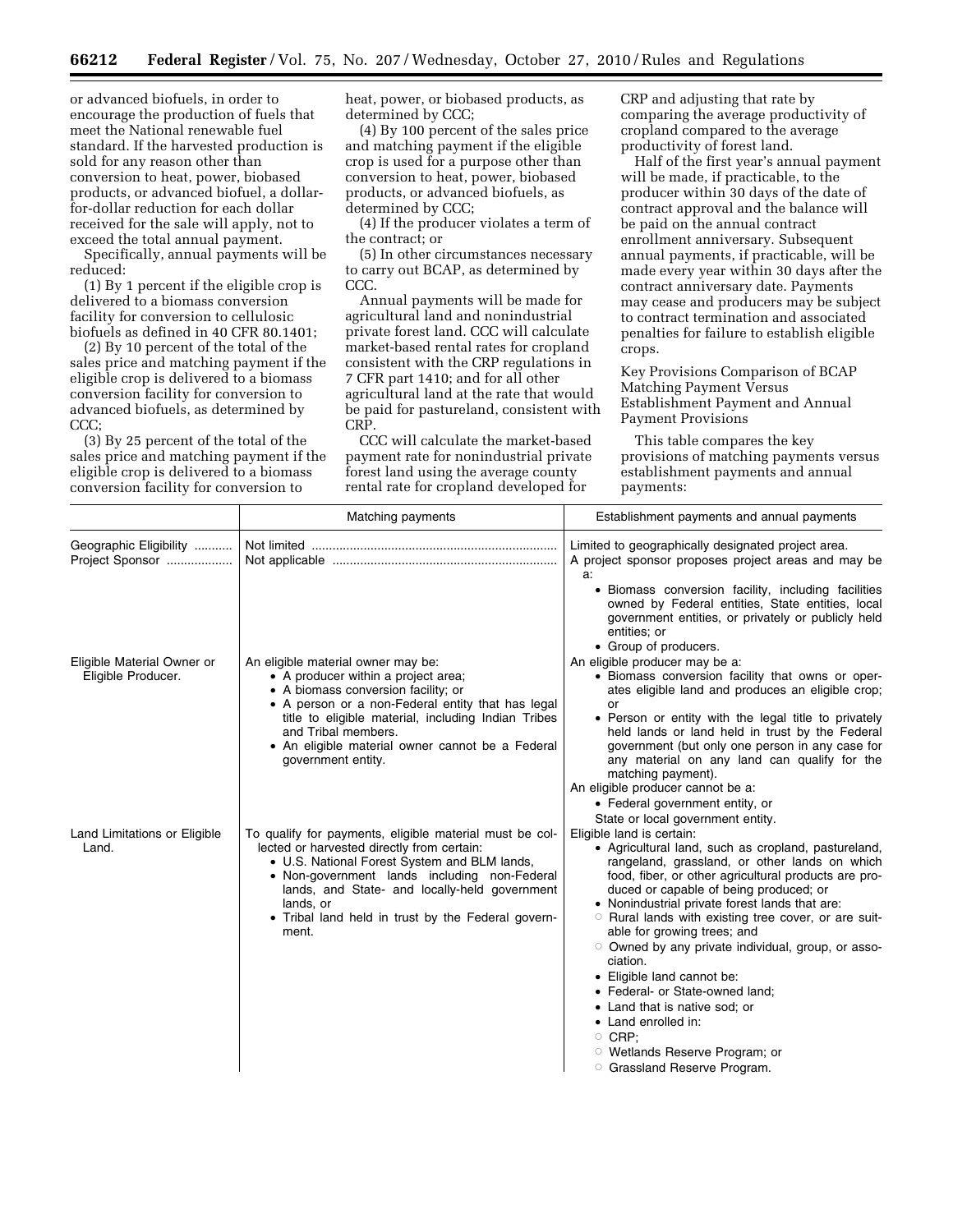|                           | Matching payments                                                                                                                                                                                                                                                                                                                                                                                                                                                                                                                                                                                                                                                                                                                                                                                                                                                                                                                                                                                                                                                                                                                                                                                                                                                                                                                                                                                                                                                                                                                                                                                                                                                                                                                                                                                                                                                                                                                                                                                                                                                                                                                                                          | Establishment payments and annual payments                                                                                                                                                                                                                                                                                                                                                                                                                                                                                                                                                                                                    |
|---------------------------|----------------------------------------------------------------------------------------------------------------------------------------------------------------------------------------------------------------------------------------------------------------------------------------------------------------------------------------------------------------------------------------------------------------------------------------------------------------------------------------------------------------------------------------------------------------------------------------------------------------------------------------------------------------------------------------------------------------------------------------------------------------------------------------------------------------------------------------------------------------------------------------------------------------------------------------------------------------------------------------------------------------------------------------------------------------------------------------------------------------------------------------------------------------------------------------------------------------------------------------------------------------------------------------------------------------------------------------------------------------------------------------------------------------------------------------------------------------------------------------------------------------------------------------------------------------------------------------------------------------------------------------------------------------------------------------------------------------------------------------------------------------------------------------------------------------------------------------------------------------------------------------------------------------------------------------------------------------------------------------------------------------------------------------------------------------------------------------------------------------------------------------------------------------------------|-----------------------------------------------------------------------------------------------------------------------------------------------------------------------------------------------------------------------------------------------------------------------------------------------------------------------------------------------------------------------------------------------------------------------------------------------------------------------------------------------------------------------------------------------------------------------------------------------------------------------------------------------|
| Eligible Crop or Material | To qualify for payments, eligible material is certain:<br>• Materials, pre-commercial thinnings, or invasive<br>species from National Forest System land and<br>U.S. Bureau System land that:<br>○ Are byproducts of preventive treatments that are<br>removed to reduce hazardous fuels, to reduce or<br>contain disease or insect infestation, or to re-<br>store ecosystem health;<br>○ Would not otherwise be used for higher-value<br>products; and<br>If from Federal lands, are harvested in accord-<br>ance with applicable law and land management<br>plans and the requirements for old-growth main-<br>tenance, restoration, and management direction<br>of section 102 (e) $(2)$ , $(3)$ , and $(4)$ of the Healthy<br>Forests Restoration Act of 2003 (16 U.S.C.<br>6512) and large-tree retention of subsection (f).<br>• Any organic matter that is available on a renew-<br>able or recurring basis from non-Federal land or<br>land belonging to an Indian or Indian Tribe that<br>is held in trust by the United States or subject to<br>a restriction against alienation imposed by the<br>United States, including:<br>○ Renewable plant materials such as feed grains,<br>other agricultural commodities, and other plants<br>and trees; and.<br>○ Waste materials including vegetative waste in-<br>cluding crop residues and Title I crop residues,<br>and other vegetative waste materials including<br>wood wastes and wood residues.<br>Eligible material does not include:<br>• Any crop that is eligible to receive payments<br>under Title I of the 2008 Farm Bill or an amend-<br>ment made by that Title including a crop of bar-<br>ley, corn, grain sorghum, oats, rice, or wheat;<br>honey; mohair; certain oilseeds such as canola,<br>crambe, flaxseed, mustard seed, rapeseed, saf-<br>flower seed, soybeans, sesame seed, and sun-<br>flower seeds; peanuts; pulse crops such as<br>small chickpeas, lentils, and dry peas; dairy<br>products; sugar; wool; and cotton boll fiber Ani-<br>mal waste and animal waste byproducts (includ-<br>ing fats, oils, greases, and manure);<br>• Food waste and yard waste;<br>$\bullet$ Algae | Eligible crop is:<br>• Renewable plant materials such as feed grains,<br>other agricultural commodities, other plants and<br>trees, and algae;<br>• Waste materials including vegetative waste,<br>such as crop residues, other vegetative waste<br>materials, such as woods wastes and wood resi-<br>dues, animal waste and byproducts, such as<br>fats, oils, greases, and manure, food waste, and<br>yard waste;<br>Ineligible crops include:<br>• Any crop that is eligible to receive payments<br>under Title I of the 2008 Farm Bill.<br>• Any plant that is invasive or noxious or has the<br>potential to become invasive or noxious. |
| Authorized Payments       | A matching payment at a rate of \$1 for each \$1 per dry<br>ton equivalent paid by the qualified biomass conver-<br>sion facility in an amount up to \$45 per dry ton.                                                                                                                                                                                                                                                                                                                                                                                                                                                                                                                                                                                                                                                                                                                                                                                                                                                                                                                                                                                                                                                                                                                                                                                                                                                                                                                                                                                                                                                                                                                                                                                                                                                                                                                                                                                                                                                                                                                                                                                                     | Establishment payments at a rate of not more than 75<br>percent of establishment costs based on:<br>• The costs of seed and stock for perennials;<br>• The cost of planting the perennial crop; and<br>• For non-industrial forest land, the costs of site<br>preparation and tree planting(s).<br>Annual payments equal to the market rate plus any in-<br>centive as provided for in a specific project area.                                                                                                                                                                                                                               |
| Payment Reductions        | Matching payments must be refunded to CCC if an eli-<br>gible material owner violates the terms of their con-<br>tract with CCC including, but not limited to:<br>• Not adhering to the provisions in the conserva-<br>tion plan, forest stewardship plan, or equivalent<br>plan including establishing or spreading noxious<br>or invasive species, as determined by the Dep-<br>uty Administrator;<br>• Delivering eligible material not harvested directly<br>from the land by the eligible material owner;<br>• Delivering eligible material prior to COC applica-<br>tion approval;<br>• Delivering eligible materials that would otherwise<br>be used to produce higher-value products; or<br>• Delivering otherwise eligible material that must<br>be separated from materials used to produce<br>higher-value products.                                                                                                                                                                                                                                                                                                                                                                                                                                                                                                                                                                                                                                                                                                                                                                                                                                                                                                                                                                                                                                                                                                                                                                                                                                                                                                                                            | Annual payments will be reduced if:<br>• An eligible crop is sold for any purpose, includ-<br>ing a matching payment for collection, harvest,<br>storage, or transportation; or<br>• The producer violates a term of the contract.<br>Payments may cease and producers may be subject to<br>contract terminations for failure to establish eligible<br>crops.                                                                                                                                                                                                                                                                                 |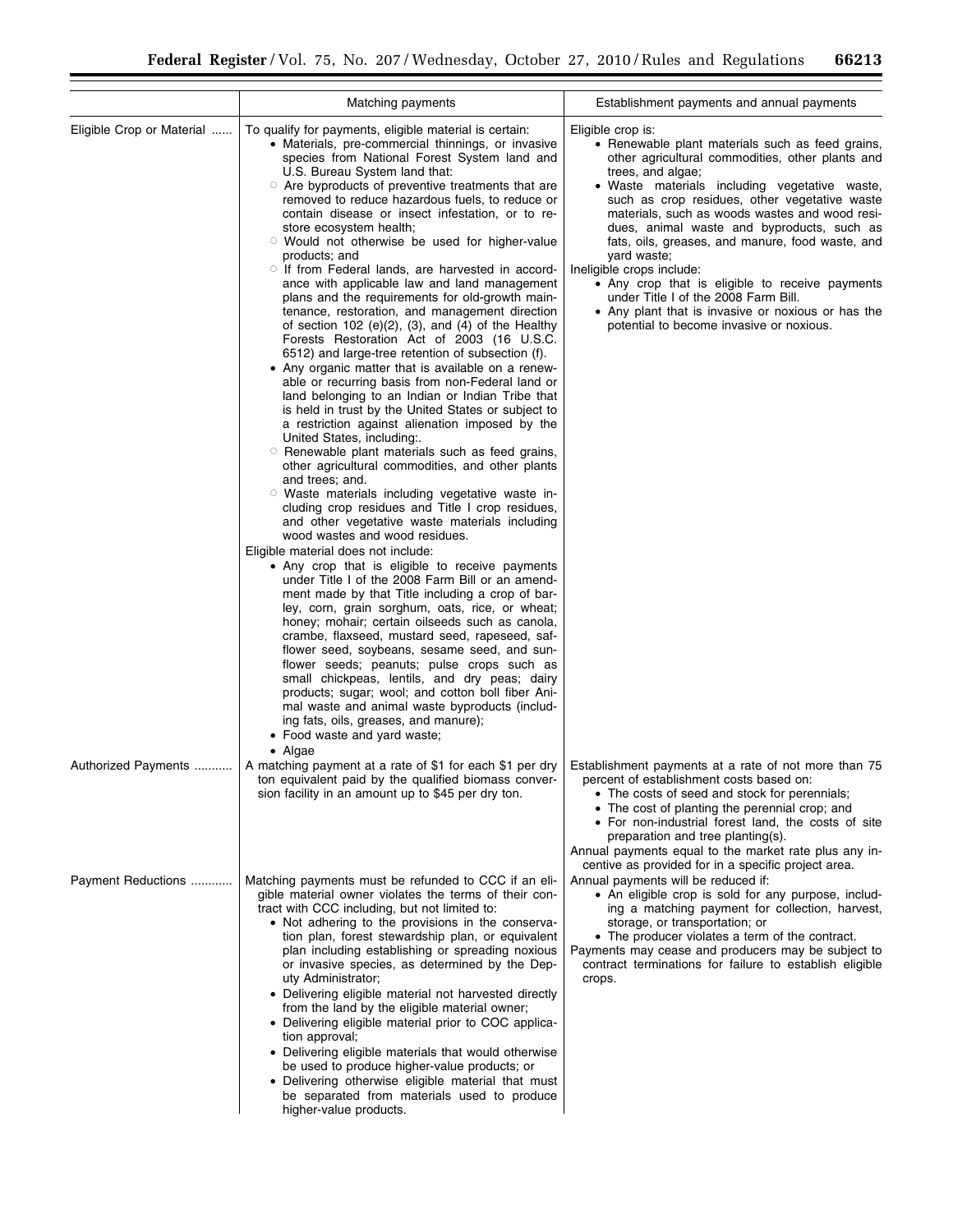|                                                                         | Matching payments                                                                                                                                                                                                                                                                                                                                                                                                              | Establishment payments and annual payments                                                                                                                                                                                                                                                                                                                                                                                                                                                                                                                                             |
|-------------------------------------------------------------------------|--------------------------------------------------------------------------------------------------------------------------------------------------------------------------------------------------------------------------------------------------------------------------------------------------------------------------------------------------------------------------------------------------------------------------------|----------------------------------------------------------------------------------------------------------------------------------------------------------------------------------------------------------------------------------------------------------------------------------------------------------------------------------------------------------------------------------------------------------------------------------------------------------------------------------------------------------------------------------------------------------------------------------------|
| Payment Timing                                                          | Matching payments are paid within 30 days after the<br>request for payment by the eligible material owner is<br>submitted at the FSA county office, including submis-<br>sion of sales invoice(s) issued by the qualified bio-<br>mass conversion facility.                                                                                                                                                                    | Establishment payments are paid when the perennial<br>eligible crop practice or identifiable portion of the<br>practice has been completed according to the BCAP<br>conservation plan, forest stewardship plan, or equiva-<br>lent plan.<br>Annual payments are paid:<br>• As an advance payment in an amount equal to<br>50 percent within 30 days of contract approval<br>with the remaining 50 percent within 30 days of<br>the first-year contract anniversary date, and<br>• Within 30 days of the contract anniversary begin-<br>ning with the second-year contract anniversary. |
| Duration $\ldots$                                                       | Payment duration is 2 years from the date on which the<br>first matching payment is issued to an eligible person<br>or entity taking in account the NOFA period as deter-<br>mined appropriate by the Deputy Administrator.                                                                                                                                                                                                    | Contract duration is up to:<br>• 5 years for annual and non-woody perennial<br>crops, and<br>• 15 years for woody perennial crops.                                                                                                                                                                                                                                                                                                                                                                                                                                                     |
| Project Area Proposals or<br><b>Matching Payment Appli-</b><br>cations. | Applications for matching payments will be accepted on<br>a continuous basis. To apply for a matching payment<br>an eligible material owner must submit an application<br>to the FSA county office prior to the delivery of the<br>eligible material and then submit the request for pay-<br>ment at the FSA county office after delivery of eligi-<br>ble material is made to the qualified biomass conver-<br>sion facility. | Project area proposals may be submitted at any time.<br>After a project area has been approved, eligible per-<br>sons and legal entities within that project area may<br>enroll in a BCAP contract at the FSA county office.                                                                                                                                                                                                                                                                                                                                                           |

#### **Summary of Comments**

CCC received 24,008 comments on the proposed rule from all States, the District of Columbia, the Virgin Islands, Puerto Rico, Northern Mariana Islands, U.S. Minor Islands, and 88 other countries.

We received comments from individuals, trade groups and other organizations, State and local government entities, Federal entities, Tribes, and Alaska native corporations. The majority of the comments were submitted as one of 4 different form letters. One form letter dominated the comments, although many commenters edited the form letter for their personal submission. The letters represented the comments of associations, a corporation, and another interested organization.

This final rule is based on consideration of the comments received and on CCC's experience in implementing matching payments under the NOFA. In addition to the substantive comments discussed below, minor editorial and technical changes have been made to the regulations for clarity and to facilitate implementation. Comments that addressed issues outside the scope of BCAP were not addressed in this rule because CCC does not have the authority to address those issues in this rule. Similarly, CCC does not have the authority to limit the scope of BCAP to a smaller or more restrictive program than the 2008 Farm Bill authorizes, or to expand it beyond our authority except as may be needed to keep BCAP within spending limits specified in the 2010 Supplemental Appropriations Act.

There were general comments both supporting and opposing BCAP that did not provide specific suggestions for changes to a specific section or subpart of the proposed rule. General comments are discussed below followed by a section-by-section analysis of comments in order by the section number of the regulations. Out of scope comments, such as those about solar and wind technology, on-farm storage costs, and other issues outside of the authority for BCAP are not included in the discussion and no change was made based on those comments.

*Comment:* BCAP is necessary beyond 2012.

*Response:* The 2008 Farm Bill does not authorize this program beyond 2012. Contracts for establishment payments entered into before 2012 may continue beyond 2012. Accordingly, no change was made to the rule in response to this comment.

*Comment:* BCAP project areas should be the top priority for BCAP and matching payments spending should be significantly reduced to 20–50 percent of BCAP expenditures, perhaps in conjunction with an annual cap for matching payments above which no additional applications will be accepted.

*Response:* The 2008 Farm Bill provides such CCC funds ''as are necessary'' to carry out BCAP. However, the 2010 Supplemental Appropriations Act effectively caps BCAP funding at \$552,000,000 and \$432,000,000 in FY 2010 and FY 2011, respectively. CCC is required to administer the program within these limits. No change was

made to the rule in response to this comment.

*Comment:* More emphasis should be placed on forest land ownership and more resources should be spent on creating harvesting opportunities on national forests.

*Response:* Land devoted to forest and trees may be eligible for matching payments and for establishment payments to establish trees and other woody perennials. CCC believes that significant opportunities for eligible materials exist on private as well as public land and will administer the program accordingly. No change to the rule was made in response to this comment.

*Comment:* The proposed budget is inadequate considering the size of the renewable biomass markets.

*Response:* The 2010 Supplemental Appropriations Act establishes the funding to carry out the program.

*Comment:* BCAP will create an oversupply of biomass products, distorting prices for biomass. Biomass conversion facilities are able to pay less than market value for participants' biomass due to having a captive market. BCAP distorts markets and costs too much in a time of deficits.

*Response:* The purpose of the BCAP program is to encourage the development of commercial demand and supply where none currently exists for non-traditional biomass crops used for heat, power, biobased producers and biofuels. This rule was changed in response to this comment and requires that biomass conversion facilities pay a fair market rate for biomass and that they do not have a different rate for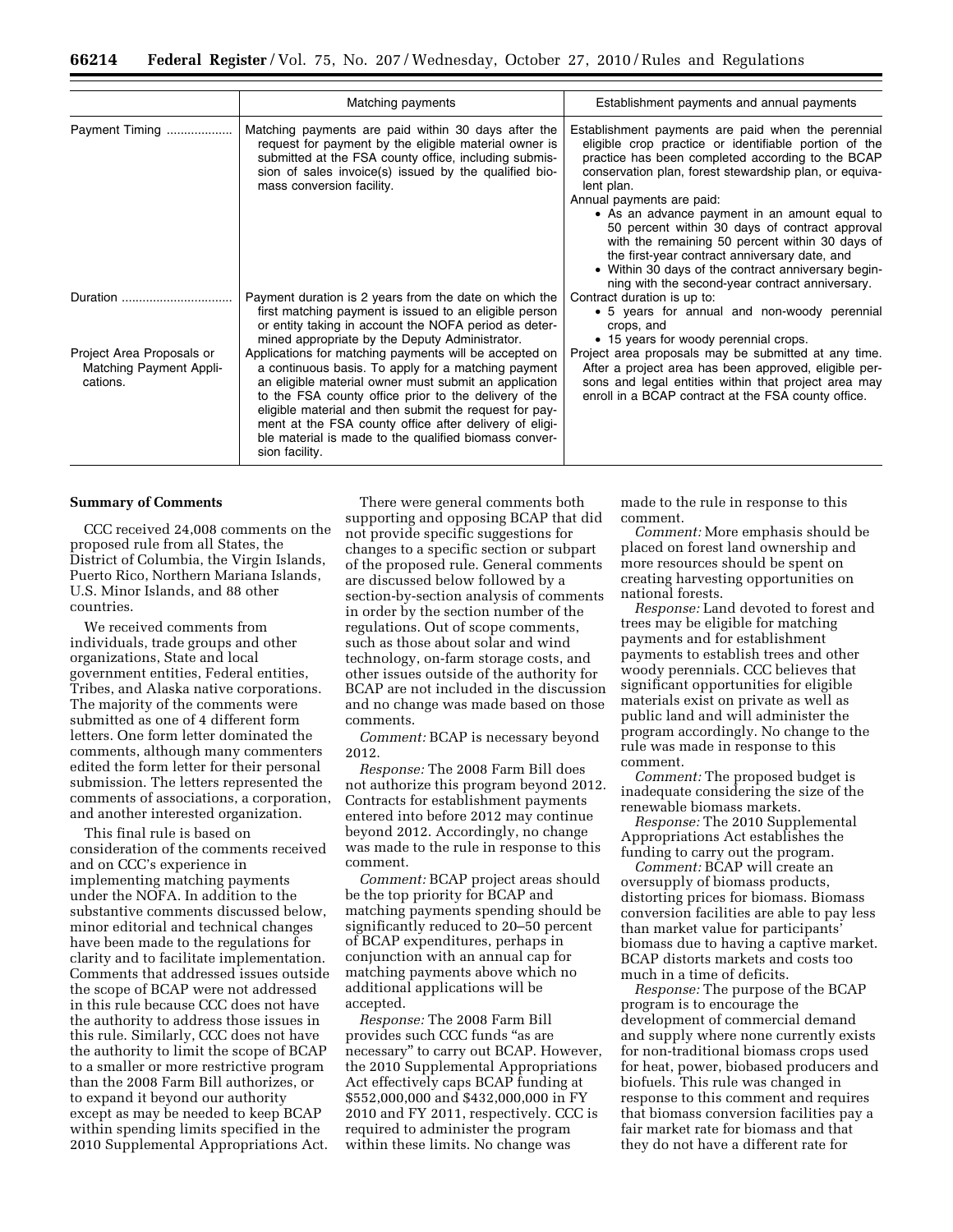BCAP participants than for other biomass suppliers.

*Comment:* Limit payments to foreignowned companies.

*Response:* The 2008 Farm Bill does not prohibit enrollment by otherwise eligible foreign citizens or foreignowned entities. Therefore, no change to the rule was made in response to this comment.

*Comment:* There is a need for intermediate facilities to receive, process, store, and disburse raw biomass fuel feedstock.

*Response:* Intermediate facilities may be a critical part of the biomass feedstock supply chain. However, in order for material to be eligible for BCAP matching payments, an eligible material owner must retain beneficial interest in that material until it is delivered to a qualified biomass conversion facility. No change to the rule was made in response to this comment.

*Comment:* Coupling BCAP with other FSA programs, such as CRP, may support efforts to promote additional tree plantings and may support acres that need to be thinned to improve their quality for wildlife habitat.

*Response:* FSA implements a number of programs that assist farmers and ranchers in managing risk levels. We agree that producers may want to enroll in multiple FSA programs, including BCAP and CRP, to meet a particular farming operation's goals. We are not changing the regulations to specifically link requirements for the two programs, because we do not have authority to do so—the 2008 Farm Bill specifically excludes CRP land from eligible land for BCAP establishment payments and annual payments. Where possible, efforts will be made to coordinate FSA and CCC programs with complementary goals. Although land in CRP is not eligible for BCAP establishment payments and annual payments, production on such land, if consistent with the CRP contract, may be eligible for matching payments.

*Comment:* The structure of other FSA programs prohibits producer participation in BCAP and imposes hurdles or provides incentives against producer participation in BCAP. The public needs further guidance on participation in multiple FSA programs and on how BCAP may impact base acres.

*Response:* BCAP is being implemented with the intent to minimize conflicts between programs. For instance, the 2008 Farm Bill provides for the preservation of base acres and yield history for land enrolled under a BCAP contract. Participation in

BCAP will not preclude eligibility for the direct and counter-cyclical payment program (DCP) or the average crop revenue election program (ACRE). No change to the rule was made in response to this comment.

*Comment:* Complete this rulemaking expeditiously and resume payments under BCAP immediately.

*Response:* Payments will start after this final rule becomes effective, which is after the date this rule is published in the **Federal Register.** No change to the rule was made in response to this comment.

*Comment:* The NOFA stimulated a considerable amount of capital investments by both eligible material owners and biomass conversion facilities. The temporary termination of matching payments under the NOFA and the potential changes in BCAP may result in a loss of their ability to participate and loss of capital investments.

*Response:* We are aware of the concerns regarding continuity between the NOFA and this final rule. We have made adjustments to the final BCAP rule that are consistent with BCAP purposes, maintain continuity, and meet the overall program objectives of supporting the long-term supply of renewable biomass.

*Comment:* FSA should provide adequate training and support for FSA State and county staff that will be implementing BCAP.

*Response:* As we do with other FSA and CCC programs, we will be providing training to the field staff that will implement BCAP.

#### **Common Provisions in Subpart A**

# *Administration (§ 1450.1)*

*Comment:* Provide sufficient personnel to expeditiously support project area sponsors in developing project area proposals and quantitatively monitor BCAP's productivity for both matching payments and establishment payments and annual payments.

*Response:* FSA has more than 2,200 county offices serving rural America. FSA county offices are available to assist in the development of project proposals. Performance indicators will be developed to document and monitor BCAP's benefits, ultimately enhancing delivery of BCAP by identifying those practices and locations that provide the greatest benefits per dollar invested. No change to the rule was made in response to this comment.

# *Definitions—General, New Terms (§ 1450.2)*

*Comment:* Create a glossary of terms that accurately and clearly defines terms based on their use in industry and the academic community.

*Response:* BCAP definitions are based on the 2008 Farm Bill, where applicable, or other regulations, as appropriate. In other cases, the terms are a result of consultation and collaboration with Federal experts and other stakeholders. Terms not specifically defined in this rule have their common dictionary meaning and are not used in a specialized way in this rule. No change to the rule was made in response to this comment.

*Comment:* Clearly define ''aggregator of eligible material,'' ''algae,'' ''biofuel,'' ''biofuel refinery,'' ''biomass,'' ''biomass processor," "cellulosic biofuel," "Federal land," "landowner," "sustainably managed forest land,'' and ''wood.''

*Response:* We made changes to the definitions section of the rule in response to comments. We have added a definition of ''biofuel'', consistent with Sec. 9001 of the 2008 Farm Bill, to provide clarity to the related definition of ''advanced biofuel'' The terms ''aggregator,'' ''aggregator of eligible material," "biofuel refinery," "biomass," "biomass processor," "cellulosic biofuel,'' and ''sustainably managed forest land'' were not included in the proposed or final rule and, therefore, do not require a definition for BCAP. The definition of "landowner" is synonymous to the definition of "owner" in 7 CFR part 718 that also applies to 7 CFR part 1410. Finally, the meaning of "algae," "Federal land," and ''wood'' are commonly understood terms that do not need further definition because they are not used in a special way in this rule.

*Comment: Define* "substantial" as it relates to the related-party transaction, "ownership," and "opportunity" as they relate to ownership and levels of biomass conversion facility ownership.

*Response:* The term substantial does not need to be defined in this rule because the prohibition on related-party transactions has been removed from matching payments.

*Comment:* Define ''invasive species'' and ''noxious weed,'' and reference definitions in Executive Order 13112 and the Plant Protection Act, respectively.

*Response:* The rule does reference Executive Order 13112 specifically. Since these terms are defined in the Executive Order and the Plant Protection Act, this rule will not redefine them. CCC will use those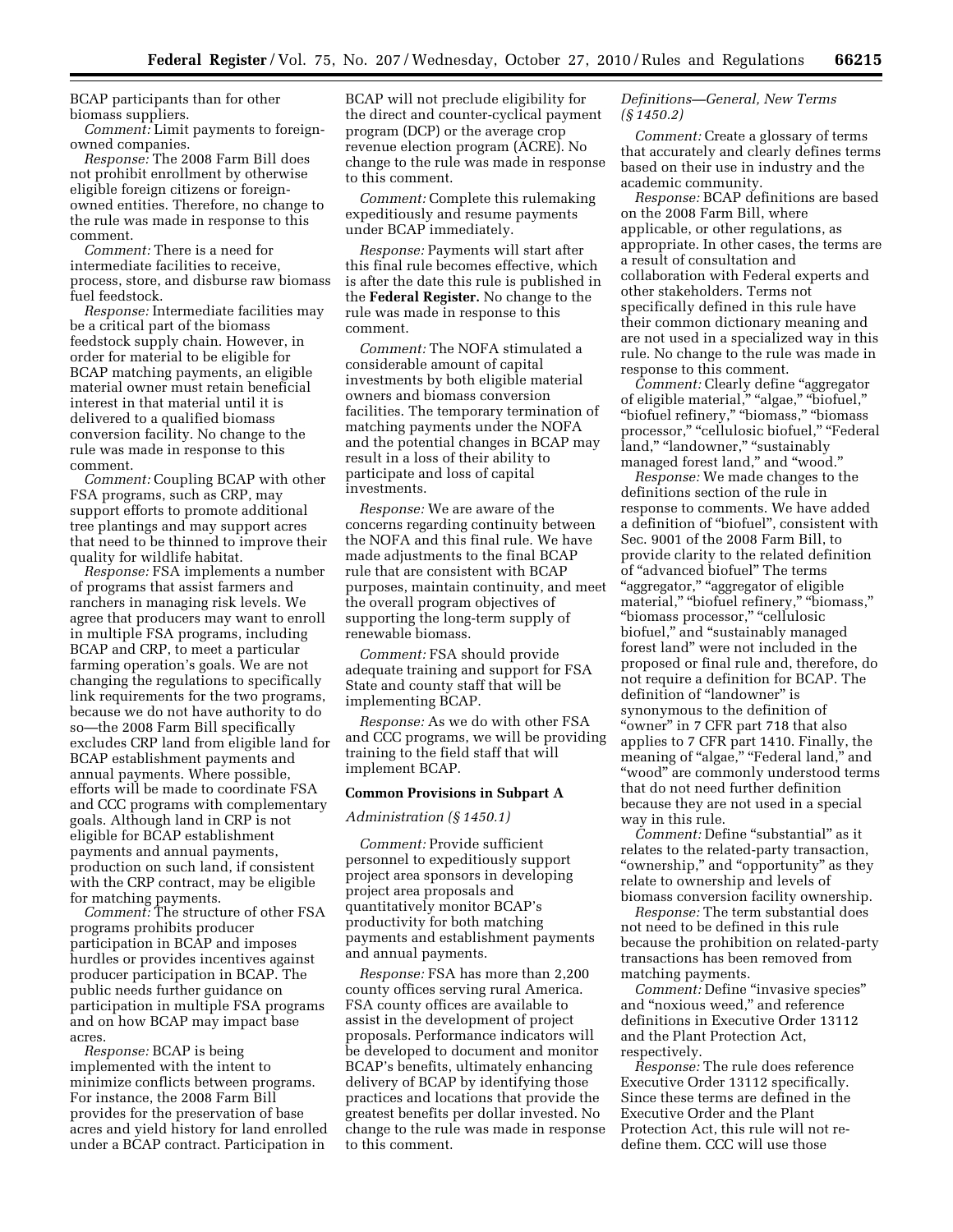definitions in determining the list of invasive species and noxious weeds for each applicable area. As specified in this rule, the list will be available at the FSA county office.

*Comment:* Clarify the terms "eligible" persons'' and ''legal entities.''

*Response:* We agree the terms "person" and "legal entity" need to be defined. For ease of administration and consistency with other CCC programs, a reference to the definitions in 7 CFR part 1400 was added to this rule.

# *Definitions—Advanced Biofuel (§ 1450.2)*

*Comment:* Do not include pellets, wood chips, and briquettes as advanced biofuels.

*Response:* Although pellets and briquettes would be considered to be advanced biofuels under the 2008 Farm Bill definition if comprised of eligible materials under BCAP, as wood chips would be considered an eligible material, such eligible materials may only qualify for matching payments if these materials meet other qualifications for payment as specified in this rule. However, if these materials have a higher value (existing market) in a distinct region, they would not qualify for matching payments.

# *Definitions—Biobased Product (§ 1450.2)*

*Comment:* Include pulp and paper as a biobased product.

*Response:* CCC will use a number of criteria in determining whether a particular product will be considered a biobased product. Products that have a mature market, such commercially produced timber, lumber, wood pulp, paper or other finished wood products, will not be considered to be biobased products for the purposes of BCAP. This is consistent with the general intent to stimulate the production of new biobased products and to energize emerging markets for those products. In making the determination, we will administer BCAP consistent with the standards of the BioPreferred Procurement Program, as authorized by section 9001 of the 2008 Farm Bill.

*Comment:* The definition of biobased products may cause unintended issues or may allow products not oriented toward renewable energy to be included in BCAP.

*Response:* The definition of ''biobased product'' in the 2008 Farm Bill gave the Secretary of Agriculture discretion to determine which products could be considered ''a commercial or industrial product (other than food or feed) that is composed, in whole or in significant part, of biological products, including

renewable domestic agricultural materials and forestry materials or an intermediate ingredient or feedstock.'' In determining whether a commercial or industrial product will be considered "biobased" for BCAP, CCC will use the standards set by USDA's Biopreferred Procurement Program under the regulations at 7 CFR part 2902.

# *Definitions—Biomass Conversion Facility (§ 1450.2)*

*Comment:* Keep the definition of biomass conversion facility as it appears in the proposed rule.

*Response:* In response to other comments (discussed in other sections), the definition of biomass conversion facility was amended in this final rule to replace the term "eligible material" with "renewable biomass," to clarify that a qualified biomass conversion facility is not restricted to only using eligible material, but may also process other types of renewable biomass that are not eligible for BCAP matching payments.

# *Definitions—Conservation Plan (§ 1450.2)*

*Comment:* Define ''conservation plans," "forest stewardship plans," and ''equivalent plans.'' Make the requirements for all such plans consistent.

*Response:* The rule defines ''conservation plan'' and ''forest stewardship plan.'' The definitions have been amended slightly to be consistent with the relevant authorizing legislation for each while also being specific to BCAP. The term "conservation plan" is generally consistent with the definition applicable to Title II conservation programs in the 2008 Farm Bill, modified slightly to apply to eligible crops and eligible material, as appropriate. The definition for ''forest stewardship plan'' is consistent with the Cooperative Forestry Assistance Act of 1978, as amended (16 U.S.C. 2103a). There may be land eligible for BCAP with similar plans approved by States or other agencies that serve the same purpose and have similar goals, objectives, and terms. A definition for "equivalent plan" is included in the regulation as a result of the comments. Our intention is to review those situations and determine whether they are consistent and, if so, permit those equivalent plans to be used. References to ''equivalent plan'' were added throughout the rule.

#### *Definitions—Eligible Crop (§ 1450.2)*

*Comment:* Do not consider trees as a form of renewable biomass.

*Response:* The definition of renewable biomass is specified by the 2008 Farm

Bill and includes trees. Therefore, no change to the rule was made in response to this comment.

*Comment:* Use the IRS definition of closed-loop biomass for the definition of eligible crops.

*Response:* CCC understands that the IRS definition of ''closed loop biomass'' is inconsistent with the 2008 Farm Bill's definition of "eligible crop" that, among other things, permits eligible crops to be converted to heat, biobased products, and advanced biofuels as well as electricity. Therefore, no change to the rule was made in response to this comment.

*Comment:* Sugarcane should be considered as an eligible crop.

*Response:* The 2008 Farm Bill specifically excludes from the definition of eligible crops or eligible materials any crop that is eligible to receive payments under Title I of the 2008 Farm Bill. ''Payments'' are not made under Title I of the 2008 Farm Bill with respect to sugarcane, but rather, nonrecourse loans are made to eligible entities. Therefore sugarcane is not excluded from BCAP. Crops eligible for Title I payments for which producers have elected not to enroll those crops in Title I programs remain ineligible for BCAP.

*Comment:* Exclude all Title I crops and crop residues from being considered as eligible crops.

*Response:* Title I crops are explicitly excluded as eligible crops; however, Title I crop residues may qualify for matching payments so long as they meet all other requirements for collection, harvest, storage, and delivery.

*Comment:* Exclude noxious or invasive species as eligible crops.

*Response:* Under the 2008 Farm Bill's definition of ''eligible crop,'' any plant that is noxious or invasive or has the potential to become noxious or invasive is excluded. Noxious or invasive status is generally established at the State level. No change to the rule was made in response to this comment.

*Comment:* Eligible crops should include giant miscanthus, pennycress, black locust, guayule, hemp, highbiomass sorghum, and energy cane.

*Response:* Project sponsors must specify eligible crops for the project area; those crops cannot include plants that are considered noxious or invasive or have the potential to become noxious or invasive in the State. Therefore these crops may be eligible crops in some States, but not in others. No change to the rule was made in response to this comment.

*Comment:* Expand the definition of eligible crop and renewable biomass to include crops cultivated on Federal property.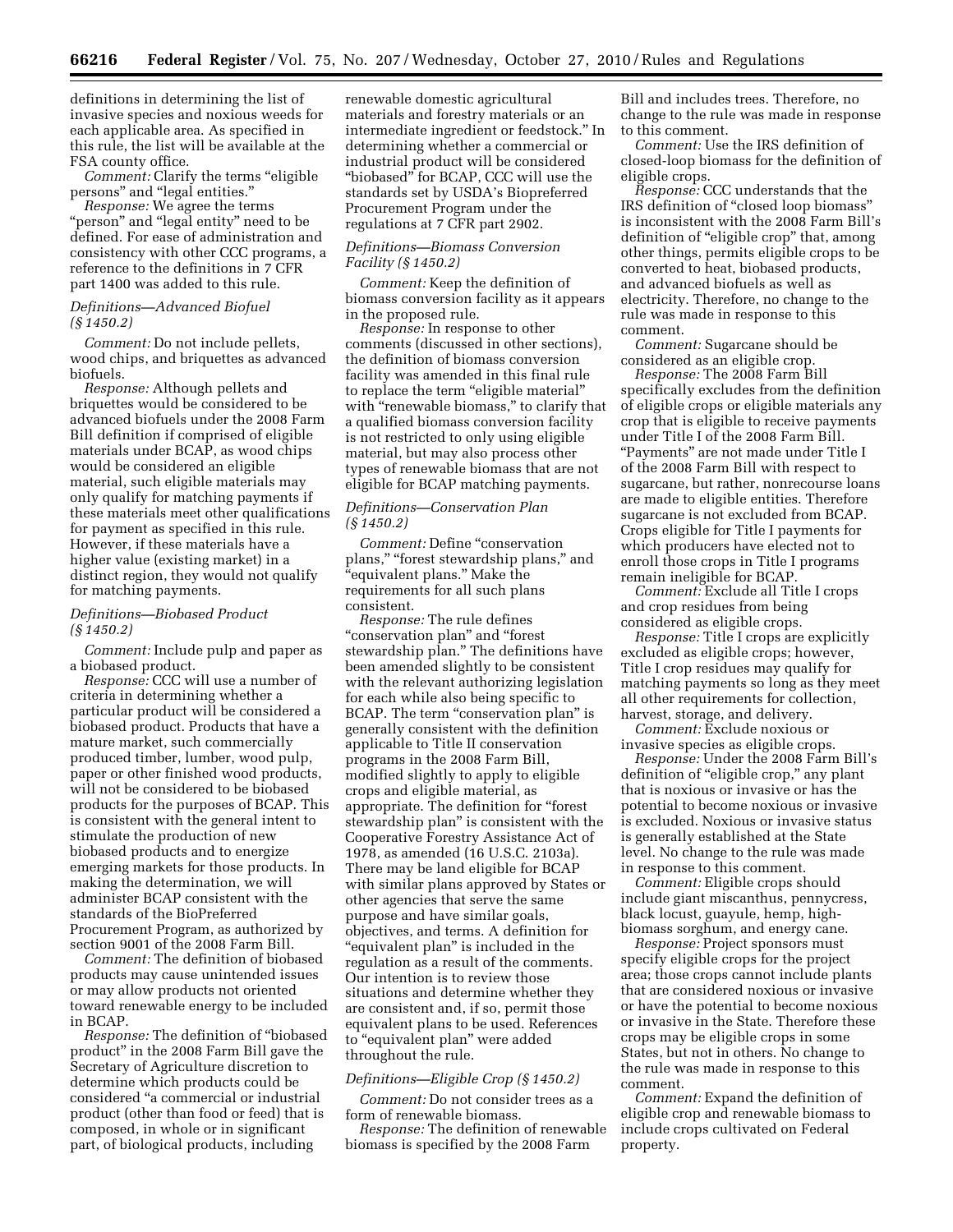*Response:* The 2008 Farm Bill excludes Federal- or State-owned land from eligibility for the establishment payments and annual payments portion of BCAP, so crops from that land, including privately owned biomass, cannot be eligible crops. Privately owned biomass grown on Federal- or State-owned land is ineligible for BCAP project areas. No change to the rule was made in response to this comment.

#### *Definitions—Eligible Material (§ 1450.2)*

*Comment:* Include Title I grains and oilseeds as eligible for matching payments if the farmer does not receive Title I subsidies for these crops. Barley dockage, which may include barley grain, should also be eligible for matching payments.

*Response:* As specified in the 2008 Farm Bill, the definition of "eligible material'' excludes, among other things, any crop eligible to receive payments under Title I of the 2008 Farm Bill. The definition in the 2008 Farm Bill does not include an option for a producer to choose between BCAP matching payments or Title I benefits. Crops eligible for Title I programs where producers have elected to not enroll those crops in Title I programs are ineligible under BCAP. Likewise, any dockage or foreign material from noncontract acreage would be ineligible if it is comingled with ineligible Title I commodities. No change to the rule was made in response to this comment.

*Comment:* CCC should remove the 20 percent cap on payments for Title I residues that was in the NOFA.

*Response:* The rule was changed and the cap is not included in the regulation.

#### *Definitions—Eligible Material Owner (§ 1450.2)*

*Comment:* Clarify the definition of eligible material owner, particularly with regard to stumpage.

*Response:* "Owner" or "ownership" are commonly understood terms that do not need further definition and are not used in a special way in this rule. In the case of stumpage, the person who has purchased the right to harvest timber on the land clearly meets the definition of ''a person or entity having the right to collect or harvest eligible material.'' No change to the rule was made in response to this comment.

# *Definitions—Native Sod (§ 1450.2)*

*Comment:* Clarify the definition of "native sod," refer to the 2008 Farm Bill definition, and be explicit in its relation to eligible lands such as grasslands, rangelands, and pasturelands.

*Response:* Under BCAP, land that is ''native sod'' as of the date of the 2008 Farm Bill's enactment is excluded from eligible land. This rule uses the 2008 Farm Bill's definition of native sod found at section 12020 of the 2008 Farm Bill, which amends the Federal Crop Insurance Act (7 U.S.C. 1508) to add that definition. Native sod determinations must be made on a caseby-case basis because all three land uses (grasslands, rangelands, and pasturelands) may have been plowed at some point prior to the date of enactment of the 2008 Farm Bill; therefore, the rule does not clarify a specific relationship between native sod and grasslands, rangelands, and pasturelands. No change to the rule was made in response to this comment.

*Comment:* Include "native sod" as eligible land.

*Response:* The 2008 Farm Bill explicitly excludes "native sod" from the definition of eligible land. Therefore, no change to the rule was made in response to this comment.

# *Definitions—Nonindustrial Private Forest Land (§ 1450.2)*

*Comment:* Clarify the definition of nonindustrial private forest land and reference language in the Cooperative Forestry Assistance Act.

*Response:* We corrected to the definition to refer to section 5(c) of the Cooperative Forestry Assistance Act of 1978, as amended (16 U.S.C. 2103a), as required by the 2008 Farm Bill definition of eligible land.

*Comment:* Replace the "publicly" traded corporations'' exclusion in the definition of nonindustrial private forest land with a per producer acreage limit. Include publicly traded land as nonindustrial private forest land and limit the number of nonindustrial private forest land acres a producer may enroll in contract acreage.

*Response:* The definition for nonindustrial private forest land in the proposed rule incorrectly excluded publicly traded corporations and accordingly has been revised in this final rule to remove that exclusion. That is consistent with the 2008 Farm Bill. However, implementing a contract acreage limit is not consistent with the 2008 Farm Bill. Therefore, that suggestion was not adopted. Project area applications, however, may propose the geographic boundaries within which contract acreage may be offered, will limit contract acreage for some producers.

# *Definitions—Producer (§ 1450.2)*

*Comment:* Be consistent with the use of ''participant'' and ''producer'' throughout the rule.

*Response:* The terms "participant" and ''producer'' are not synonymous. The term "producer" is a generic reference to those individuals and entities who are owners, operators, and tenants who may or may not be enrolled in an FSA program. A "participant" is an individual or entity who is an owner, operator, or tenant who is enrolled in an FSA program. No change to the rule was made in response to this comment. A "producer" is an owner or operator of contract acreage that is physically located within a BCAP project area so long as the person or entity has a risk of loss in the crop.

# *Definitions—Related-Party Transaction (§ 1450.2)*

*Comment:* The provisions on relatedparty transactions are inappropriate because of the vertically, geographically, and otherwise integrated nature of the forestry products industry. Add provisions to the definition of relatedparty transactions to encourage cooperatives.

*Response:* We have removed "relatedparty transactions'' as a limitation under the matching payments. However, to ensure fair and consistent implementation, in becoming "qualified" as described under § 1450.101, a biomass conversion facility must agree, among other things, that all transactions will be market based regardless of whether an individual or entity will receive a matching payment. If it is determined by CCC that a person or business has restructured or engaged in related party transactions for the purpose of defeating the intent of BCAP, or to circumvent the provisions of this rule and its related requirements, or to obtain payment not otherwise entitled, then any part of any program payment otherwise due or paid to such person during the applicable period may be required to be refunded with interest as determined appropriate by CCC. Any eligibility determination that was based, in whole or part, on a scheme or device will be rescinded. A scheme or device includes, but is not limited to coercion, fraud, misrepresentation, depriving any other person of a payment, or obtaining a payment that otherwise would not be payable.

# *Definitions—Socially Disadvantaged Farmer or Rancher (§ 1450.2)*

*Comment:* Include Native Hawaiians in the definition of socially disadvantaged.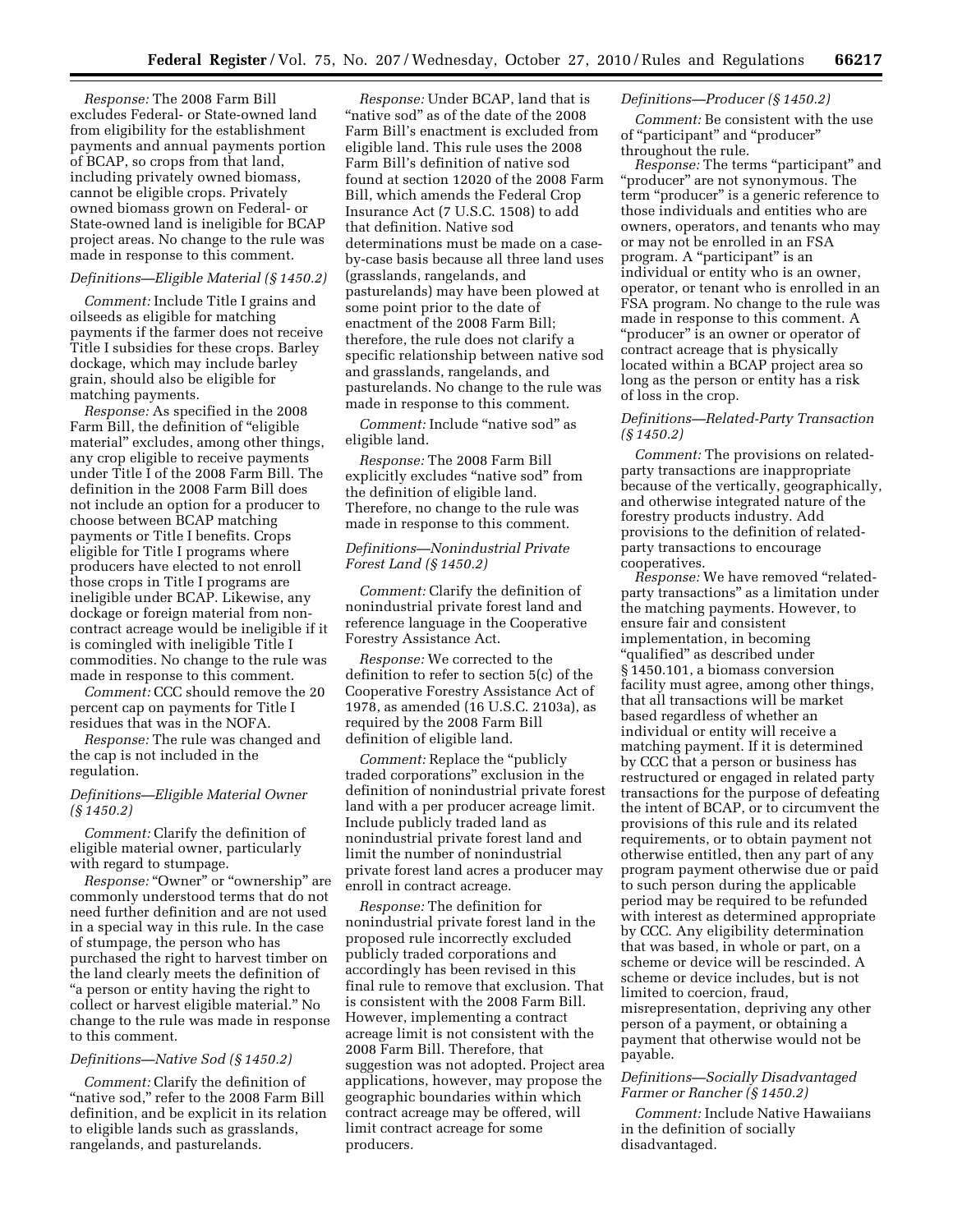*Response:* The definition has been corrected to include Native Hawaiians.

# *Definitions—Yard Waste (§ 1450.2)*

*Comment:* For yard waste, include brush and chips, construction and demolition and municipal solid wastes, and material generated as planned management or urban forests.

*Response:* The 2008 Farm Bill does not explicitly define yard waste. CCC considers yard waste to be any renewable biomass generated from municipal or residential land, such as urban forestry materials, construction or demolition materials, trimmings from grasses and trees, or biomass removed due to invasive species or weatherrelated disaster, that can be separated from and has low potential (such as contamination with plastics, metals, chemicals or other toxic compounds that cannot be removed) for the generation of toxic byproducts resulting from conversion, and that otherwise cannot be recycled for other purposes (such as post-consumer waste paper).

#### *General (§ 1450.3)*

*Comment:* There should be stringent guidelines to biomass production to promote environmental and climate sustainability, including provisions to prevent over-harvesting, guidelines being developed by the Council of Sustainable Biomass Production, favoring harvesting practices that have been recognized as sustainable.

*Response:* Eligible material owners must obtain conservation plan, forest stewardship plan, or equivalent plan in order to receive a matching payment. The establishment payments and annual payments part of BCAP already required such plans. These plans address natural resource concerns including the sustainable harvesting of biomass, when appropriate, by addressing the sitespecific needs of the landowner.

*Comment:* Matching payments should be targeted to certain businesses (for example, those with less than 60 employees) where local ownership and local economic benefits are involved, to help small town economies and encourage investment in infrastructure and equipment, so resources can be directed to increase plantings of biomass crops.

*Response:* The 2008 Farm Bill does not authorize limiting payments to any subset of eligible participants except as might be produced by a cap on the funding for BCAP or other restrictions that flow from the 2008 Farm Bill. The statute, however, does require the Secretary to consider the opportunity for producers and local investors to participate in the ownership of the

biomass conversion facility when selecting BCAP project areas. No change to the rule was made in response to this comment.

*Comment:* Target payments to aid the development of new sustainable biomass used for approved facilities such as for newly emerging biomass resources that require development of specialized equipment for harvest.

*Response:* A project sponsor may propose a project area to develop new sustainable biomass that will be considered according to § 1450.202. However, BCAP funding is not authorized to develop specialized harvesting equipment under either the matching or establishment and annual parts of BCAP. No change to the rule was made in response to this comment.

*Comment:* The proposed options for matching payments would penalize early adopters by tying those payments to a historical baseline of biomass consumption or biomass conversion facility output.

*Response:* The options in the proposed rule that required documentation of a historical baseline, and paid only for the amount above that baseline, were not adopted in this final rule. Therefore, we believe that the matching payments provisions in this rule will not penalize early adopters.

#### *Violations (§ 1450.4)*

*Comment:* Strengthen or increase penalties for violations.

*Response:* This rule has similar violation provisions to other CCC and FSA programs. The section on violations provides remedies up to termination of the contract. Other civil and criminal actions may also apply as they generally apply for other CCC and USDA programs. No change to the rule was made in response to this comment.

# *Scheme or Device (§ 1450.11)*

*Comments:* Clarify what constitutes a ''scheme or device.''

*Response:* A ''scheme or device'' is generally an action that tends to defeat the purpose of a program. As specified in the regulation, ''A scheme or device includes, but is not limited to, coercion, fraud, misrepresentation, depriving any other person or legal entity of any payments, or obtaining a payment that otherwise would not be payable.'' Scheme or device determinations are made on a case-by-case basis due to the unique nature and circumstances surrounding specific scenarios or actions. BCAP participants who think that a particular activity might be considered a ''scheme or device'' should seek an official clarification from FSA.

No change to the rule was made in response to this comment.

#### *Filing of False Claims (§ 1450.12)*

*Comments:* Establish a formal reporting mechanism to report when a false claim has been filed.

*Response:* There are established reporting options. Violations of laws and regulations relating to USDA programs that may include criminal activity such as bribery, smuggling, theft, fraud, endangerment of public health or safety; mismanagement or waste of funds; workplace violence; employee misconduct; and conflict of interest may be reported by calling (800) 424–9121, (202) 690–1622, or (202) 690– 1202 (TDD), by writing to USDA, Office of Inspector General, P.O. Box 23399, Washington, DC 20026–3399, or by [e-mailing usda-hotline@oil.usda.gov. N](mailto:usda-hotline@oil.usda.gov)o change to the rule was made in response to this comment.

#### **Matching Payments in Subpart B**

*Comment:* Matching payments create an uneven playing field for producers and consumers of renewable biomass by subsidizing existing renewable biomass in a way that may delay expansions of new biomass crops.

*Response:* BCAP provides funding for both existing renewable biomass and for the establishment of new biomass crops. The BCAP regulation requires that qualified biomass conversion facilities pay a fair market price for biomass. *Comment:* Biomass conversion

facilities should be eligible material owners.

*Response:* Biomass conversion facilities may be eligible material owners if they meet all other requirements.

*Comment:* Only provide matching payments for eligible materials converted to advanced biofuels that support the Renewable Fuel Standard Program of the Energy Independence and Security Act of 2007.

*Response:* For BCAP, the 2008 Farm Bill includes renewable biomass to be converted to advanced biofuels as well as to be converted to heat, power, and biobased products. Where appropriate, BCAP is intended to work in harmony with other legislation and other Federal government programs. The programmatic outcomes of BCAP will help ensure that the goals of the Renewable Fuel Standard Program of the Energy Independence and Security Act of 2007 are met. No change to the rule was made in response to this comment.

*Comment:* There are ways to limit and target the matching payments portion, including a national approach where all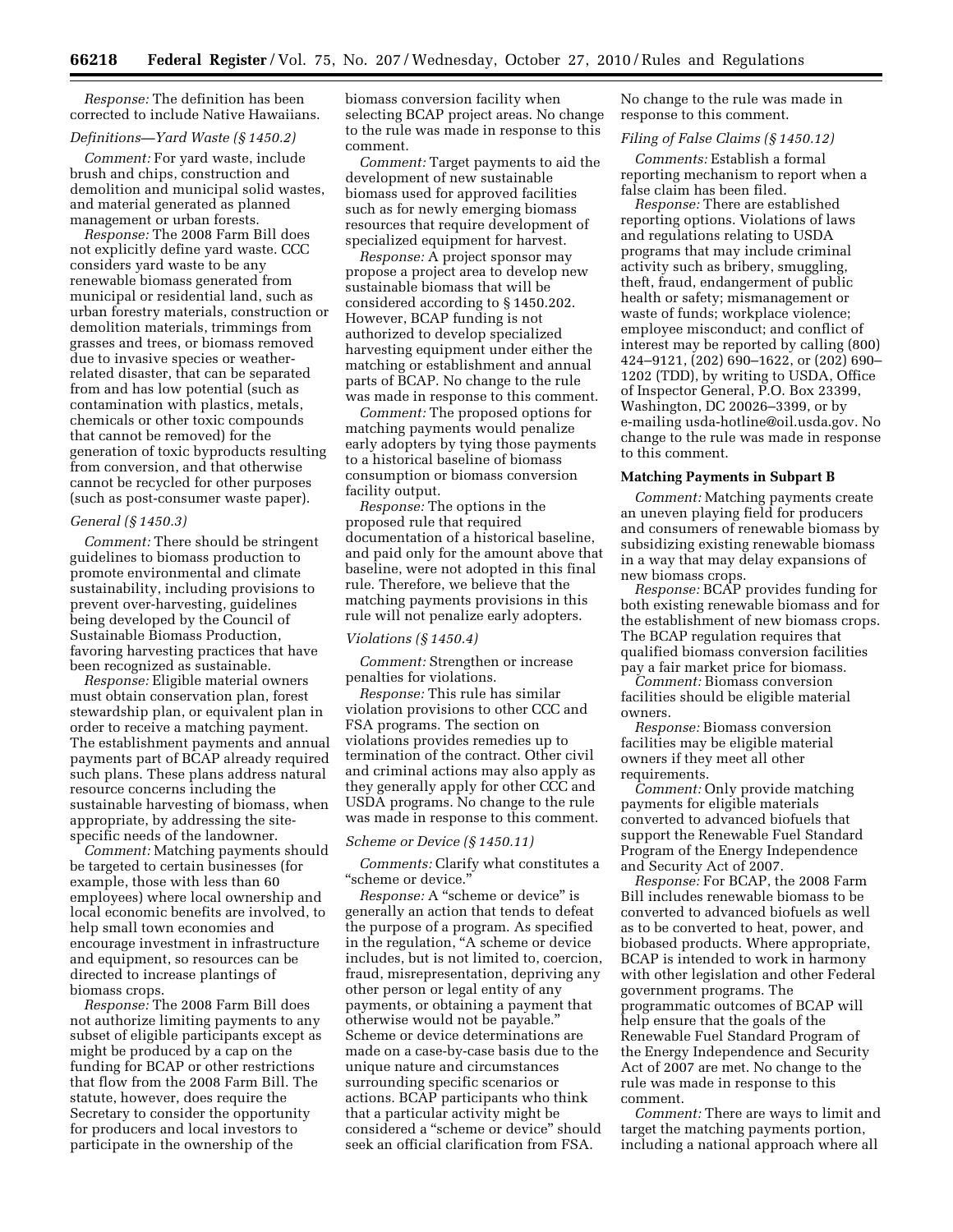eligible material owners would be eligible to receive matching payments regardless of project area boundaries, a regional approach that recognizes regional differences in renewable biomass markets, a local approach that limits matching payments to eligible material owners within project areas, and an eligible material owner cap approach that would limit the total amount of matching payment funds an eligible material owner may receive in order to ensure a fair distribution of funds among all eligible material owners.

*Response:* Matching payments are available nation-wide regardless of project area boundaries. Regional markets will be taken into consideration when determining if there is the potential for eligible material to be used to produce a higher-value product. Other than the 2-year duration limit on payment availability for an eligible material owner, there is no authority under the 2008 Farm Bill to limit BCAP matching payments as the commenters suggest.

*Comment:* Base matching payments language on industry standards, refer to and address the major biofuels currently in production including ethanol, biodiesel, and biojetfuel, and adopt standard industry language when discussing advanced biofuels.

*Response:* The language in this final rule is generally based on the 2008 Farm Bill language and definitions. The purpose of BCAP is to develop a nontraditional crop base of biomass feedstocks. The manufacture of biofuels in accordance with industry standards is outside the scope and authority of this rule. No change to the rule was made in response to this comment.

With regards to units of measurement, BCAP is a biomass feedstock supply program, so it is appropriate for the operational units of the program to be tons rather than gallons as is more common for biofuel programs. For example, forest trimmings are not conventionally measured in gallons.

*Comment:* Is BCAP meeting its stated purpose to assist agricultural and forest landowners, given the long chain of actors (landowners, harvesters, aggregators, and facilities) involved in the matching payments?

*Response:* This rule clarifies § 1450.103 requiring that the eligible material must be harvested or collected directly from the land by the eligible material owner and provides that BCAP participants receive a fair market price for all eligible material delivered to qualified biomass conversion facility.

*Comment:* There is not enough information collected regarding eligible

material point-of-origin. The administrative burden associated with BCAP should be reduced to the extent practicable.

*Response:* Our goal is only to collect the information that is necessary for the proper operation and oversight of BCAP and to ensure that BCAP payments are proper. Therefore, required information includes identifying appropriate farm and tract information related to the source of the eligible material.

*Comment:* The matching payments should be distributed to all renewable biomass producers and consumers, maintaining fairness and competition in the renewable biomass markets, and encouraging long-term investments.

*Response:* This rule, which implements the authority in the 2008 Farm Bill, is structured to provide all eligible material owners equal opportunities to receive matching payments, maintain fairness and competition, and encourage long-term investments in renewable biomass markets. No change to the rule was made in response to this comment.

*Comment:* Redirect the funding for matching payments to biomass conversion facility equipment investments, tax credits, conversion processes that show potential in the long run, and for upgrading existing biomass conversion facilities.

*Response:* BCAP funding for those activities are not authorized by the 2008 Farm Bill.

*Comment:* Matching payments will not be effective in achieving program purposes unless new or additional activities by existing biomass conversion facilities are supported. Existing biomass conversion facilities will be placed at an unfair disadvantage if matching payments support new or additional activities rather than all activities equally.

*Response:* All biomass conversion facilities meeting the qualification requirements will be approved. No change to the rule was made in response to this comment.

*Comment:* There may be adverse environmental impacts of matching payments because there is not an enforcement mechanism to ensure that agricultural and forest resources are sustainably harvested on a renewable or recurring basis.

*Response:* Under this final rule, eligible material owners will be required to obtain a conservation plan, forest stewardship plan, or equivalent plan as a condition of receiving a matching payment. These plans generally address natural resource concerns including the sustainable harvesting of biomass, when appropriate, by addressing the sitespecific needs of the landowner. The plan must include the purpose of the harvest, the volume of eligible materials to be harvested, the total number of acres harvested, and the name of the eligible material owner.

*Comments:* Woody eligible materials should be harvested according to a plan supported by the American Loggers Council's Certified Master Logger Program.

*Response:* Under this final rule, eligible material owners will be required to obtain a conservation plan, forest stewardship plan, or equivalent plan as a condition of receiving a matching payment.

# *Qualified Biomass Conversion Facility (§ 1450.101)*

*Comment:* Why are matching payments made to eligible material owners rather than to qualified biomass conversion facilities?

*Response:* The 2008 Farm Bill specifies that matching payments be made to eligible material owners for the collection, harvest, storage, and transportation of eligible material to a biomass conversion facility. No change to the rule was made in response to this comment.

*Comment:* Favor more efficient or advanced conversion processes over less efficient or advanced conversion processes.

*Response:* The purpose of BCAP is to develop a non-traditional crop base of biomass feedstocks. The manufacture of biofuels in accordance with varying degrees of conversion efficiency is outside the scope and authority of this rule. No change to the rule was made in response to this comment.

*Comment:* Some conversion processes that qualified under the NOFA should not be allowed to qualify under the final rule. Specifically, facilities generating power as a byproduct or in support of their normal operations or facilities that directly convert renewable biomass into power should not qualify under the final rule.

*Response:* The definition of biomass conversion facility as specified in the 2008 Farm Bill specifically includes a facility that converts renewable biomass into power, so we cannot exclude those facilities. Any biomass conversion facility that qualified under the NOFA will be required to enter into a new agreement with CCC that contains provisions based on this final rule, which reflects changes made in response to these and other comments. The major changes that will impact the agreement include clarifications to the collection, harvest, storage, transportation and delivery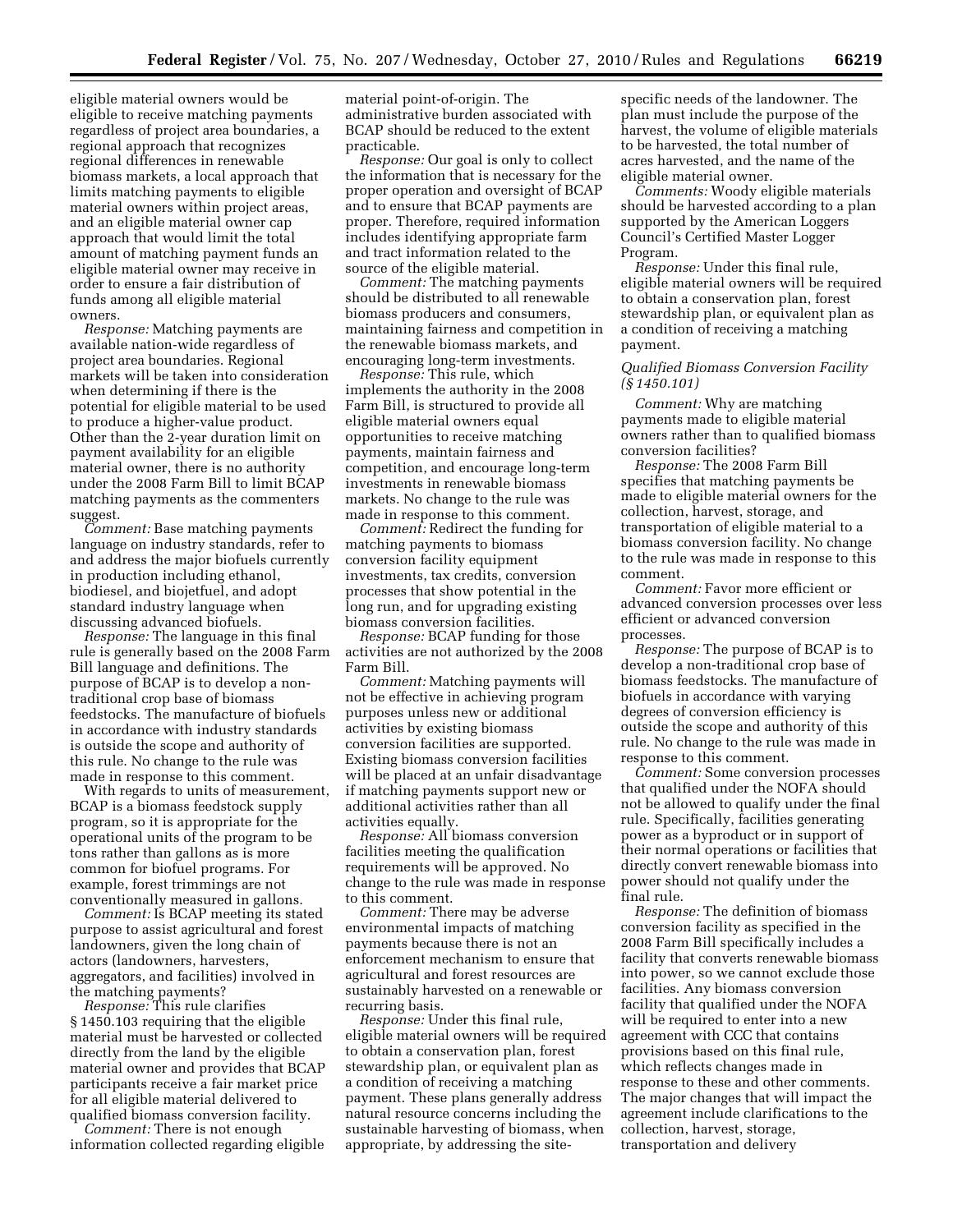requirements in § 1450.103 and removal of the ''related-party transaction.'' Also, biomass conversion facilities will be required to certify that the eligible material for which BCAP payment was issued that are not crop residues are byproducts of preventative treatments that are removed to reduce hazardous fuels, to reduce or contain disease or insect infestation, or to restore ecosystem health.

*Comment:* All renewable biomass consuming facilities should qualify under the final rule, specifically including plant nurseries, sawmills, anaerobic digesters, particleboard facilities, composting facilities, and briquette, wood pellet, wood shaving, wood chipping, and charcoal producing facilities.

*Response:* Based on the definition specified in the BioPreferred Procurement Program, which states that products with significant market penetration as of 1972 are not considered biobased products, then plant nurseries, sawmills, particleboard, facility, composing facilities, and charcoal facilities may not qualify as biomass conversion facilities because these products do not meet the definition. The facilities, however, can qualify as biomass conversion facilities for purposes of heat, power or biofuels generation provided that the eligible materials meet the specifications of § 1450.103. No change to the rule was made in response to this comment.

*Comment:* Provide assistance to facilities for marketing biomass conversion facility products.

*Response:* The 2008 Farm Bill does not authorize such assistance. No change to the rule was made in response to this comment.

*Comment:* Biomass conversion facilities should offer investment opportunity to local producers to help keep more of the funding within the community.

*Response:* There is no requirement in the 2008 Farm Bill, and therefore no requirement in the rule, to require local investment opportunities as a condition to become a qualified biomass conversion facility. The 2008 Farm Bill, however, does require the Secretary to consider the opportunity for producers and local investors to participate in the ownership of the biomass conversion facility when selecting BCAP project areas. Project proposals submitted under Subpart C for the establishment payments and annual payments must address criteria that consider the opportunity for producers and local investors to participate in the ownership of the biomass conversion facility in the proposed BCAP project area. No change

to the rule was made in response to this comment.

*Comment:* Legally-binding contracts should be required between eligible material owners and biomass conversion facilities.

*Response:* We amended the final rule to require a contract, agreement, or legally binding letter of intent with an application for a matching payment.

*Comment:* Verify biomass conversion facility procurement practices to ensure that biomass conversion facilities allow all eligible material owners the opportunity to sell eligible material. There are concerns due to the "captive" market'' nature of renewable biomass supply chains.

*Response:* The final rule adds a provision that requires biomass conversion facilities to pay fair market value for eligible material regardless of whether the seller has applied for or receives a BCAP matching payment.

*Comment:* Biomass conversion facilities should be allowed to charge a BCAP administrative or service fee.

*Response:* Charging an administrative, service, processing or similar fee because an eligible material owner is a BCAP participant is not authorized by the 2008 Farm Bill. The payment being matched should reflect the net output of the facility. A payment by the facility of \$20 with a return of a \$5 fee should only produce a \$15 match since that was the actual net outlay to be matched. CCC has no authority over the private contractual arrangements between an eligible material owner and a biomass conversion facility. Because the intent of BCAP matching payments to eligible material owners also provides an indirect incentive to facilities to consider biomass as an option for heat, power, biobased products, or biofuels, it is presumed that eligible material owners would be disinclined to increase the indirect benefit to the facility by the payment of an administrative fee. Such instances are encouraged to be reported to the FSA county office for evaluation. Should any arrangement between the eligible material owner and the biomass conversion facility, however, comprise any portion of BCAP matching payment, or its equivalent, as determined by CCC, it may be considered a scheme or device to circumvent the BCAP program and all appropriate penalties will ensue.

*Comment:* Require a chain-of-custody certification using the Forest Stewardship Council, Sustainable Forestry Initiative Program, or other mechanism to demonstrate the reliability of the biomass source.

*Response:* Establishing chain-ofcustody that would ensure that the identity of eligible material would be preserved would be overly burdensome. Accordingly, this comment was not adopted. However, CCC will collect farm and tract data through FSA's farm records system to identify the source of the eligible material for which a matching payment is requested. No change to the rule was made in response to this comment.

*Comment:* Make the biomass conversion facility qualification process more flexible. For example, reduce permit requirements to allow a facility to apply for qualification before it is operational and when permits are only applied for, because feedstock development may require several years.

*Response:* A biomass conversion facility may become qualified before it is operational, but only after it obtains all necessary permits. No change to the rule was made in response to this comment.

*Comment:* Biofuel companies may require farmers to sign long-term contracts to ensure low-cost feedstock supply. Mills may be dropping payment rates due to BCAP matching payments by as much as 40 percent while landowners are simultaneously raising stumpage prices.

*Response:* A producers' decision whether to enter into a long-term contract with a biofuel company does not involve CCC and is outside the scope of BCAP. Such a contract between a farmer or landowner and a biofuel company is a private transaction that is separate and distinct from the activities and authority of CCC.

*Comment:* Biomass conversion facilities with gross sales values exceeding \$25 million should be ineligible.

*Response:* That restriction on eligibility is not authorized by the 2008 Farm Bill. No change to the rule was made in response to this comment.

*Comment:* There were many comments about the standards for moisture content and measurement that did not represent a consensus. Suggested approaches included adopting industry standards for moisture content, adopting standard moisture contents of 45–50 percent, real-time moisture testing, testing of every load, and randomly testing moisture contents. Recommendations on measuring moisture content included taking regional, weekly, monthly, quarterly, bi-annual, and annual moisture averages.

*Response:* The proposed rule and this final rule include provisions for matching payments to be adjusted to a "dry ton" basis. This ensures that the many different kinds of eligible material are treated similarly. Because of the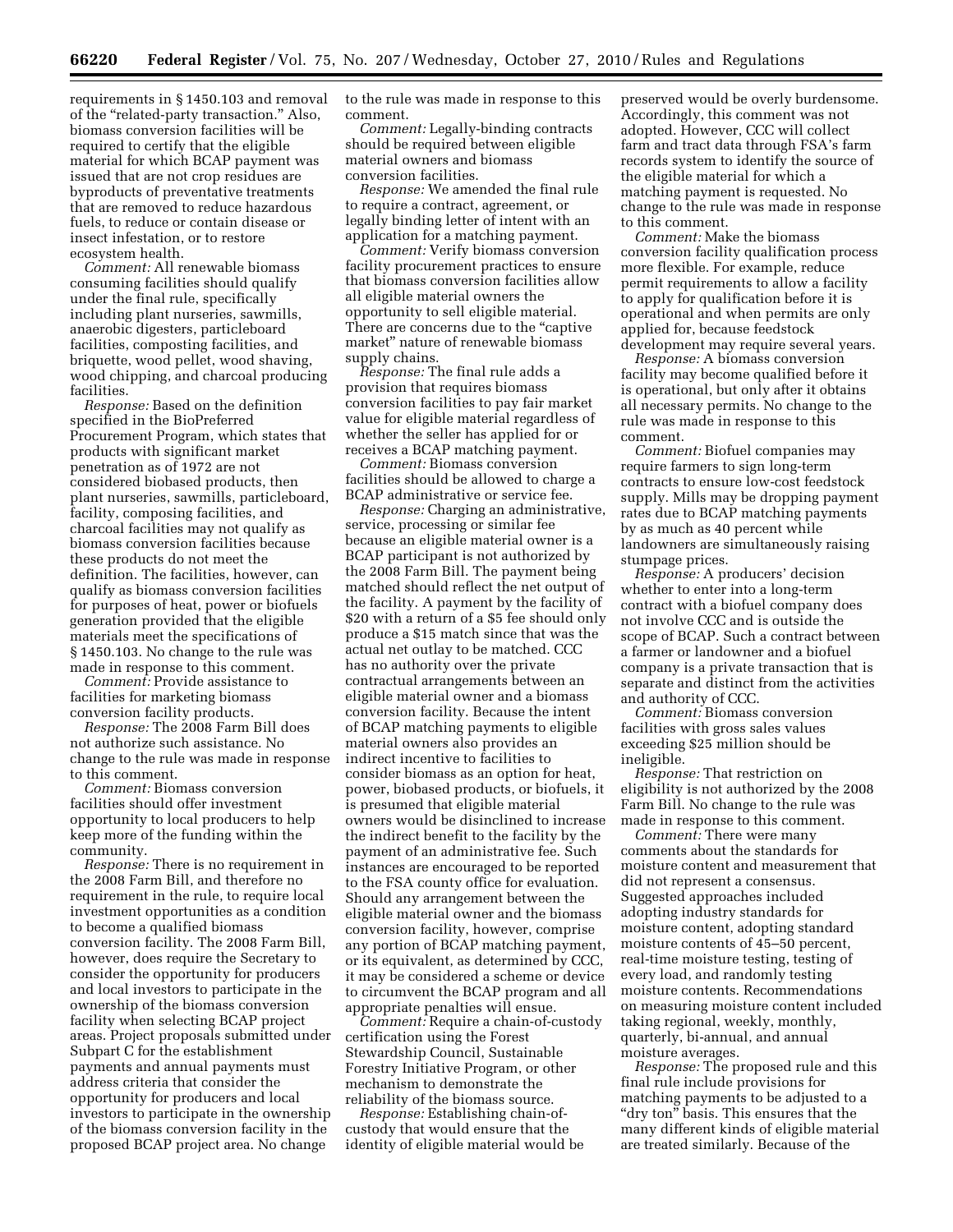significant differences between types of eligible materials, industry practices, and the potential for technological change, specific moisture measurement protocols are not specified in the BCAP regulation. No change was made to the final rule as a result of this comment. CCC believes that specifying the technology or methods used to measure dry tons is unnecessarily limiting and not required.

*Comment:* The exclusion of satellite delivery sites or biomass conversion operations from BCAP participation creates a competitive disadvantage for biomass conversion facilities with offsite chipping facilities.

*Response:* Satellite delivery sites may be an important component of certain biomass conversion facilities and we will consider materials delivered to a satellite facility of a conversion facility as delivered to the facility. All other eligibility conditions for eligible material will continue to apply.

# *Eligible Material Owner (§ 1450.102)*

*Comment:* Loggers who are not BCAP participants need a way to recover lost revenue if the market responds to BCAP by lowering the cost of biomass feedstock.

*Response:* The requirements in this section for eligible material owner are specified in the 2008 Farm Bill. If loggers meet the definition of eligible material owner, they are eligible for BCAP. The purpose of BCAP is to develop a non-traditional crop base of biomass feedstocks. The revenue of participants and non-participants is outside the scope and authority of this rule.

*Comment:* The eligibility of eligible material owners should be tied to the person that can present legal title for harvest and transport of material.

*Response:* An eligible material owner is one who has the right to collect or harvest the eligible material, as specified in this rule with the risk of loss in the product. As specified further in § 1450.3, "Eligible Material," the material must have been harvested or collected directly from the land. Language about risk of loss has been added.

*Comment:* There should be a definition for "related-parties." The restrictions on related party transactions are not authorized by the 2008 Farm Bill. Some commenters provided alternative definitions for "related party" and ''related party transaction.'' Others suggested exceptions that should apply to the ''related parties'' provisions.

*Response:* This rule removes all references to ''related-party transactions.'' CCC has replaced

references to "related-party transactions" with a requirement at § 1450.103 for market-based transactions to provide that a facility may not pay different rates for the same product based on whether the seller is participating in BCAP or pay inflated rates for whatever reason.

#### *Eligible Material (§ 1450.103)*

*Comment:* Oppose CCC discretion to modify the definition of eligible material when determining whether specific materials are eligible for matching payments and subsequent placement on the eligible materials list.

*Response:* Determining whether a specific material is on the eligible materials list is not a modification of the definition. CCC does not have the discretion to modify the 2008 Farm Bill definition of eligible material. The 2008 Farm Bill defines eligible material as renewable biomass, with a number of exceptions. As we did for the NOFA, we intend to continue consulting with USDA experts and other stakeholders when evaluating whether a specific material should be considered an eligible material, within the 2008 Farm Bill definition.

*Comments:* Commenters had various suggestions for eligible materials.

Include Title I crop residues as eligible for matching payments.

Corn stover and sugarcane bagasse should be eligible for matching payments.

Corn stover, wheat straw, and rice hulls should not be eligible for matching payments.

*Response:* The 2008 Farm Bill excludes from eligible material those crops that are eligible for assistance under Title I; however, this exclusion applies only to the commodity itself and not to any crop residue associated with producing that commodity. For example, corn grain is excluded from receiving matching payments, but, provided that it is otherwise eligible, other parts of the corn plant may be eligible for a BCAP matching payment. Title I crop residues that are separated from the Title I grain, kernel, or oilseed at the point of collection or harvest are eligible for matching payments; however, crop residues that are separated from the Title I grain, kernel, or oilseed after the crop is collected or harvested are not eligible for matching payments. No change to the rule was made in response to this comment. Bagasse, corn stover, wheat straw, and rice hulls are eligible if they are collected, harvested, transported, and delivered as specified in the BCAP regulations; see the table above for details about when these materials may be eligible versus ineligible. The

separation must have occurred on the land and not occurred because the material would normally have been delivered along with the higher valued parts of the plant.

*Comment:* CCC should consider non-Title I materials as eligible for matching payments including dried distillers grains, nut shells, energy cane, and sweet or high-biomass sorghum.

CCC should propose a formal process for determining which eligible materials may otherwise be used for higher-value products and the processes would include consultation with State Foresters.

*Response:* The 2008 Farm Bill provides the definition for eligible material. CCC will provide a public list of eligible materials that meet the 2008 Farm Bill definition of eligible material, specifying which qualify for BCAP payments, and will make that list available electronically and through FSA field offices. When new materials are proposed, such as, nut shells, energy cane, and sweet or high-biomass sorghum, FSA will consult other USDA and Federal agency experts to determine whether the new materials are additions to the eligible materials list and whether or not they qualify for BCAP payment. No change to the rule was made in response to this comment.

*Comment:* Materials from urban sources should not be considered yard waste including: tree trimmings, disaster debris, and pallets.

*Response:* BCAP's purpose is generally limited to agricultural and forest land owners and operators for matching payment purposes. No change to the rule was made in response to this comment, because the rule already excludes yard waste from any source as an eligible material.

*Comment:* Need clarification on eligible materials that may otherwise be used for higher-value products, such as forest thinning materials, bark, slash, wood chips (hard and soft), wood waste, and wood residues (including sawdust), some of which should be eligible to receive a matching payment.

*Response:* We expanded and clarified the provisions in § 1450.103 in response to this comment. Otherwise eligible materials that may be used to produce higher-value products do not qualify for matching payments under the final rule regardless of whether the material comes from Federal or non-Federal land. Payments are not authorized for otherwise eligible materials if they must be separated from a higher-value product after delivery to the biomass conversion facility. In many cases, wood waste materials would not be eligible because they could be used for higher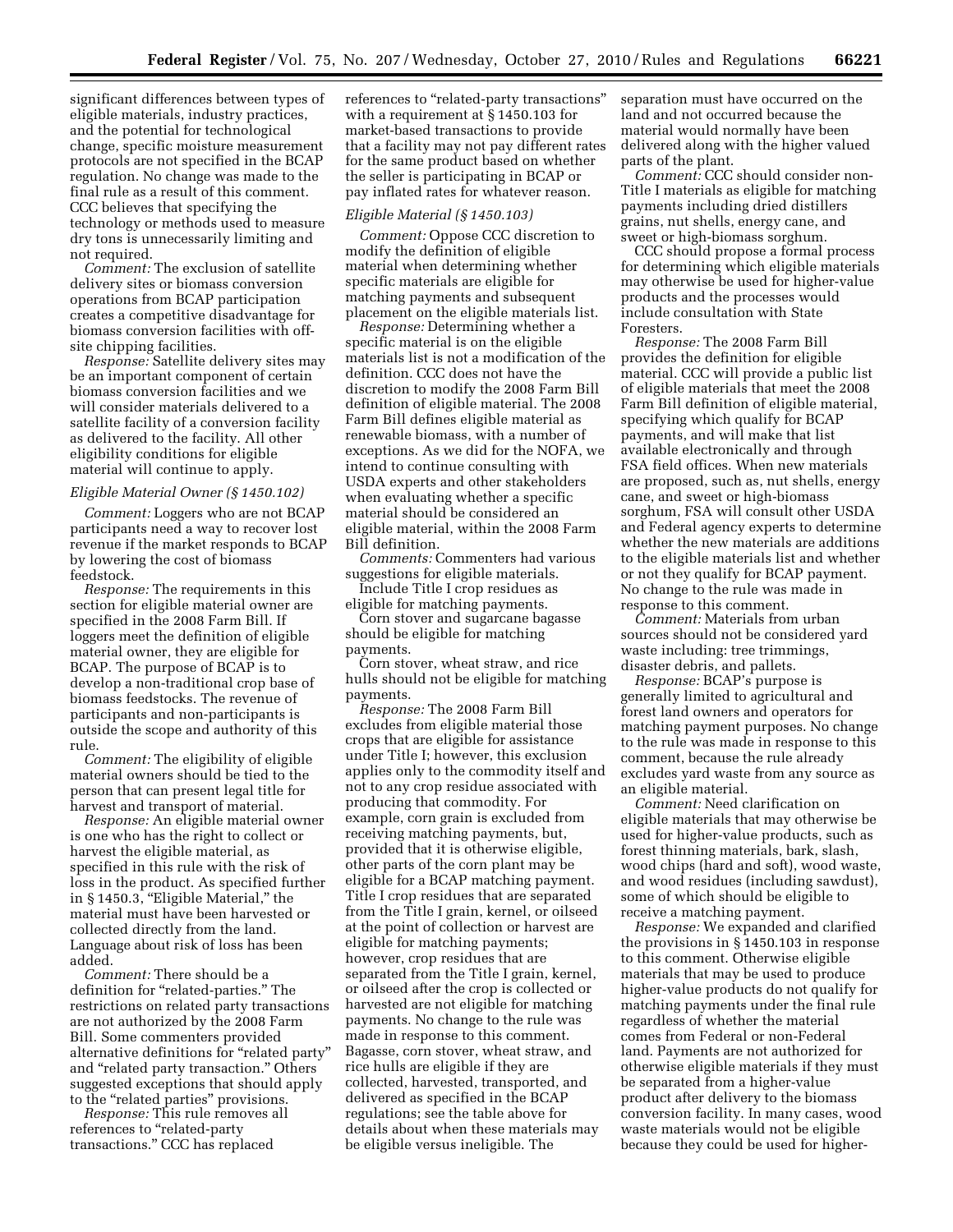value products or are included with non-organic industrial materials. Local or regional markets will be used to determine if particular deliveries will be eligible for BCAP matching payments.

*Comment:* There should be partial payments for eligible materials that are comingled with ineligible material. How will partial payments for comingled loads be verified?

*Response:* This rule adds a requirement to § 1450.103 that payments are not authorized for otherwise eligible material that must be separated from a higher-value product after delivery to a biomass conversion facility.

*Comment:* Eligible material owners that violate Executive Order 13112 on Invasive Species should not be responsible for the removal costs associated with the spread or establishment of noxious or invasive species as a result of activities related to receiving matching payments.

*Response:* As a condition of applying for a matching payment, an eligible material owner must obtain a conservation plan, forest stewardship plan, or equivalent plan. Violation of Executive Order 13112 would be considered a violation of the plan. No change to the rule was made in response to this comment. The issue of removal costs is outside the scope of BCAP; material owners who violate Executive Order 13112 may be subject to penalties under State or other Federal laws.

*Comment:* The eligible materials list should be published in the final rule.

*Response:* We included an example list of how eligible materials qualify for payment. As discussed above, the up to date list will be publicly available through the FSA Web site and at FSA county offices. Instead, this rule provides the criteria upon which decisions will be made to determine whether a material is an eligible material and whether or not it qualifies for BCAP payments and the responses to comments in this final rule clarify examples already determined to be eligible or ineligible. No change to the rule was made in response to this comment.

*Comments:* Include black liquor as an eligible material and as an advanced biofuel.

*Response:* Black liquor, an inorganic waste industrial by-product of the kraft process used in pulp manufacturing, is a product that historically was discharged into waterways, and today is processed through recovery boilers to retrieve chemicals for cost-efficiency purposes, with the process generating heat for power. The establishment of BCAP in the 2008 Farm Bill was

designed to cultivate a new nationwide crop base of non-food, non-feed biomass for new uses of energy. Black liquor is not an eligible or ineligible material, it is not a feedstock, but rather a product of feedstocks. Eligible materials that can be attributed to the creation of black liquor are materials that were delivered principally for the manufacture of a higher-value product that is not heat, power, biobased products, or biofuels, not for the recovery of chemicals where energy is an ancillary side effect and therefore do not qualify for matching payments.

# *Signup (§ 1450.104)*

*Comments:* Use qualified biomass conversion facility settlement sheets to issue matching payments rather than documents provided by the eligible material owner.

*Response:* As with other FSA and CCC programs, the recipient of the payment is responsible for the accuracy and completeness of the information on the application for payment. As specified in this rule, a settlement sheet is one of the pieces of documentation that an eligible material owner must provide to FSA to receive payment. Qualified biomass conversion facilities are required to retain all documentation for a period of 3 years from the date of delivery should it become necessary for auditing or other purposes to validate data. No change to the rule was made in response to this comment.

*Comments:* There should be a 2 week signup period each quarter for matching payments.

*Response:* Having a continuous signup is more flexible for eligible material owners accommodates seasonal and geographic differences in the local marketplace and permits county offices to better manage heavy workloads. No change to the rule was made in response to this comment.

# *Payments (§ 1450.106)*

*Comment:* Spatial distance should be considered when determining matching payment rates.

*Response:* The 2008 Farm Bill requires that payment be made based on the payment made by the biomass conversion facility, with no provision for an additional requirement that the material be harvested within a certain distance of the facility. No change to the rule was made in response to this comment.

*Comment:* Allocate funds quarterly to ensure equal distribution of funds across all quarters. Only approve requests for payments for sales receipts within one year from the date the receipt was issued. Extensions should

be considered for contracts when delivery was delayed at no fault of the eligible material owner.

*Response:* When the final rule becomes effective, FSA intends to begin regular allocations of funding to meet local needs. When an application is submitted, the approval will provide a reasonable period of time for biomass deliveries, after which, the approval may be withdrawn and the funds deobligated. Where appropriate, FSA county offices will consider extension requests to the dates of delivery that were included in the application. No change to the rule was made in response to this comment.

*Comment:* CCC should issue early partial payments for large volume contracts.

*Response:* Partial payments will be authorized for discrete, segregable deliveries that are part of a single application. Payments, or payment advances, are prohibited before the delivery period starts, or before proof of payment for delivery is presented to the FSA county office. No change to the rule was made in response to this comment.

*Comments:* Commenters had various suggestions related to the 2-year payment period for matching payments.

CCC should address an eligible material owner's lost time due to the NOFA termination.

CCC should start the 2-year clock of all eligible material owners, or at least stop the clock on the date the proposed rule was published or the last date of performance, whichever was later.

CCC should make the 2-year period shorter. CCC should extend the time period to 3 to 7 years.

*Response:* The 2008 Farm Bill requires a payment limit of 2 years, which is not changing with this rule. Payments will be for a term not to exceed 2 years beginning from the date that CCC issues the first payment. New participants will be eligible for payments for a period of 2 years beginning from the date their first matching payment is made after the effective date of this rule. CCC will determine how to take into account participants during the NOFA period. At the least, the 2-year period will be considered stopped during the period between the end of matching payments received during the NOFA and the beginning of CCC matching payments for new deliveries by the participant.

Anyone who wants to participate in BCAP, including eligible material owners and biomass conversion facility owners, will need to apply under the BCAP regulations, no one will be grandfathered in based on applications approved under the NOFA.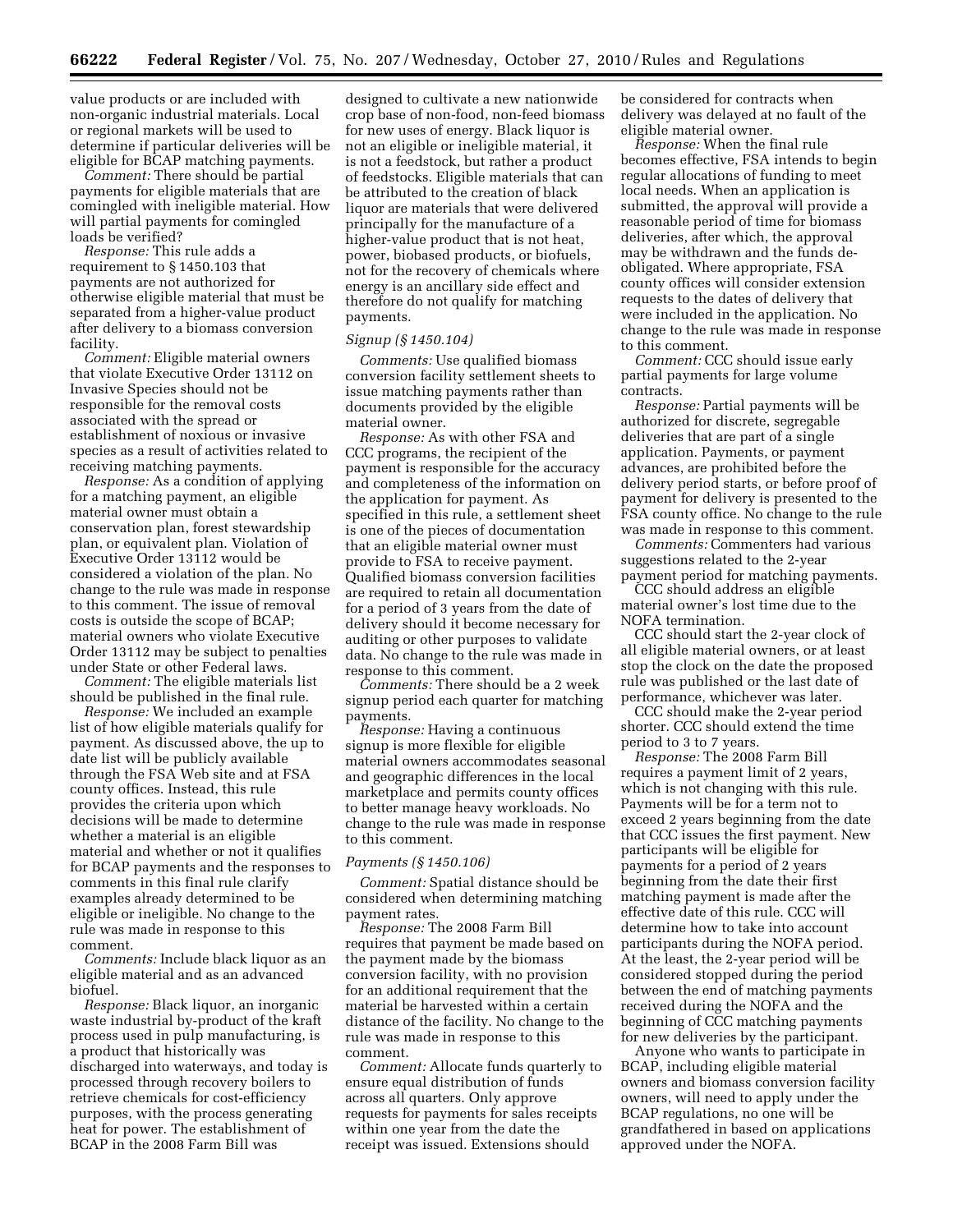The authorizing statute provides for a 2-year limitation on matching payments; no additional limitations are authorized.

Efforts by BCAP participants to restructure after the 2-year limitation expires in order to obtain additional matching payments may be considered a scheme or device and may result in permanent debarment from BCAP. If it is determined by CCC that a person or business has restructured or engaged in related party transactions for the purpose of, or having the effect of, defeating the intent of BCAP (including an action to defeat the 2-year limit on payments), or to circumvent the provisions of this rule and its related requirements, or to obtain payment not otherwise entitled, then any part of any program payment otherwise due or paid to such person during the applicable period may be required to be refunded with interest as determined appropriate by CCC. Any eligibility determination that was based, in whole or part, on a scheme or device will be rescinded. A scheme or device includes, but is not limited to coercion, fraud, misrepresentation, depriving any other person of a payment, or obtaining a payment that otherwise would not be payable.

*Comment:* Reduce the \$45 per dry ton payment limit to \$30 per dry ton.

*Response:* The 2008 Farm Bill provides that the upper limit on matching payments be " $* * *$  equal to not more than \$45 per ton.'' CCC will issue payments at rates lower than \$45 per ton where local market prices reflect lower rates—hence the term ''matching payments.'' No change to the rule was made in response to this comment.

*Comment:* The proposed rule included several options for calculating payments. Commenters had various suggestions for all three options, as well as suggestions for alternative rate structures including structures to favor dedicated energy crops, based on greenhouse gas reductions, fossil fuel displacement, whether the materials were derived from land with a conservation plan, forest stewardship plan, or equivalent plan and based on biomass conversion facility output. Some commenters suggested giving ''bonus payments'' for eligible materials that are carbon neutral or negative. Commenters also suggested implementing a price floor or minimum that biomass conversion facilities must pay to eligible material owners.

*Response:* The rule reflects that the 2008 Farm Bill provides for matching payments to be paid at a rate of \$1 for each \$1 per dry ton provided by a qualified biomass conversion facility for the market-based sale of eligible

material in an amount not to exceed up to \$45 per dry ton. There are no tiered payments based on type of biomass or on use above a historical baseline.

*Comment:* Matching payments should be based on the actual "collection, harvest, storage and transportation costs'' of eligible materials rather than the biomass conversion facility gate price of eligible materials.

*Response:* The 2008 Farm Bill requires that payments be based on matching the amount paid by a qualified biomass conversion facility. No change to the rule was made in response to this comment.

# **Establishment Payments and Annual Payments in Subpart C**

#### *General (§ 1450.200)*

*Comment:* Please clarify the time frame in which contract acreage is expected to become enrolled in BCAP.

*Response:* Eligible persons may signup eligible land into contract acreage once a project area is approved. The exact time frame for when signup will occur will vary based on the amount of time project sponsors need to submit a project area proposal and the level of technical and environmental review required for the project area proposal.

*Comment:* Clarify whether land enrolled in contract acreage will be eligible to receive base-acre payments under the Direct and Counter-Cyclical Payment Program (DCP).

*Response:* BCAP does not prohibit participation in other programs; however, requirements of other programs may apply. In the case of DCP, contract acreage is considered to be an acceptable agricultural use of DCP cropland.

*Comment:* CCC should discuss the process for determining the appropriate number of project areas that will be selected and how that process relates to the findings of the PEIS.

*Response:* As indicated in the preamble to the proposed rule, we indicated that all project proposals would be considered acceptable provided those proposals met the selection criteria outlined in § 1450.202. The PEIS included an in-depth discussion of the selection criteria and can be located at this Web address: *[http://www.fsa.usda.gov/Internet/FSA](http://www.fsa.usda.gov/Internet/FSA_File/bcapfinalpeis062510.pdf)*\_ *[File/bcapfinalpeis062510.pdf.](http://www.fsa.usda.gov/Internet/FSA_File/bcapfinalpeis062510.pdf)* 

*Comment:* BCAP project areas should have additional goals, including providing additional wildlife habitat, increasing resources and opportunities to small- and mid-sized farms, and encouraging the establishment of several categories of potential eligible crops

including native grasses and trees, dedicated annual and perennial energy crops, only dedicated perennial crops, short-rotation woody crops, and crops that are ecologically appropriate based on the geographic location of the project area.

*Response:* These additional goals are largely compatible with the BCAP as specified in this final rule. Land enrolled under a BCAP contract may be capable of producing multiple benefits including additional wildlife habitat and additional resources and opportunities to agricultural and forest land owners. BCAP, however, is not a wildlife or conservation program as is CRP, rather BCAP is to promote the establishment and cultivation of new biomass crops.

*Comment:* Apply the project area selection criteria to evaluate offers to enroll land into BCAP contracts.

*Response:* We expect project areas to cover all or parts of multiple counties. Applying potentially multi-county project area criteria to individual offers from the farm level would impose an undue administrative burden on USDA as well as individual farmers and ranchers. Therefore, this suggestion was not adopted.

*Comment:* There are better ways to select project proposals. Some alternatives include: (1) First-come, first-serve; (2) all eligible land within 100 miles of a qualified biomass conversion facility; (3) a regional approach to ensure an even distribution of project areas across the country; (4) a competitive approach to ensure the best project areas are selected; and (5) a nation-wide project area that allows all eligible producers to enter into a BCAP contract.

*Response:* The first approach, firstcome first-serve, is similar to the approach as described in the proposed rule except that project area proposals would also be required to meet the requirements of the selection criteria as provided in § 1450.202.

Requiring a distance-based model arbitrarily limits enrollment even if there were potential participants beyond that distance who wanted to participate. It is not clear if the comment intended to address what seems to be a natural barrier due to the transportation costs involved. However, setting an arbitrary distance may work well in some regions, but preclude promising technologies and feedstocks elsewhere.

With respect to the regional approach to ensure an "even distribution," this would only be an issue if there was a competitive evaluation comparing merits of all project area proposals.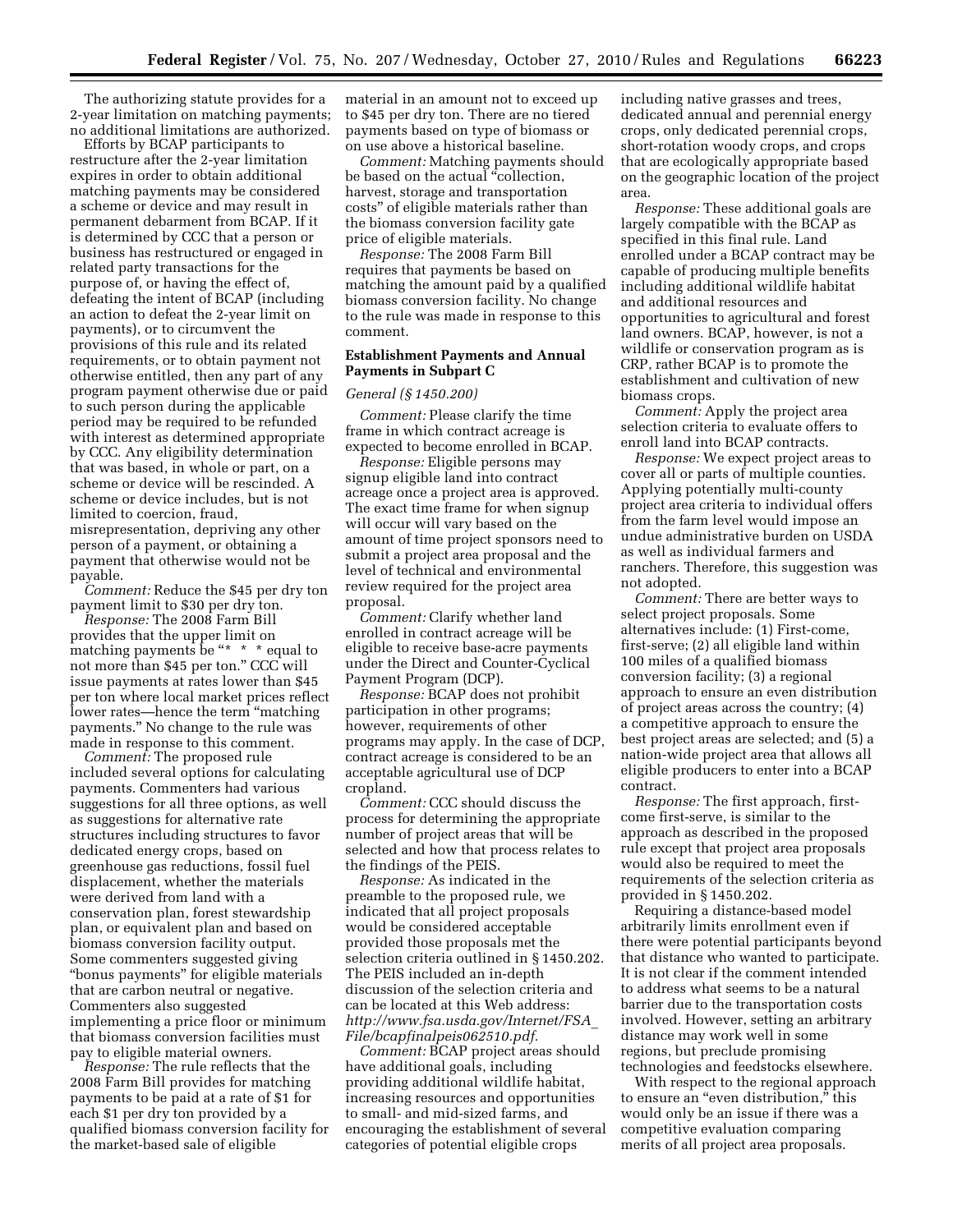It is also important to note that the key criteria for a project area proposal is having an established or planned biomass conversion facility in or near the area. It is not clear how having a nation-wide project is compatible with this criteria. No change to the rule was made in response to this comment.

*Comment:* Contract acreage will compete for land that produces food and feed. It will also compete with land that is native wildlife habitat, specifically land enrolled or potentially enrolled in CRP (7 CFR part 1410).

*Response:* While BCAP-eligible land within project areas could conceivably be used to grow food or used for wildlife habitat, growing dedicated energy crops instead, is unlikely to have a discernable adverse impact on food markets or the environment for several reasons. First, dedicated energy crops are relatively well suited for cultivation on marginal crop and pasturelands, which, by definition, do not significantly contribute to food production. Second, recent trends in grain supplies suggest that they are not being driven primarily by biomass feedstock production. Third, U.S. food prices are only marginally impacted by changes in grain prices when they do occur. Fourth, BCAP may motivate a shift away from fossil fuels, as well as from corn-based ethanol as a means by which to satisfy the standards referenced above that will favorably impact environmental quality. Fifth, it is true that some marginal land that could otherwise be enrolled in CRP may be enrolled in BCAP instead. However, research has shown actively managed dedicated energy crops also confer significant wildlife benefits. Further, the conservation, forest, or equivalent plans required for BCAP-eligible land will serve to mitigate any adverse impacts from dedicated energy crop production. Each project will be reviewed individually to provide maximum consideration of the costs and effects, including environmental effects, of the project. No change to the rule was made in response to this comment.

*Comment:* BCAP may cause shortages of seed stock necessary to establish dedicated energy crops.

*Response:* Under CRP, early enrollments created a demand for vegetative and tree covers that exceeded the available supply. Then, the seed trade mobilized to develop, market, and sell seed to meet the demand. We expect a similar response under BCAP.

*Comment:* There is a difficult, expensive time-lag associated with establishing and harvesting dedicated energy crops.

*Response:* Yes, there will be a period of time before eligible crops can be harvested according to a conservation plan, forest stewardship plan, or equivalent plan. That is why there are annual payments. However, fundamentally, establishing a renewable energy crop is as much subject to conditions beyond farmers' control as establishing any other vegetative or tree cover; the risks of growing crops are not unique to BCAP.

*Comment:* Will matching payments be available to producers with land enrolled under a BCAP contract at time of harvest?

*Response:* As provided in this rule, matching payments are available for eligible materials harvested from land enrolled under a BCAP contract after the materials have been delivered to the biomass conversion facility. There will be a reduction to the annual payment based on a percentage (1 percent to 100 percent) of the matching payment and sale price received, as specified in this rule. In no case will the reduction be greater than the annual payment.

# *Project Area Submission Requirements (§ 1450.201)*

*Comment:* We oppose the sufficient equity requirement for project areas. Provide more clarification about it.

*Response:* The 2008 Farm Bill states that sufficient equity must be demonstrated by a biomass conversion facility that is not operational at the time the project area proposal is submitted, so this rule includes the provision. Demonstration of sufficient equity can be included in the project area proposal as part of the business feasibility description, which may include items such as an outline of efforts made toward securing financing, facility specifications, or projected operating costs. For further clarification on specific cases, please contact your FSA county office.

*Comment:* An FSA representative should be available to provide support for groups intending to sponsor a project area because the proposed language is unclear and would be difficult to consistently implement.

*Response:* The commenters did not provide detailed information describing how the proposed rule was unclear. FSA county office employees will be available to assist project sponsors in developing proposals.

*Comment:* Include the production of eligible material as selection criteria for project areas.

*Response:* It is unclear what purpose this would serve, except to promote only establishment of eligible materials, rather than the wider group of

renewable biomass. The 2008 Farm Bill is clear that one purpose of the establishment payments part of BCAP is to promote the establishment of the wider group of renewable biomass.

*Comment:* There should be a longer plant establishment timeframe.

*Response:* CCC has extensive experience with establishing vegetative and tree covers under CRP, which we used in developing BCAP. Under CRP, as well as BCAP, CCC requires that practices be established within 3 years for longer-term practices. Under BCAP, the establishment time for annual and non-woody perennial crops is reduced because the contract duration is significantly less than CRP. In all cases, CCC takes into consideration the circumstances where cover establishment is delayed through no fault of the contract participant. No change to the rule was made in response to this comment.

*Comment:* Project sponsors should identify other potential local sources of biomass so that proposals could be evaluated in the context of local biomass availability and demand.

*Response:* We amended the regulation in § 1450.201(a)(1) to clarify that it is required.

*Comment:* Project sponsors should identify proposed feedstocks (including crop mixes) they plan to use, what land types biomass will be sourced from, and expected production.

*Response:* Under § 1450.201(a), project sponsors must provide a description of the eligible land and eligible crops with a proposed project area.

*Comment:* Only require general information about acres targeted for planting, such as general region, land history, current use and acres that will not be planted. Project area boundaries should be used to document current land use, eligible crops, and cropland and projected land use change, rather than on a more detailed producer basis.

*Response:* The 2008 Farm Bill requires a description of the eligible land and eligible crops "of each producer'' that will participate in the proposed project area. However, we recognize that a project proposal cannot assume future participation. CCC will only require a generalized assessment of eligible land and eligible crops in project area proposals.

Further, project sponsors must provide sufficient information for us to determine whether the requirements of §§ 1450.201 and 1450.202 have been met. Incomplete proposals will be returned to the project sponsor, but may be resubmitted. No change to the rule was made in response to this comment.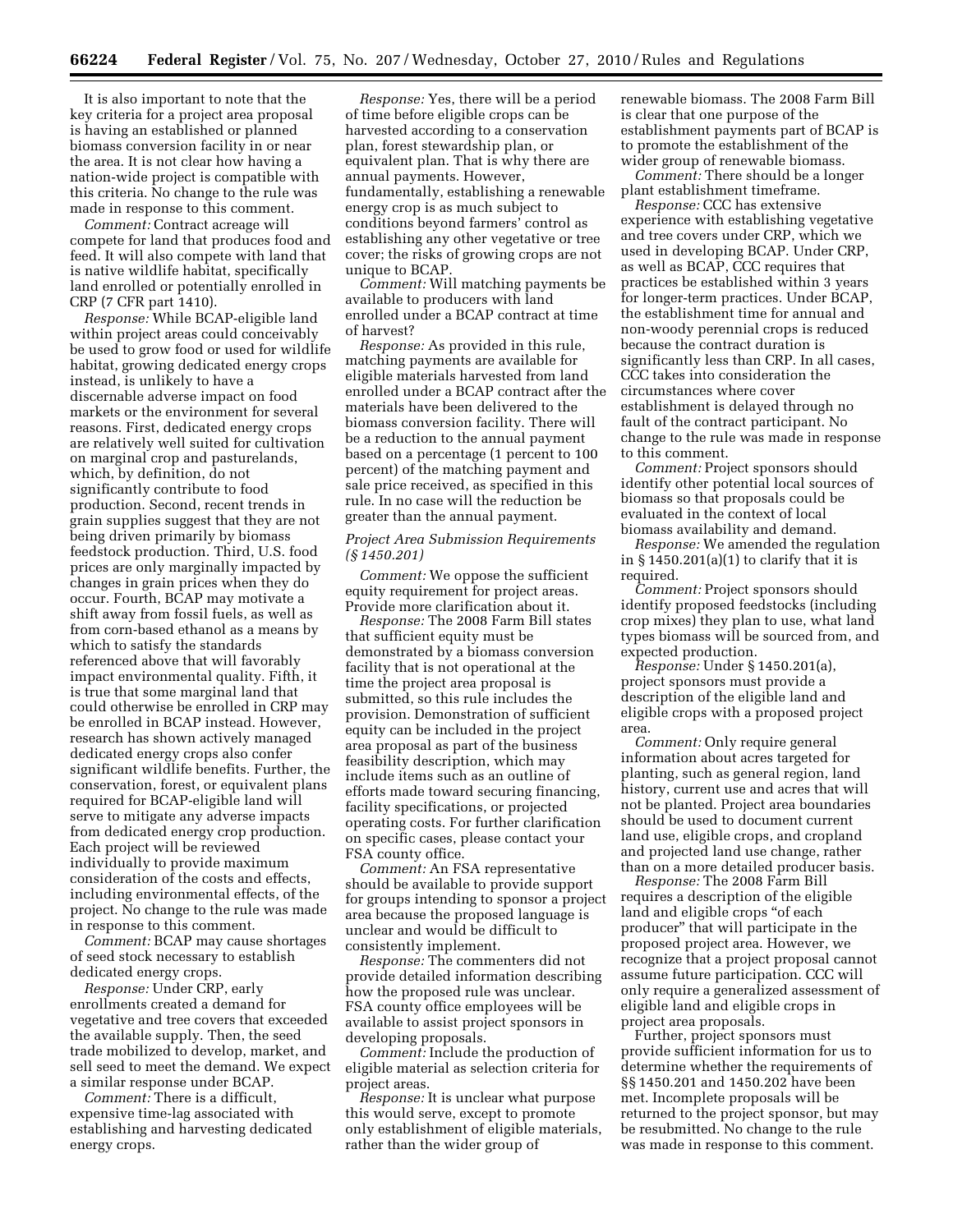*Comment:* Project sponsors should provide information on conservation plans, forest stewardship plans, or equivalent plans and should consult with State Forester to determine scope and scale of the plan needed.

*Response:* Project sponsors are not required to do so, but all producers who have a BCAP contract in the project area will be required to have such a plan. It is not reasonable to require project sponsors to develop such a plan for the large geographic area covered by the project area, much of which may not be under BCAP contracts. One of the criteria used to select project areas, as specified in this rule, is the impact on soil, water, and related resources.

*Comment:* Project sponsors should have a business plan and an economic feasibility study and a summary of where and how the energy will be marketed. Add a selection criterion to show that the business plan is sustainable. Project sponsors should consult with State sustainable biomass planting and harvesting guidelines.

*Response:* The purpose of BCAP is to develop a non-traditional crop base of biomass feedstocks. Project area proposals reuqis a business feasibility description. Requiring project sponsors to submit economic feasibility studies, marketing plans and business plans does not appear necessary and could add an undue burden of cost which could discourage worthwhile participation in BCAP. No change to the rule was made in response to this comment. Producers in BCAP project areas, however, are required to have conservation plan, forest stewardship plan, or equivalent plan, and one of the criteria used to select project areas, as required by statute, is the impact on soil, water, and related resources.

*Comment:* Long-term should be defined as a 7-year minimum, to support biomass conversion facility viability.

*Response:* Defining what would be considered ''long term'' with a specific time would arbitrarily disadvantage some proposals that may otherwise have promising technological or feedstock viability. The viability of the conversion facilities will be reviewed on a case-bycase basis. No change to the rule was made in response to this comment.

*Comment:* Project sponsors should lead information gathering and communication with CCC.

*Response:* After approval of a project area, FSA county offices will work directly with farmers and ranchers to enter into contracts, make payments, ensure contract terms are followed, and other duties similar to the other programs that FSA provides to farmers.

No change to the rule was made in response to this comment.

*Comment:* Proposals should include protocols to be used by the facility in verification and audits of plan compliance.

*Response:* There were no detailed recommendations accompanying this suggestion; however, biomass conversion facilities that become qualified under Subpart B and producers enrolling in BCAP contract may be reviewed or audited by FSA as appropriate. No change to the rule was made in response to this comment.

*Comment:* Additional information should be provided to outline and simplify project area submission requirements. This may include information regarding acceptable project area sizes, how a proposal may ''demonstrate'' each submission requirement, and requiring a description of eligible land and eligible crops.

*Response:* Project area proposals will inherently be unique depending on what the project sponsor chooses to propose. Providing a template that applies to all potential issues and variability across the country will arbitrarily exclude proposals for technologies and feedstocks that could delay achieving the goals of the renewable fuel standard. No change to the rule was made in response to this comment.

*Comment:* Simplify proposal criteria to facilitate a single facility or group of facilities (with no intention of farming crop), to organize and submit a proposal, without which such groups may be unable to submit project area proposals.

*Response:* The submission requirements in this rule do not prohibit a proposal submitted by multiple facilities. There is no restriction on project area proposals by groups or for groups of facilities. FSA designed the proposal criteria to meet the requirements of the 2008 Farm Bill, for the effective implementation of BCAP, and to minimize the burden on respondents.

*Comment:* There should be a "conditional approval" status for potential BCAP project areas that meet the basic requirements for a project area, with final approval being contingent upon requirements to fund the projects, obtain contracts, and other provisions.

*Response:* FSA's intention is to approve project areas that meet the requirements of § 1450.202 and to provide additional support and guidance at the FSA county office level so that contracts can be entered into at the appropriate time. No change to the

rule was made in response to this comment.

*Project Area Selection Criteria (§ 1450.202)* 

*Comment:* All alternative energy programs should target local ownership.

*Response:* The establishment payments and annual payments part of BCAP will target local ownership. Opportunity for local investors to participate in ownership of the biomass conversion facility will be considered in evaluating project area proposals. No change to the rule was made in response to this comment.

*Comment:* The selection criteria regarding the ''variety of biomass production approaches within a project area'' may negatively impact biomass conversion facilities using a single eligible crop for conversion to bioenergy.

*Response:* The 2008 Farm Bill specifies this criteria; it requires consideration of proposals using this criteria, in addition to the other criteria. A project area proposal that is strong on the other criteria, but only proposes a single eligible crop should not be negatively impacted.

*Comment:* Clarify the weighting and evaluating of the project area selection criteria.

*Response:* The 2008 Farm Bill specifies the criteria that will be used to select project proposals. CCC will evaluate the proposals in coordination with technical experts based on relevant technical standards. The weighting of the factors will vary over time as BCAP matures. No change to the rule was made in response to this comment.

*Comment:* Clarify how the definition of a BCAP project area is related to the project area selection criteria and specifically what distance is considered ''economically viable.''

*Response:* Delineating the project area is one of the project area submission requirements under § 1450.202. A geographic delineation outlines the eligible area for enrollment in a BCAP contract and provides the basis for performance reporting, monitoring, and evaluation. The distance for ''economic viability'' will vary depending on local conditions. Absent geography, the distance is generally set by transportation costs to move eligible material from the farm to the biomass conversion facilities. This distance may also vary over time depending on the relative costs of transportation. Also, natural formations such as rivers, lakes, and mountains also serve as geographic barriers. There is no specific distance that will automatically be considered to represent the limit for economically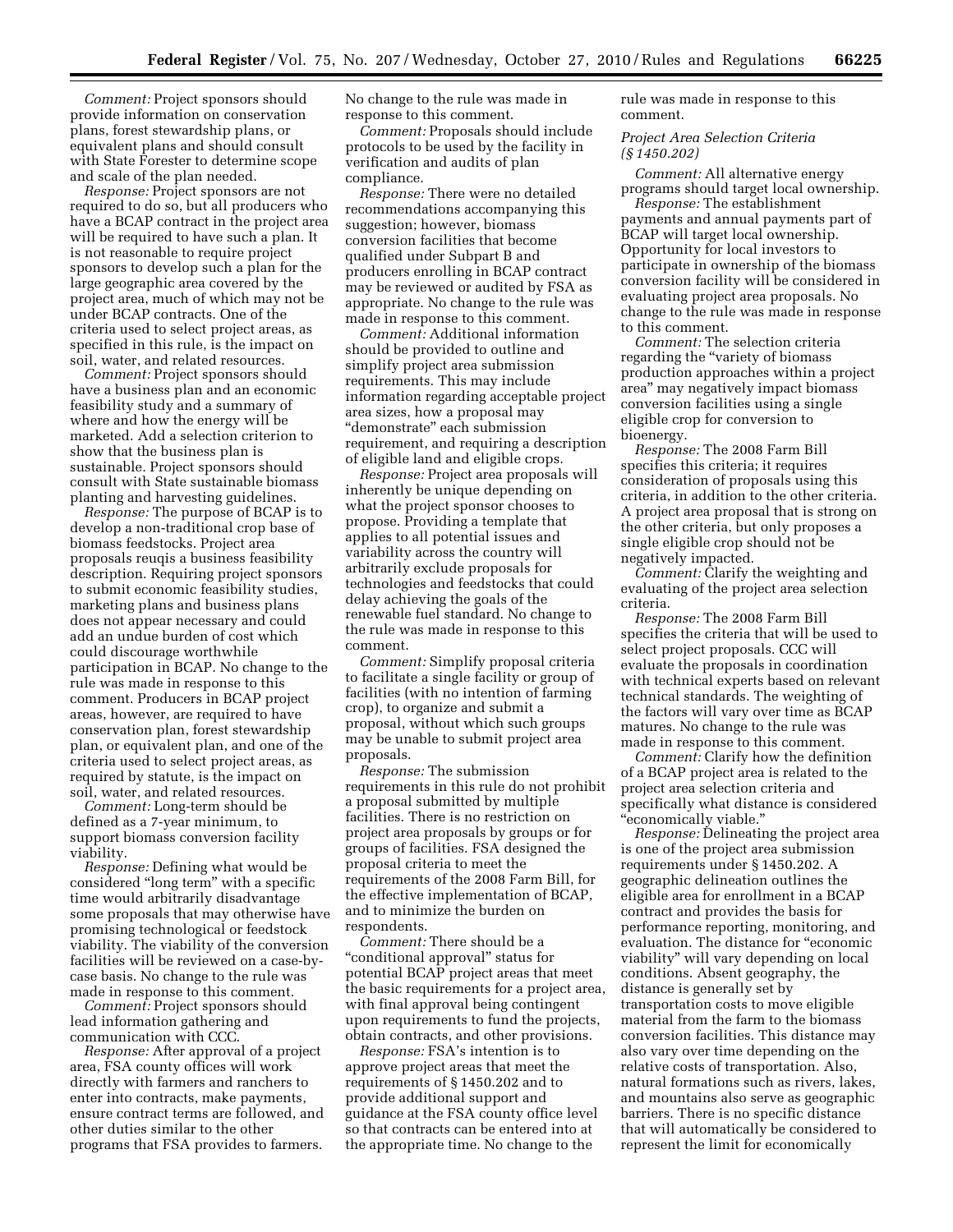viable. No change to the rule was made in response to this comment. The project sponsor will propose what will be economically viable based on their geographic location, their proposal, and the eligible crops.

*Comment:* Consider the following environmental impacts as project area selection criteria: positive and negative indirect impacts such as land-use change and landscape fragmentation, long-term impacts on natural resources such as water, carbon, and wildlife, agronomic considerations such as genetic diversity of crops, sustainability of annual versus perennial crops, and whether or not the crops are native or are ecologically appropriate to the project area.

*Response:* The purpose of BCAP is to promote the cultivation of annual and perennial crops that are not primarily grown for food or animal feed. The proposed rule and the final PEIS listed the minimum selection criteria developed for participation in the BCAP project area. The selection criteria seek to address: (1) The amount of feedstock available from multiple sources and grown through multiple techniques to supply a biomass conversion facility; (2) the potential economic impact within the project area; (3) the potential for local investment in the biomass conversion facility; and (4) participation by socially disadvantaged producers. We also must assess the impact on soil, water, and related resources. We may also take into account other selection criteria, as appropriate. Additional selection criteria may be developed, if necessary, at the national level or on a region-by-region basis, depending on the need and flexibility of specific areas to change.

The cumulative effects within each project area would be addressed through the site-specific environmental screening and resulting NEPA analysis at the appropriate level (that is, categorical exclusion, environmental assessment, or environmental impact statement). The appropriate level of NEPA analysis would include an assessment of the potential effects to wildlife, including landscape or habitat fragmentation; water quality and quantity; and soil carbon. Some of the potential impacts cannot be fully assessed due to conflicting methodologies for the assessment of some areas or lack of sufficient data to make appropriate determinations, such as indirect land-use changes and lifecycle analysis of new crop types. The genetic diversity of crop types is primarily assessed through USDA's Animal and Plant Health Inspection Service on-going testing, field trials, and NEPA analyses of new crop varieties and introduced plant species for commercial uses. Also, local State technical committees, in association with State-level agencies that regulate invasive species will have input on the plant species that would be considered invasive or noxious within each State, limiting the overall pool of potential candidate species for dedicated energy crop production. Therefore, BCAP as specified in the final rule addresses this comment. No change to the rule was made in response to this comment.

*Comment:* Target local ownership and economic benefits and benefits to socially disadvantaged and beginning farmers and ranchers as project selection criteria.

*Response:* These selection criteria are specifically included in the rule.

*Comment:* Allow BCAP project area boundaries to be modified to allow additional producers to enter into BCAP contracts after a project area has been selected.

*Response:* BCAP project area boundaries may be modified by the project sponsor post-project area approval; however, additional environmental review may be necessary if such modifications significantly deviate from the initial scope of the original approved BCAP project area.

# *Eligible Persons and Legal Entities (§ 1450.203)*

*Comment:* Use the NOFA definition of ''foreign entity.''

*Response:* The 2008 Farm Bill does not preclude participation in BCAP by foreign entities. Accordingly, foreign entities may participate in BCAP provided they are otherwise eligible. No change to the rule was made in response to this comment.

*Comment:* Clarify the terms "eligible" persons'' and ''legal entities.''

*Response:* The terms "person" and ''legal entity'' are defined in 7 CFR part 1400. For ease of administration and consistency with other CCC programs, a reference to the definitions found at 7 CFR part 1400 was added to this rule in the Definitions section.

## *Eligible Land (§ 1450.204)*

*Comments:* Is native sod ever eligible land?

*Response:* CCC has offered greater clarification in this rule to identify native sod as ineligible land for contract acreage in project areas. ''Native sod'' is defined in this rule as land that has never been tilled for the production of an annual crop as of June 18, 2008, which was the date of enactment of the 2008 Farm Bill. This definition of native sod may affect large portions of

rangelands that have never been tilled and on which the plant cover is composed principally of native grasses, grasslike plants, forbs, or shrubs suitable for grazing and browsing. This rule corrects the date for native sod from the effective date of this rule to the date of the enactment of the 2008 Farm Bill.

*Comments:* Consider land not in agricultural production to be eligible land.

*Response:* For BCAP, the 2008 Farm Bill specifies that nonindustrial private forests and agricultural lands are considered to be eligible lands for establishment payments and annual payments. Agricultural lands include cropland, grassland, pastureland, rangeland, hayland, and other land on which food, fiber, or other agricultural products are produced or capable of being produced. ''Or capable of being produced'' would include lands not in current agricultural production, so long as they are not native sod. However, these lands must meet the environmental review requirements and, as a condition of enrollment, must comply with conservation plans, forest stewardship plans, or equivalent plans. No change to the rule was made in response to this comment.

*Comments:* There should be a "crop" history requirement" for eligible land.

*Response:* A crop history requirement is an eligibility requirement for CRP; the 2008 Farm Bill included no such crop history requirement for BCAP. FSA will track information of the land use for BCAP contracts.

*Comments:* Only marginal cropland should be considered as eligible land.

*Response:* The 2008 Farm Bill included a definition of "eligible land" that includes agricultural land and nonindustrial private forest land. Targeting only marginal land is contrary to the purpose of BCAP, which includes promoting diversification of dedicated energy feedstock. One of the purposes of BCAP is to encourage the production of bioenergy crops on otherwise marginal land that is poorly suited to other agricultural uses. No change to the rule was made in response to this comment.

*Comments:* Nonindustrial private forest land should not be eligible land due to concerns over converting native forests and savannahs to commercialproduction plantations.

*Response:* BCAP will not incentivize the conversion of old growth, other natural forests, or savannahs to biomass plantings. The majority of old growth forest that exists in the United States is located on Federal land, managed predominantly as part of the National Forest System and by the Bureau of Land Management. The laws,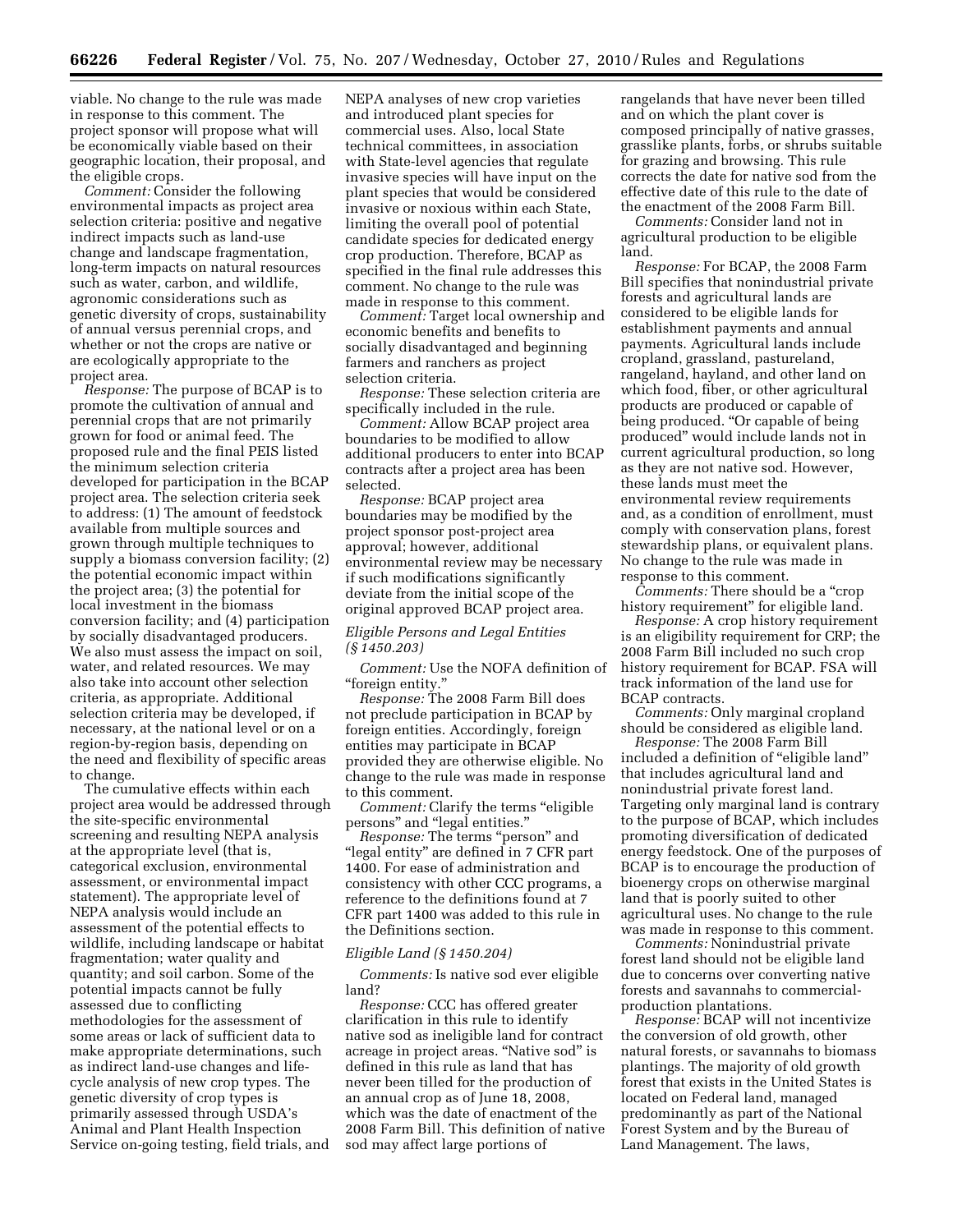regulations, and procedures that govern the management of these lands preclude the liquidation of old growth as well as the establishment of non-native forests. While the same laws and other restrictions do not generally apply to privately held land, the BCAP regulation provides that provisions of the Healthy Forests Restoration Act (16 U.S.C. 6512), must be followed on private land in order for material harvested from that land to qualify for a BCAP matching payment. Therefore, BCAP does not provide an incentive to harvest old growth forest for conversion to energy. Further, under the BCAP regulation, only woody biomass outside contract acreage that is removed as a preventative treatment to address fire danger, insect or disease outbreaks, or ecosystem health, and has no other higher-value purpose, is eligible for matching payments. In addition to legal restriction, analysis of forest product markets show that prices of saw logs and other timber is significantly higher than wood for energy, even with matching payments up to \$45 per dry ton. Little economic reason exists to convert a forest producing hard or softwood timber to an energy plantation. This assessment by forestry experts agrees with the BCAP PEIS analysis that shows that land conversion driven by BCAP would happen primarily on marginal cropland and pastureland. Also, the 2008 Farm Bill does not authorize the conversion of savannahs to commercial production plantations for purposes of BCAP; native sod is explicitly excluded from eligibility for BCAP project areas.

*Comments:* Land enrolled in CRP should be eligible to enroll in BCAP once the CRP contract has expired and the land meets all other eligible land requirements.

*Response:* Under CRP, when a contract nears expiration, CCC notifies the CRP participant of the pending expiration and that the land may be eligible to be re-enrolled in CRP or enrolled under the Direct and Counter-Cyclical Program. CCC will add BCAP as a potential use for the land, too. No change was required to the rule to implement this comment.

*Comments:* Abandoned and reclaimed mine land should be considered as eligible land for establishment payments and annual payments.

*Response:* The 2008 Farm Bill does not exclude abandoned or reclaimed mine land from contract acreage under a project area, so it could be eligible land under this rule. However, the land must meet all the contractual obligations, including environmental screening and planning. Establishment

payments cannot be used for the cleanup of contamination and related remediation that are not a part of the BCAP conservation plan, forest stewardship plan, or equivalent plan. No change to the rule was made in response to this comment.

*Comments:* Clarify the eligibility of non-Federal lands including whether State and other local-government lands are eligible land.

*Response:* The 2008 Farm Bill does not allow for Federal- or State-owned lands to be eligible land for contract acreage within project areas. Local governments are considered a subdivision of the State, and therefore local government-owned land is ineligible for enrollment as BCAP contract acreage.

#### *Duration of Contracts (§ 1450.205)*

*Comment:* BCAP contracts should be renewable.

*Response:* The 2008 Farm Bill does not provide authority to renew contracts after 2012. No change to the rule was made in response to this comment.

*Comment:* BCAP contracts should use a delayed effective date in order to accommodate the time it may take for eligible crops to become established.

*Response:* Because BCAP is designed to promote the cultivation of unconventional biomass crops where a market to purchase those crops does not yet exist, or is at its earliest stages of development, providing a delay in BCAP contracts until the nonconventional crops become established would result in little incentive for landowners to switch from known, revenue-generating conventional crops; this lead time is also necessary so that the required base of non-conventional crops is established to coincide with the operations of biomass conversion facilities. For more than a quarter of a century, CCC has managed long-term contracts for CRP; the annual income of CRP contracts provides a distinct, but equitable incentive to conventional crop revenues so as to recognize an important value of land unrecognized by the conventional crop marketplace. By delaying the annual income of the BCAP contract, it is unlikely the nonconventional BCAP crop would be established. This comment was not adopted.

*Comments:* Duration of contract should consider geographic and environmental factors.

*Response:* The duration of contracts is limited by the 2008 Farm Bill to no more than 5 years for herbaceous crops and no more than 15 years for woody crops. No change to the rule was made in response to this comment.

*Comments:* Non-woody perennial crops should have contract durations between 7 to 10 years.

*Response:* The contract duration for non-woody perennial crops is specified as up to 5 years in the 2008 Farm Bill. No change to the rule was made in response to this comment.

#### *Obligations of Participant (§ 1450.206)*

*Comments:* Producers should not be required to implement a conservation plan, forest stewardship plan, or equivalent plan on all contract acreage regardless of the number of acres enrolled or the amount of eligible crops produced by the producer(s).

*Response:* The 2008 Farm Bill requires that any eligible land within the project area that is enrolled under the contract must include a conservation plan, forest stewardship plan, or equivalent plan. We do not have discretion to remove this requirement. In addition, eligible land within a proposed project area will be included in the environmental screening and must comply with the prescribed environmental requirements. No change to the rule was made in response to this comment.

*Comments:* While we generally support the requirements for producers to make information available to CCC or institutions of higher education concerning the production of eligible crops and the development of biomass conversion technology, we are concerned about the release of proprietary information.

*Response:* The 2008 Farm Bill requires that BCAP contracts include terms that require participants to make available information to the Secretary, to institutions of higher education, or any other entity designated by the Secretary, such information as the Secretary considers to be appropriate to promote the production of eligible crops and the development of biomass conversion technology. CCC will comply with all applicable transparency and privacy laws, regulations, or Executive Orders, for example, the Freedom of Information Act. No change to the rule was made in response to this comment.

# *Conservation Plan, Forest Stewardship Plan, or Equivalent Plan (§ 1450.207)*

*Comments:* There were many comments suggesting alternatives and additions to the requirements for conservation plans and forest stewardship plans. Commenters made a number of related recommendations including: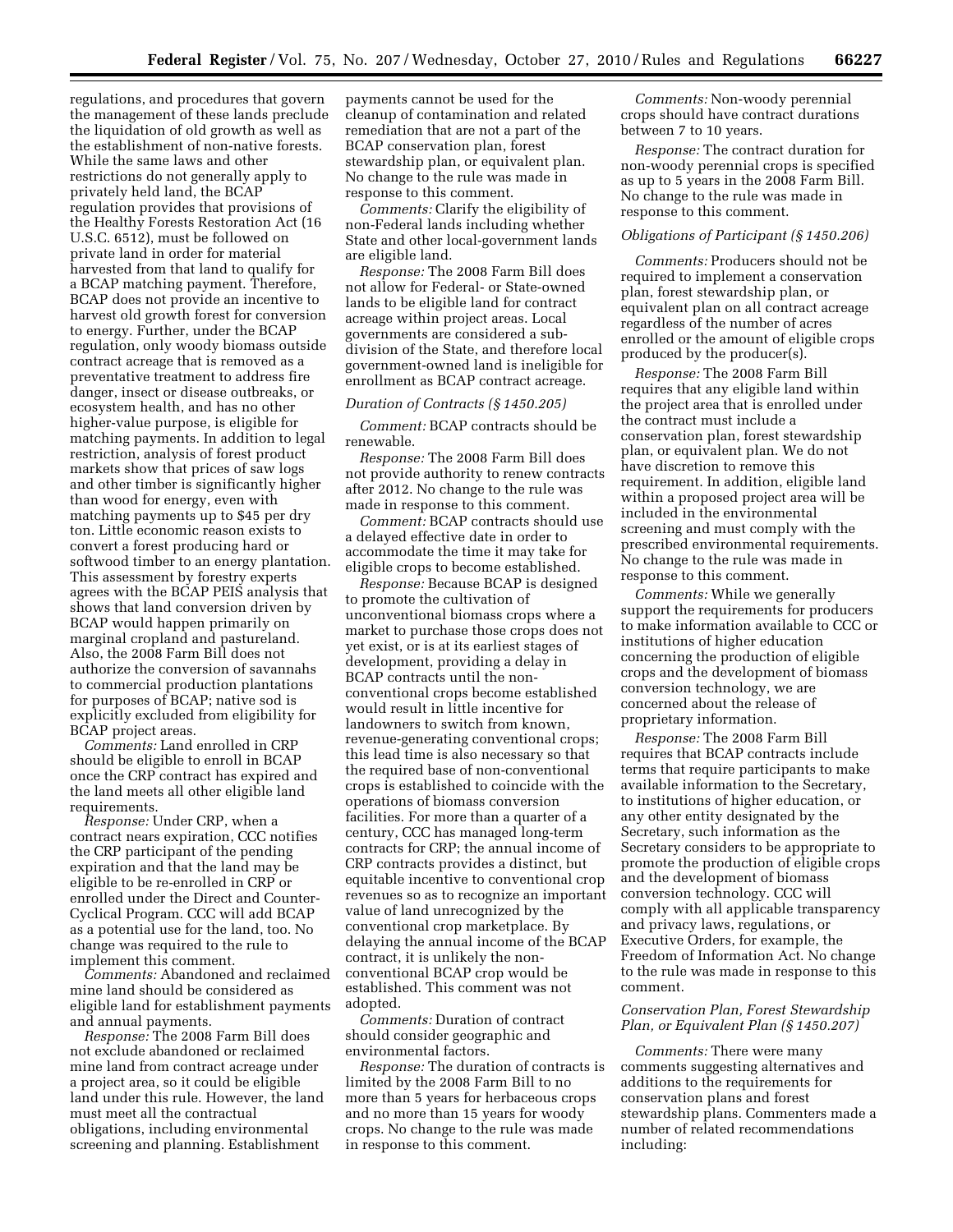• Do not require anything beyond what may be required for an annual crop such as wheat or corn;

• Following sustainable biomass establishment and harvesting guidelines including harvesting strategies that allow for the producer to determine the exact area for harvest each year as a part of the conservation plan, forest stewardship plan, or equivalent plan;

• Expedite the approval of plans for the first fiscal year;

• Make plan requirements voluntary;

• Make plan requirements consistent;

• Propose third-party verification, reestablishment of grasses or trees postharvest, harvest timing, residual height, crop diversity, greenhouse gas life-cycle assessments, standard soil erosion rates, and considerations for threatened and endangered species, pollinators, nesting birds, buffers, and pests;

• Use the State of Minnesota standards, the Forest Stewardship Council standards, and standards sets by the respective State, and National standards;

• Use the NRCS Soil Conditioning Index to evaluate the impacts to soil resources; and

• Consider the costs of conservation plan, forest stewardship plan, or equivalent plans, specifically in relation to the size of the tract of land.

*Response:* CCC will use technical assistance providers such as NRCS and State Foresters to provide assistance with conservation plan, forest stewardship plan, and equivalent plans. Non-government private providers of technical assistance may also be used. These technical assistance providers will use the most appropriate data and standards for harvesting to conduct the planning for contract acreage within the context of the applicable geography.

Implementing conservation plans, forest stewardship plans, or equivalent plans for all land involved in BCAP is a critical factor in conserving natural resources, regardless of the size of particular tracts of land.

The BCAP regulations provide general requirements, including the requirements for the plans. The required plans will be site specific plans and will vary based on the specific location and eligible crops. Specific standards suggested by the commenters may make sense in a specific location, but may not fit for another location. For example, requiring particular harvesting practices may not be suitable for all eligible land. Therefore, we will work with technical assistance providers to ensure that applicable BCAP practices are applied on a case-by-case basis for contract acreage in the project areas. The determination regarding harvesting will

be executed in compliance with environmental review and planning. No change to the rule was made in response to this comment.

*Comments:* There may be impacts to threatened and endangered species if potentially noxious and invasive species are considered as eligible crops.

*Response:* No species that is noxious or invasive in that State will be considered as an eligible crop. No change to the rule was made in response to this comment.

*Comments:* Do not waive the requirement for a conservation plan if the conservation district declines to review or approve a conservation plan.

*Response:* CCC will not waive the requirement for a conservation plan, forest stewardship plan, or equivalent plan. However, in the case where the conservation district declines to review or approve a conservation plan, then CCC retains the authority to waive the requirement for conservation district review—this does not waive the requirement for the plan. If a conservation district declines to review a conservation plan, farmers and ranchers should not be harmed by precluding enrollment. No change to the rule was made in response to this comment.

*Comments:* Do not use local soil and water conservation districts; such districts are not funded for work on BCAP.

*Response:* FSA has a long and valued partnership with the conservation districts for implementation of CRP, and expects BCAP to be one of many continued partnership opportunities. No change to the rule was made in response to this comment.

*Comments:* Consider the following to be "equivalent plans:" the American Tree Farm Program, the Sustainable Forestry Plan, plans created by foresters or third-party forester licensed by the State, and the State Best Management Practices Program.

*Response:* CCC works with the U.S. Forest Service and State Foresters to ensure that equivalent plans meet the criteria outlined in this rule and with applicable State law. The determination of the applicability of certain plan types for BCAP will be made at a local level. No change to the rule was required in response to this comment.

#### *Eligible Practices (§ 1450.208)*

*Comments:* Provide examples of the eligible practices for annual crops, nonwoody perennial crops, and woody perennial crops.

*Response:* Eligible practices will be developed in consultation with the U.S. Forest Service and the Natural

Resources Conservation Service. Actual practice standards may vary by region due to climatic conditions, moisture, elevation, and other technical considerations. No change to the rule was made in response to this comment. For more information on appropriate practices for a particular crop in a particular area, please contact your FSA county office.

*Comments:* Land rental payments, equipment purchases, general maintenance, chemical inputs, weed and pest control, and inter-planting costs should be considered reimbursable under eligible practices.

*Response:* Rental payments and equipment will not be reimbursable. Some of the other items may be reimbursable, depending on the specific practice. CCC and FSA will draw on our long experience with establishing practices under CRP, the Emergency Conservation Program, and other programs to determine eligible costs and the reimbursement rate for these costs. Generally, the practice standards for those programs provide funding to establish a practice, which in some cases may include the suggested items. BCAP does not include funding for land rental payments as such, but the BCAP annual payments provide a similar support. Equipment purchases are not authorized by the 2008 Farm Bill. Generally, weed and pest control, chemical inputs, and inter-planting costs are authorized under the contract. In summary, many of the suggested items could be funded if appropriate as part of a particular establishment practice. No change to the rule was made in response to this comment.

*Comments:* Conversion of existing covers including non-native vegetative cover to eligible crops should be considered eligible for enrollment.

*Response:* Where suited for the area, this would be consistent with BCAP purposes. In general, that would be an acceptable practice so long as all other eligibility requirements are met.

*Comments:* Algae production should specifically be included as a non-woody perennial eligible practice.

*Response:* Because algae does not have to be established on an annual basis or shorter time period, CCC anticipates treating it as a perennial crop. However, because this is an emerging crop, CCC will make this determination based on project proposals and technical practices as they become available. No change to the rule was made in response to this comment.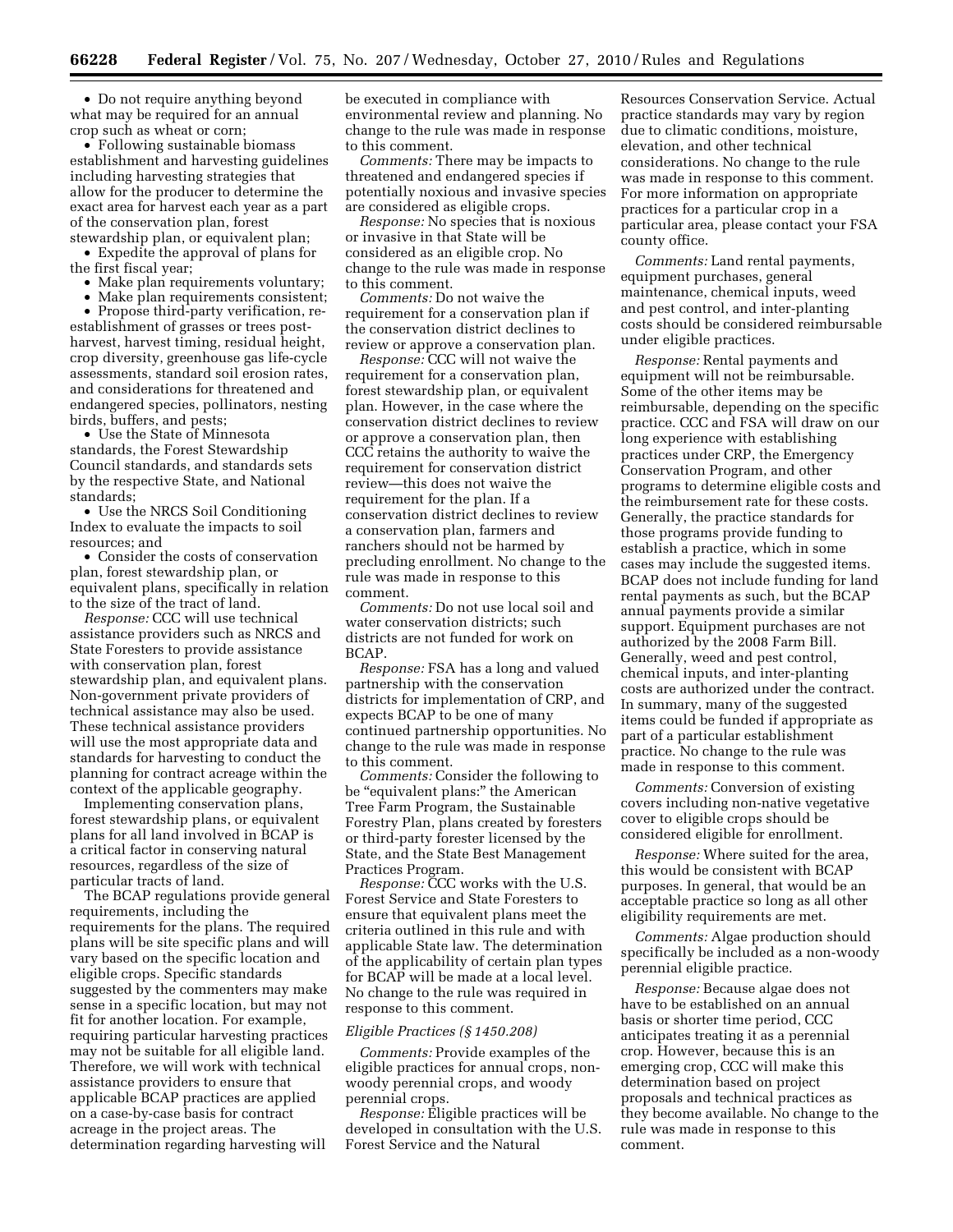# *Acceptability of Offers (§ 1450.210)*

*Comments:* CCC should use the environmental benefits index (EBI) tool under CRP to score BCAP contract offers and to favor marginally-productive land.

*Response:* This is unworkable for BCAP. CRP enrolls land through two ways: a competitive or "general" sign-up and a non-competitive or ''continuous'' sign-up. BCAP is analogous to CRP continuous sign-up, where all eligible offers will accepted, rather than the competitive "general" sign-up. Under CRP general sign-up, offers for CRP are ranked according to an EBI. FSA collects data for a number of factors based on the relative environmental benefits for the land offered. EBI rankings are unique for each piece of ground offered into CRP. Each offer is assigned a point score based on its relative environmental factors and competes with all other offers. Offer acceptability is determined based on the ranking results. Under CRP continuous sign-up, FSA accepts all offers of certain high priority practices including grass waterways, riparian buffers, and filter strips. CCC will accept land to be enrolled under BCAP under a similar ''continuous'' approach that provides flexibility for farmers and ranchers and biomass conversion facilities to manage their respective operations. No change to the rule was made in response to this comment.

#### *BCAP Contract (§ 1450.211)*

*Comments:* Producers should retain the right to determine what section of land to harvest each year.

*Response:* Contract participants will work closely with technical service providers to develop a conservation plan, forest stewardship plan, or equivalent plan that will include harvesting provisions. Producers will have the right to determine which section of land to harvest, as long as that is compliant with the plan. No change to the rule was made in response to this comment.

*Comments:* Producers should be afforded maximum establishment payments, but not be required to harvest all eligible crops for BCAP purposes. Clarify the annual payment reductions when eligible crops are not harvested or not harvested for BCAP purposes within the contract period.

*Response:* For BCAP, the 2008 Farm Bill sets the maximum establishment payment rate at 75 percent of the costs of establishing an eligible perennial crop. With respect to annual payment reductions, one of BCAP's purposes is to support the production of eligible crops for conversion to energy. However, the

2008 Farm Bill also provides for instances where an eligible crop may be used for other purposes. As specified in the rule, annual payments will be reduced by a percentage of the sale price and matching payments received if an eligible crop is converted to heat, power, biobased products, or advanced biofuels. Payments will be reduced on a dollar-for-dollar basis if an eligible crop is used for a purpose other than conversion to heat, power, biobased products. No change to the rule was made in response to this comment.

*Comments:* The use of eligible crops should be contractually restricted to producing bioenergy.

*Response:* BCAP was designed to provide incentives to farmers and forest landowners to establish a nontraditional biomass crop base that can be used for heat, power, biobased products, and biofuels. No change was made to the rule in response to this comment.

*Comment:* The BCAP contract should include a mutually-agreeable withdrawal clause that allows producers to terminate their BCAP contract early.

*Response:* The BCAP contract will include a provision for contract termination before the scheduled expiration of the contract if the participant(s) under the BCAP contract fully refunds CCC for all payments plus interest from date of disbursement and liquidated damages equal to 25 percent of one year's annual payment to reflect the administrative costs associated with a termination and to reflect that the termination may, even with a full refund, undermine the accomplishment of the goals of BCAP in a way that may otherwise be difficult to convert to dollars and cents. This is similar to CCC's CRP contract. No change to the rule was made in response to this comment, but the provision for contract termination will be in the contract.

#### *Establishment Payments (§ 1450.212)*

*Comment:* The subsidy process for establishment should be expedited since it can take up to 3 years to achieve a marketable feedstock.

*Response:* CCC will expedite establishment payments for contract acreage, following compliance with establishment of BCAP practice standards and related conservation plans, forest stewardship plans, or equivalent plans.

*Comments:* Previously established crops and annual crops should be eligible for establishment payments.

*Response:* The 2008 Farm Bill does not provide for making establishment payments for pre-existing eligible crops or for annual crops. Accordingly, this comment was not adopted.

*Comment:* Clarify whether animal waste, food waste, and yard waste will be eligible for establishment payments.

*Response:* Animal waste, food waste, and yard waste are all considered renewable biomass and a crop of any of these waste materials would by definition be eligible for establishment payments. At this time, there are no technical standards for establishing these "crops" so it is not known what if any establishment costs would be eligible for an establishment payment.

# *Levels and Rates for Establishment Payments (§ 1450.213)*

*Comments:* Under what circumstances would a producer receive less than 75 percent of the establishment costs?

*Response:* Establishment payments may be less than 75 percent of the producer's costs when, for example, an unapproved component was used or the producer's actual costs were greater than average costs. CCC will establish market-based rates for standard components of practices such as land preparation, seed, and chemicals. No change to the rule was made in response to this comment.

*Comments:* CCC should provide higher establishment payments for native grasses and forbs.

*Response:* Establishment payment is limited to 75 percent by the 2008 Farm Bill. There may be annual payment incentives for certain practices.

*Comments:* There should be per acre limitations for establishment payments.

*Response:* CCC intends to adopt its long-standing practice that has been used for CRP to apply market-based limits to individual practices, seed varieties, and other components. This approach ensures that establishment costs meet the needs of BCAP and are not excessive. No change to the rule was made in response to this comment, but BCAP will implement such limitations.

#### *Annual Payments (§ 1450.214)*

*Comments:* Annual payments based on soil rental rates will create competition between BCAP and CRP.

*Response:* CRP and BCAP are more directly competing with other land uses than with each other. BCAP and CRP must compete in the open market with other land uses including production of food and feed. The CRP's soil rental rates are intended to be market-based rates for a particular area of land that is offered. CRP and BCAP both provide for making incentive payments to meet targeted goals. No change to the rule was made in response to this comment.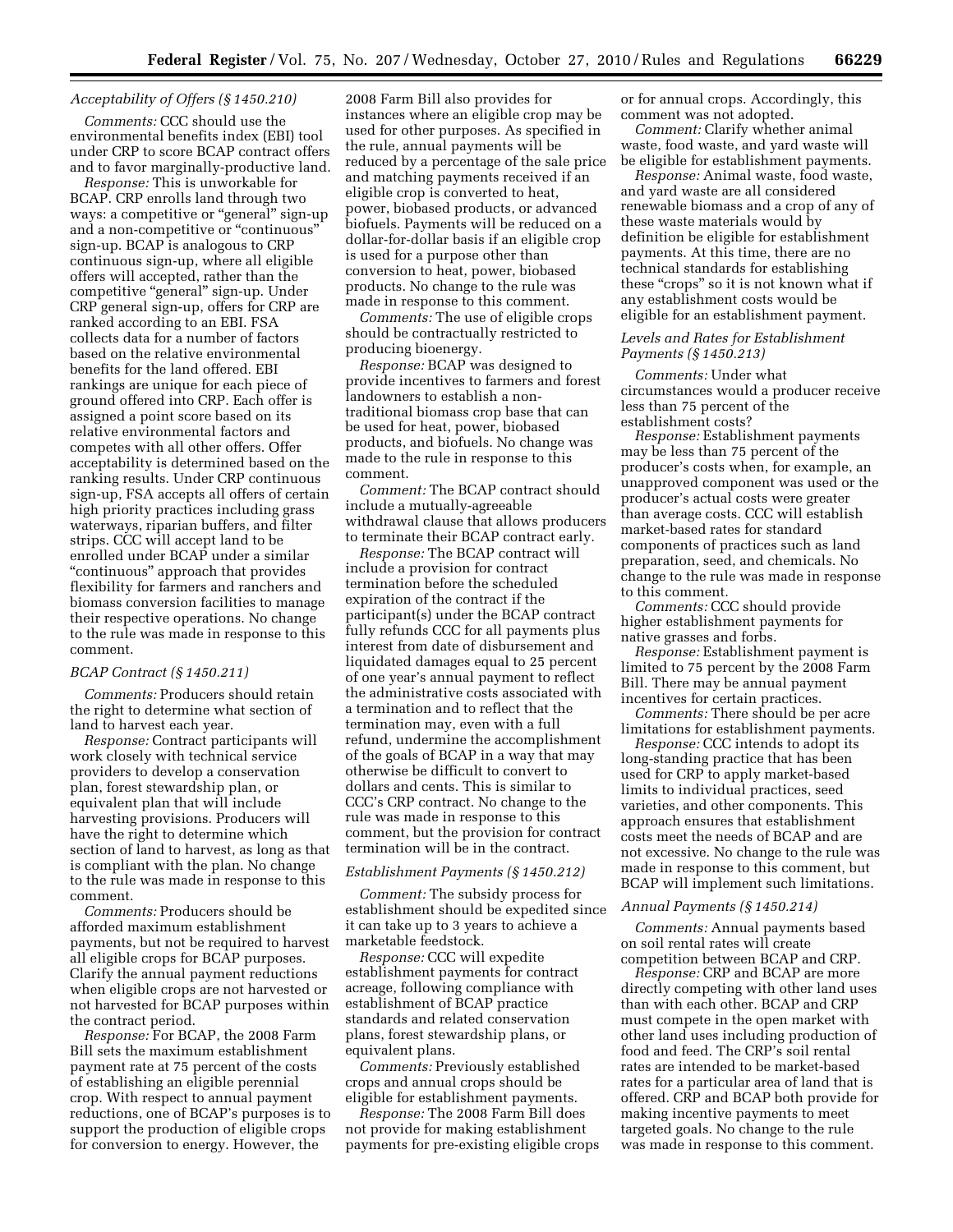*Comments:* Annual payments based on CRP's soil rental rates, as proposed, are insufficient.

*Response:* Where appropriate, CCC will authorize the use of incentive payments to offset the uncertainty associated with adding production of renewable biomass to a farming operation. CCC's intent is to authorize incentive payments only as proposed in a particular project area and only after the project area proposal includes sufficient analysis to justify authorizing the additional expense. No change to the rule was made in response to this comment, but we believe that the rule already addresses this comment.

*Comments:* Annual payments should be based on the remaining costs of establishment and maintenance amortized over the life of the contract.

*Response:* Not all eligible crops for annual payments will also be eligible for establishment payments. Only perennial crops can receive establishment payments, and existing "early adopter" biomass crops cannot receive establishment payments. As a result, implementing payments with an amortized methodology would not meet BCAP purposes, unfairly advantage certain crops, and add considerable administrative burden. Accordingly, this suggestion was not adopted.

*Comments:* There should be a uniform annual payment rate across the Nation.

*Response:* This would only work well if in all markets the national rate was similar to the otherwise applicable market rate. Where there are lands with market rates above the national rate, BCAP could not compete with other purposes and there would be little renewable biomass crops produced. Accordingly, this comment was not adopted.

*Comments:* Annual payments should end after the first harvest.

*Response:* Contract termination after first harvest would not provide sufficient market certainty or incentivize long-term energy feedstock supply in a nascent bioenergy market. Therefore, this comment was not adopted. This alternative is, however, analyzed in the cost benefit analysis for this final rule. Also, some crops will take the entire period of the contract to be ready for a single harvest, so in those cases, the annual payments effectively end after the first harvest.

*Comments:* Annual payments should be dependent on geographic and environmental factors.

*Response:* There may be such a relationship between the payments and other factors to the extent that other factors affect local market conditions given that the soil rental rates may be

based on local market conditions. No change to the rule was made in response to this comment.

*Comments:* Annual payments should be tiered based on the type and variety of crops established.

*Response:* BCAP will contribute to the local crop mix by providing opportunities for a nonconventional biomass crop base along with existing conventional crops. Also, using the CRP soil rental rates will ensure marketbased rental rates. However, a project sponsor may propose using incentive payments with appropriate justification. No change to the rule was made in response to this comment.

*Comments:* Annual payments for nonindustrial private forest land should be equal to the tax value of the land.

*Response:* The tax value could approximate the purchase value (or significant percentage) of the land, which would be inconsistent with an annual payment based on the annual rental value of the land. Accordingly, this comment was not adopted.

*Comments:* Offer incentives on annual payments to encourage certain crops, management activities, and locations. Offer incentives for the level of conservation practices established, crops that would receive higher carbon credits, mixtures of native perennials, leaving environmentally sensitive areas unharvested, and implementing practices that improve forest ecosystem health.

*Response:* CCC will authorize an incentive for annual payments for certain contract acreage when appropriate and justified to meet enrollment and feedstock production costs on a project area basis. No change to the rule was made in response to this comment, but we believe that the final rule does address this comment.

*Comments:* Reduce annual payments if any use occurs on contract acreage during the primary nesting season.

*Response:* All BCAP participants will be required to adopt a conservation plan, forest stewardship plan, or equivalent plan as a condition of enrollment. Use restrictions during primary nesting season may be addressed in the plan, and failure to comply with such plan will result in a contract violation, which will reduce annual payments. No change to the rule was made in response to this comment.

*Comments:* Do not reduce annual payments beyond a certain level (suggestions ranged from 20 percent to 100 percent).

*Response:* CCC has further clarified the terms of reduction in this final rule. Reductions will be made when biomass is harvested or collected from contract

acreage. Biomass that is converted to heat, power, biobased products, or advanced biofuels at a biomass conversion facility will receive a payment reduction of 10 to 25 percent. If the biomass is used for another purpose the payment reduction will be based on a dollar-for-dollar reduction from the annual payment. In no case, except contract violation, in which case liquidated damages may apply, will the reduction be greater than dollar for dollar.

*Comment:* Commenters suggested that annual payments should not be reduced in the cases when: (1) Eligible crops are delivered to an intermediate biomass conversion facility that delivers the processed biomass to a project area biomass conversion facility or (2) eligible crops are harvested for seeds.

*Response:* Reduction of annual payments will occur when renewable biomass is harvested and collected from contract acreage and then sold and delivered to any biomass conversion facility. Annual payments will be reduced by a percentage of the total of the sale price and matching payments based on the use of the eligible crop, including harvest for seed. It is permissible, and would not be a violation of the BCAP contract, to harvest eligible crops for uses other than conversion to heat, power, advanced biofuels, or biobased products; however, producers who do so will forfeit payments as a result. This provision will adequately address the issue raised in the comment.

# **Substantive Changes and Corrections in This Final Rule as Versus the Proposed Rule**

This section lists the substantive changes made in this final rule to the regulatory language in response to comments on the proposed rule. The list also includes technical corrections that will have little or no impact on program implementation.

Throughout all three subparts, this rule clarifies the requirement for conservation plans to include forest stewardship plans or equivalent plans, as specified in the 2008 Farm Bill.

Substantive changes and technical corrections in subpart A for common provisions include:

• Adding a definition for "biofuel" to clarify the distinction between ''biofuels'' and ''advanced biofuels.'' The distinction is that biofuels include corn ethanol.

• Correcting the definition of ''biomass conversion facility'' by removing "eligible material" and inserting "renewable biomass." This clarifies that qualified biomass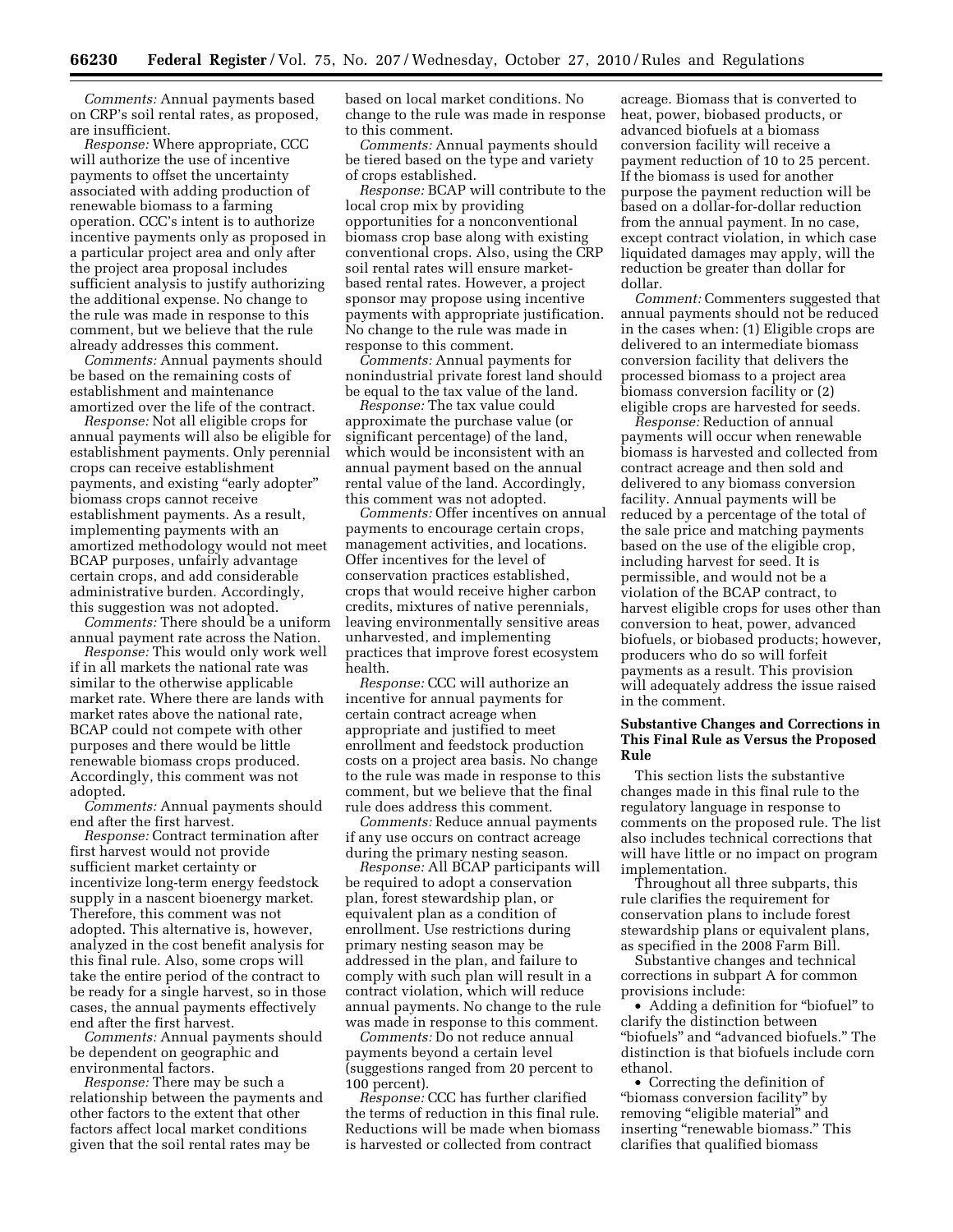conversion facilities may accept for processing renewable biomass that is not eligible material for BCAP matching payments.

• Amending the definition of "conservation plan" to remove general conservation provisions that are relevant to conservation plans developed for other FSA and CCC programs such as CRP and to add instead specific references to BCAP eligible crops and eligible material.

• Adding a definition of "legal entity" that references the definition in 7 CFR part 1400 used for other FSA and CCC programs.

• Correcting the date applicable to the definition of "native sod" from the date of publication of the final rule in the **Federal Register** to the date of enactment of the 2008 Farm Bill, which was June 18, 2008.

• Correcting the definition of "nonindustrial private forest land," by replacing a reference to an applicable US Forest Service regulation that defines that term to the authorizing legislation for that definition, which is the Cooperative Forestry Assistance Act of 1978 (16 U.S.C. 2103(a), as amended).

• Adding a definition of ''person'' that references the definition in 7 CFR part 1400 used for other FSA and CCC programs.

• Removing the definition of "relatedparty transaction'' because this rule also removes all the provisions using that term.

• Clarifying the definition of "renewable biomass" by removing the phrase ''that would not otherwise be used for higher-value products'' from the parenthetical remark describing vegetative waste as ''(including wood waste and wood residues that would not otherwise be used for higher-value products).'' The higher-value product limitation on matching payments applies to all woody biomass, not just waste and residues. In addition, it is a regulatory requirement and was incorrectly included in the definition. Also, this rule clarifies that payment is not authorized for otherwise eligible material that must be separated from higher-value products after delivery to a biomass conversion facility.

• Correcting the definition of sociallydisadvantaged farmer or rancher to conform to section 2501(e) of the Food, Agriculture, Conservation, and Trade Act of 1990 (7 U.S.C. 2279(e)).

• Removing the definition of ''United States'' because no such definition is required in the BCAP regulations,

• In  $§$  1450.3, "General," in the paragraph on the objectives of BCAP, adding a reference to the establishment of crops for conversion to biobased products.

Substantive changes in subpart B for matching payments include:

• Adding a new § 1451.100 to provide a general description of subpart B.

• Amending  $\S 1450.101(a)(2)(ii)$  to clarify that a qualified biomass conversion facility must retain all records for a period of 3 years after delivery of the eligible material (rather than 3 years after the application).

• Amending § 1450.101(a)(2)(vii) to remove provisions related to vegetative waste and historical baselines, and to add a new provision requiring that the biomass conversion facility pay fair market value for the eligible material regardless of whether the seller has applied for or will receive a BCAP matching payment.

• Adding a new § 1450.101(a)(2)(viii) to require a certification that eligible material will be converted into heat, power, biobased products, or advanced biofuels.

• Removing the reference to "relatedparty transaction'' in § 1450.102.

• Revising § 1450.103, "Eligible Material,'' to remove references to black liquor, and to clarify that the material owner must have harvested the material directly from the land in accordance with a conservation plan, forest stewardship plan, or other equivalent plan.

• Revising § 1450.103, "Eligible Material,'' to remove the provisions allowing partial payment for comingled materials on non-contract land. Payment is not authorized for any otherwise eligible material that must be separated from higher-value product after delivery to a biomass conversion facility.

• Revising § 1450.103, "Eligible Material,'' to clarify that in order to qualify for a matching payment, woody biomass harvested or collected from non-Federal land outside of BCAP contract acreage (acreage under an establishment payments and annual payments contract) must be by-products of preventative treatments, must not have a higher value use, and must meet the other requirements for renewable biomass obtained from Federal land.

• Amending § 1450.104 to require that letters of intent be binding.

• Revising § 1450.106, "Payments," to provide that the 2-year payment period is for BCAP as implemented through the regulation and to address the BCAP NOFA, and that payments will be paid at a rate of \$1 for each \$1 per dry ton provided by a qualified biomass conversion facility for the market-based sale of eligible material in an amount up to \$45 per dry ton. The ''fair market value'' is a new requirement that

biomass conversion facilities not have a different payment rate for BCAP participants than for other biomass sellers. Options discussed in the proposed rule for tiered payment rates and for biomass production above a historical baseline are not included in this final rule.

Substantive changes in subpart C for establishment payments and annual payments include:

• Amending § 1450.201 to clarify that a project area proposal must include a description of the sources of the renewable biomass within the project area. Adding a provision to § 1450.204 that eligible land must be physically and legally capable of producing an eligible crop to be considered eligible land.

• Removing specific references to types of agricultural land in § 1450.204 because the list of the types of land included in the term "agricultural land" is specified in the definitions section.

• Removing a specific date that eligible land must not be native sod, because that date is provided in the definitions section.

• In § 1450.212, removing a reference to specific reasons that establishment payments may be authorized for practices that have previously been paid for, to give CCC more flexibility for funding replacement or restoration practices.

• In §1450.214, adding a reference to incentive payments, to give CCC flexibility to implement such payments as needed for specific priority biomass crops.

• In § 1450.214, clarifying the amount of reduction in payment for delivery of eligible crops to a biomass conversion facility and for other uses.

#### **Executive Order 12866**

This rule has been determined to be economically significant and was reviewed by the Office of Management and Budget (OMB) under Executive Order 12866. The Cost Benefit Analysis is summarized below and is available from the contact information listed above.

## **Cost Benefit Analysis Summary**

BCAP is intended to assist agricultural and forest land owners and operators with the establishment and production of eligible crops for conversion to bioenergy in selected project areas and with the collection, harvest, storage, and transportation of eligible material for use in a biomass conversion facility.

BCAP is authorized through fiscal year (FY) 2012. The limited time remaining in the 2008 Farm Bill cycle,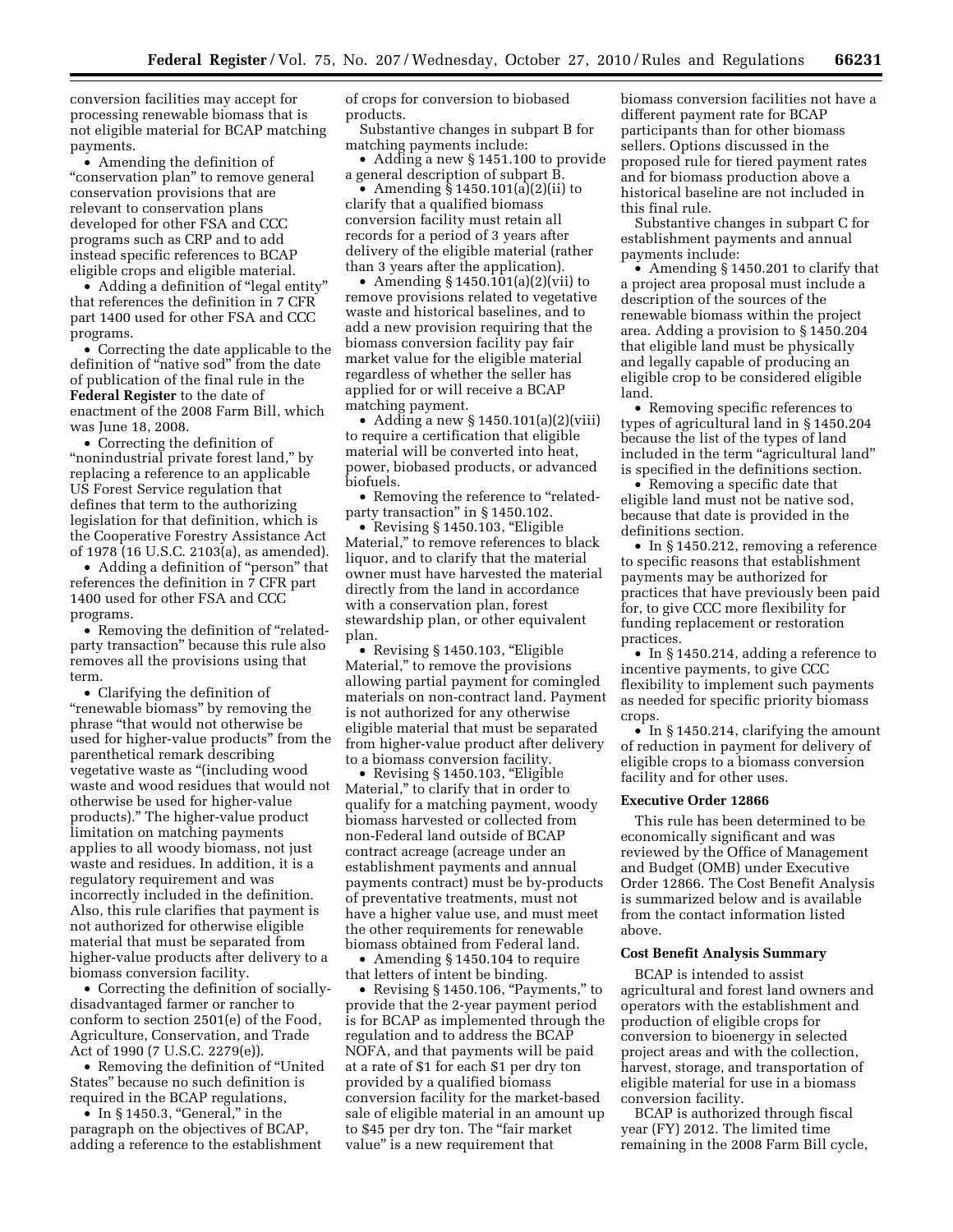the specific provisions in the 2008 Farm Bill on materials and crops eligible to receive payments, and the short time window for developing and submitting project proposals associated with establishment and annual payments essentially limits the impact of BCAP to that of a transfer payment to biomass producers who deliver their materials and crops to existing biomass conversion facilities. Establishment payments and annual payments are provided for eligible crops on eligible land within project areas that satisfy selection criteria. Based on USDA and Department of Energy data on existing facilities and facilities nearing operational status, we assume that 32 project areas will be approved. All of these project areas are assumed to be associated with acreage that receives annual payments and most of these acres—those growing perennial energy

crops—will also receive support to defray establishment costs. A small amount of technical assistance will be provided to assist producers in establishing biomass crops. Matching payments are provided to assist producers with the collection, harvest, storage, and transportation costs of biomass feedstock delivered to qualifying biomass conversion facilities, which may or may not be associated with project areas. Eligible material that qualifies for payment is specified in the rule as material that is collected directly from the land, is harvested and transported solely for bioenergy and biobased products purposes, and would not otherwise be used to produce higher-value products. Further, qualified biomass conversion facilities must pay fair market value for eligible material.

BCAP will help to sustain and accelerate the development of the renewable energy sector. In conjunction with other Federal and State government policies, BCAP will facilitate the transition to renewable energy by helping to produce and supply feedstock for the conversion to bioenergy and biobased products. In the short term, establishment, annual, and matching payments can contribute to the financial viability of BCFs, providing them greater opportunity to innovate and mature sufficiently so that they might compete with fossil fuels.

Annual and total costs for BCAP are presented in Table 1. Total outlays are \$461 million in constant (2011) dollars and \$442 million in Net Present Value (NPV) terms.1 Because BCAP benefits are essentially transfer payments to BCAP producers and indirectly to BCFs, the costs to the government (outlays) equal the benefits to those producers and BCFs.

| TABLE 1—BCAP COSTS AND BENEFITS BY YEAR |                            |  |
|-----------------------------------------|----------------------------|--|
|                                         | $[0.0110 \text{ million}]$ |  |

| <b>Fiscal Year</b> | Establishment<br>Cost Share | <b>Annual Payments</b> | Matching<br>Payments | Technical<br>Assistance | <b>Annual Total</b> |
|--------------------|-----------------------------|------------------------|----------------------|-------------------------|---------------------|
| 2011               | 61                          |                        | 132                  | 3                       | 199                 |
| 2012               | 61                          |                        | 132                  |                         | 201                 |
| 2013               |                             |                        |                      |                         |                     |
| 2014               |                             |                        |                      |                         |                     |
| 2015               |                             |                        |                      |                         |                     |
| 2016               |                             |                        |                      |                         |                     |
| 2017               |                             |                        |                      |                         |                     |
| 2018               |                             |                        |                      |                         |                     |
| 2019               |                             |                        |                      |                         |                     |
| 2020               |                             |                        |                      |                         |                     |
| 2021               |                             |                        |                      |                         |                     |
| 2022               |                             |                        |                      |                         |                     |
| 2023               |                             |                        |                      |                         |                     |
| 2024               |                             |                        |                      |                         |                     |
| 2025               |                             |                        |                      |                         | h                   |
| 2026               |                             |                        |                      |                         |                     |
|                    | 122                         |                        | 264                  |                         | 461                 |

**Note:** Due to rounding, the sum of reported figures may not equal totals.

# **Regulatory Flexibility Act**

In accordance with the Regulatory Flexibility Act, 5 U.S.C. 601, CCC has determined that there will not be a significant economic impact on a substantial number of small entities. Entities affected by this rule are producers of eligible crops, eligible biomass material owners, and biomass conversion facilities. The small business size standards for these types of entities are no more than:

• \$750,000 per year gross revenue for crop production (producers of eligible crops—NIACS 111);

• \$7 million per year gross revenue for post harvest crop activities (eligible material owners—NIACS 115114); and

• 4 million megawatt hours per year for other electric power generation (biomass conversion facilities—NIACS 221119).

Given these size standards, it is reasonable to assume that many of businesses involved in BCAP will be small businesses.

We expect that approximately 5,000 producers of eligible crops and 32 biomass conversion facilities may receive establishment payments and annual payments and approximately

975 eligible material owners (that are not affiliated with a biomass conversion facility) may deliver biomass that qualifies for a matching payment and 87 biomass conversion facilities may be affected (which includes the 32, above) may receive biomass for which a matching payment was made. However, since the final rule requires that biomass conversion facilities pay producers for deliveries of eligible material based on fair market value, producers of eligible crops and materials and eligible biomass material owners are not expected to be significantly impacted. And given the scale of biomass conversion facility

<sup>&</sup>lt;sup>1</sup> All NPV calculations assume a 3% discount rate.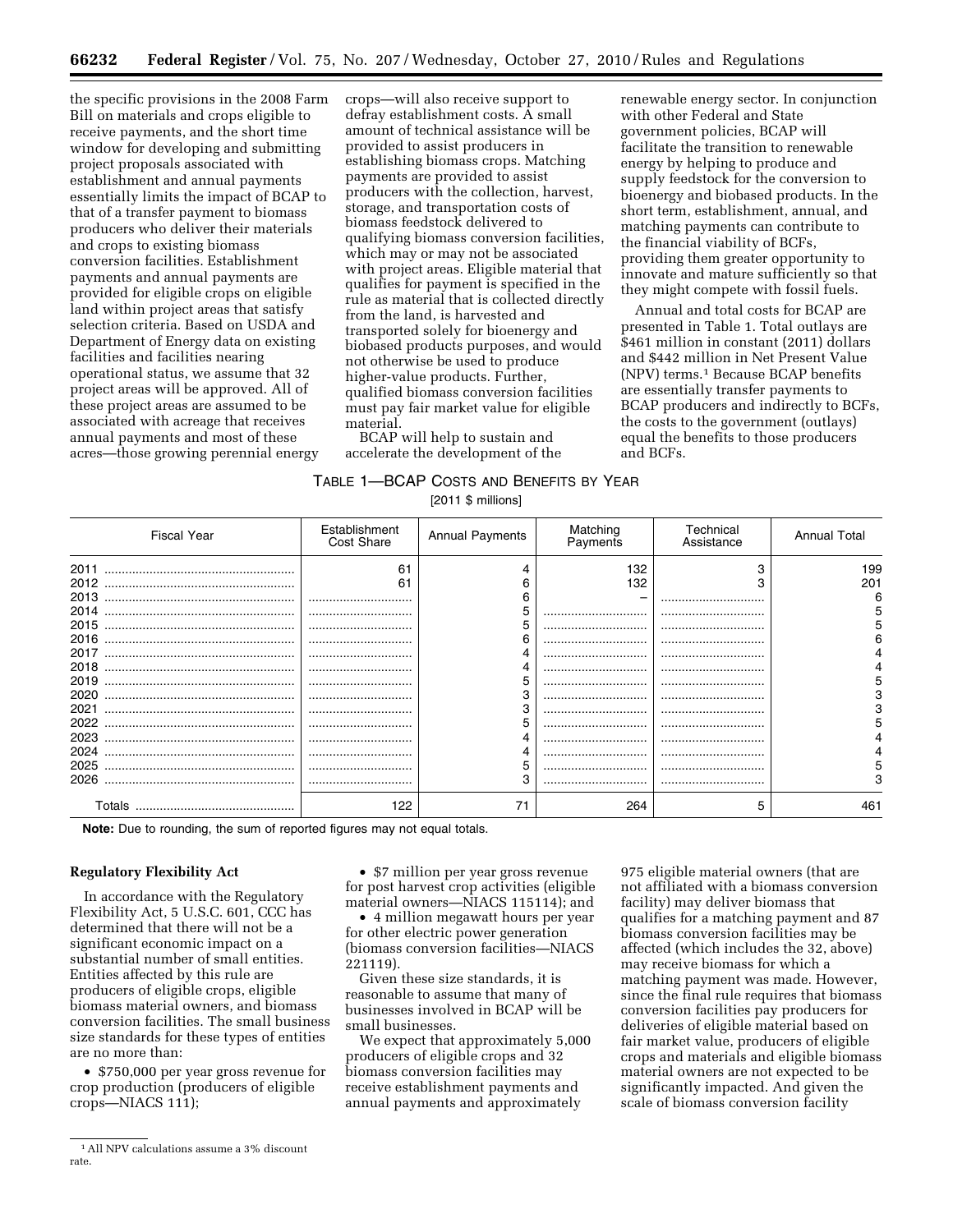output, as well as the limited duration of BCAP, biomass conversion facilities are also not expected to be significantly impacted by BCAP.

#### **Environmental Review**

FSA prepared a Final Programmatic Environmental Impact Statement (PEIS) for BCAP and the NOFA was published in the **Federal Register** on June 25, 2010 (75 FR 36386). The Record of Decision (ROD) regarding FSA implementation of BCAP according to the provisions of the 2008 Farm Bill is being published in today's **Federal Register**. The BCAP PEIS is being completed in accordance with the National Environmental Policy Act (NEPA, 42 U.S.C. 4321–4347) and FSA regulations (7 CFR part 799). The decision record summarizes the reasons for FSA selecting the proposed action alternatives based on the program's expected environmental and socioeconomic impacts and benefits as documented in the PEIS, all of which were considered in the decision.

#### **Executive Order 12372**

This program is not subject to Executive Order 12372, which requires consultation with State and local officials. See the notice related to 7 CFR part 3015, subpart V, published in the **Federal Register** on June 24, 1983 (48 FR 29115).

# **Executive Order 12988**

This final rule has been reviewed under Executive Order 12988, Civil Justice Reform. This final rule is not retroactive and it does not preempt State or local laws, regulations, or policies unless they present an irreconcilable conflict with this rule. Before any judicial action may be brought regarding the provisions of this rule the administrative appeal provisions of 7 CFR parts 11 and 780 must be exhausted.

# **Executive Order 13132**

The policies contained in this rule do not have any substantial direct effect on States, on the relationship between the Federal government and the States, or on the distribution of power and responsibilities among the various levels of government. Nor does this rule impose substantial direct compliance costs on State and local governments. Therefore, consultation with the States is not required.

# **Executive Order 13175**

The policies contained in this rule do not have Tribal implications that preempt Tribal law.

FSA conducted two formal consultations with Tribal governments

on BCAP prior to the publication of this final rule. Both of the Tribal consultations were conducted through teleconferences. All Federally recognized Tribes were invited to the first consultation, which was held on July 21, 2010. A transcript of the teleconference call is available upon request (*see* **FOR FURTHER INFORMATION CONTACT** above or contact Ben Horter, USDA FSA, Federal Preservation Officer, (202) 690–1164). The Forest County Potawatomi Community requested a separate government-togovernment consultation on BCAP, which was held on July 22, 2010. Each of the Tribal consultations was led by the FSA Deputy Administrator for Farm Programs with representation from the FSA Administrator's office as well as the USDA Office of Tribal Relations.

During the Tribal consultations, Tribes commented on aspects of BCAP that they support and other aspects that they oppose. The full discussion of the issues presented during the Tribal consultations and the FSA responses are included above as the issues were also raised by other commenters and each of the Tribes had submitted in written comments including the same issues during the comment period for the proposed rule.

Positions and issues presented during the Tribal consultations included:

• Support for the establishment payment and annual payment provisions of the proposed rule.

• Support for the use of soil rental rates similar to those used under CRP for determining annual payments.

• Support for the proposed rule and the definition of eligible material owner.

• Opposition to the baseline concept in the proposed rule matching payment options.

• Concern about and request for clarification on the restriction on related-party transactions.

• Suggestion that biomass conversion facilities producing wood chips and wood pellets should be eligible to become a qualified biomass conversion facility for converting renewable biomass to advanced biofuels.

• Request for confirmation that a biomass conversion facility may be an eligible material owner.

• Request for confirmation that only wood waste and wood residues could not be used for higher-value products.

• Opposition to the matching payment options that favored advanced biofuels over heat, power, and biobased products.

For the full discussion of these issues, see the comments and responses sections above for §§ 1450.101,

1450.102, 1450.103, 1450.106, 1450.200 and 1450.214.

#### **Unfunded Mandates**

Title II of the Unfunded Mandate Reform Act of 1995 (UMRA) (Pub. L. 104–4) establishes requirements for Federal agencies to assess the effects of their regulatory actions that impose ''Federal Mandates'' that may result in expenditures to State, local, or Tribal governments, in the aggregate, or the private sector, of \$100 million or more in any one year. This rule contains no Federal mandates as defined by Title II of UMRA for State, local, or Tribal governments or for the private sector. Therefore, this rule is not subject to the requirements of sections 202 and 205 of UMRA.

# **Small Business Regulatory Enforcement Fairness Act of 1996**

This rule has been determined to be Major under the Small Business Regulatory Enforcement Fairness Act of 1996 (Pub. L. 104–121) (SBREFA). SBREFA requires that an agency delay the effective date of a major rule for 60 days from the date of publication to allow for Congressional review. CCC finds that it is contrary to the public interest to delay the effective date of this final rule pending a 60-day Congressional review period. Because the program is tied to the agricultural production cycle, a 60-day delay risks deferring the establishment of biomass crops by an additional crop year, significantly diminishing the prospects of the public to obtain both critical information for the reauthorization of this program as well as physical feedstocks for meeting national energy goals.

The purpose of BCAP is to begin the cultivation of unconventional, non-food non-feed biomass crops for energy. The planting season for many promising herbaceous biomass feedstock crops, including switchgrass and miscanthus, begins in the early spring. Most woody biomass crops, such as hybrid poplar and willow, are established in the fall. Because of the new and voluntary nature of BCAP, producers must know well in advance the details of the final BCAP regulation in order to evaluate the risk of participating in a BCAP project area, compared with the revenue security of maintaining conventional practices. Allowing the rule to become effective immediately provides the opportunity for FSA to immediately evaluate proposals submitted by the public and for project sponsors to initiate environmental assessments that may take from 3 to 6 months to complete. If this is the case, project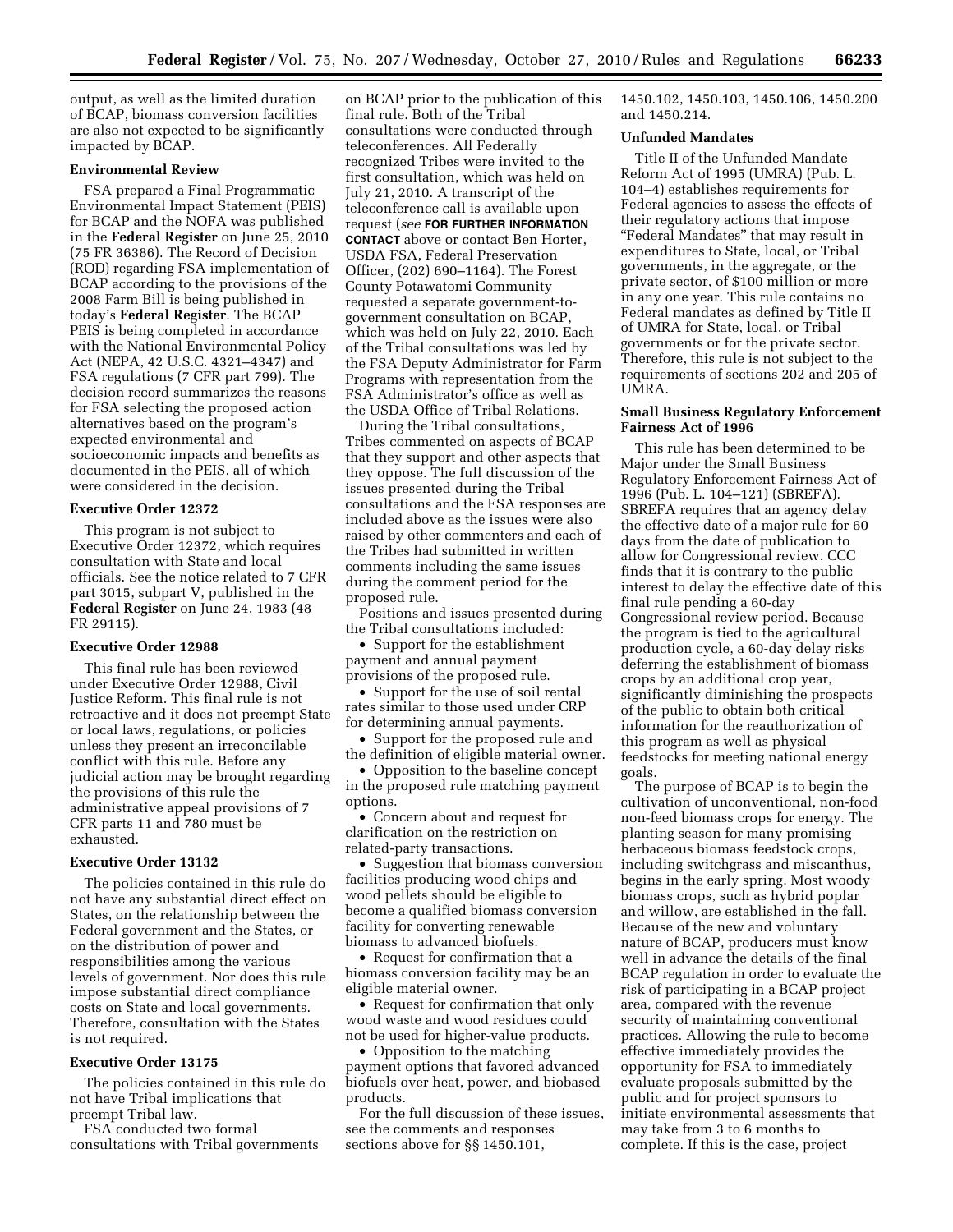areas may be approved with sufficient time for producers to establish biomass crops for the upcoming growing season.

Additionally, with the enactment of the updated Renewable Fuel Standard Program in 2008, the affordable production of next-generation advance biofuels has not yet kept pace with the revised Federal targets. The success of these next-generation fuels requires a sufficient base of next-generation crops—crops that typically requires several years to become established. Should the BCAP rule not take effect in time for the 2011 crop year, insufficient information will exist for Congress to evaluate this program during its reauthorization in 2012, further delaying any contributions BCAP can make to national Renewable Fuel Standard Program targets.

#### **Federal Assistance Programs**

The title and number of the Federal assistance program in the Catalog of Federal Domestic Assistance to which this proposed rule would apply is 10.087—Biomass Crop Assistance Program.

# **Paperwork Reduction Act**

In general, FSA will use information submitted for BCAP to determine program eligibility, qualifications for payments, and calculate the amount of payments. For the matching payments, applicants will request to become a qualified biomass conversion facility, applicants will register as an eligible material owner and then, after delivery of eligible material, provide actual delivery information to request matching payments for the collection, harvest, storage, and transportation of eligible material for use in a biomass conversion facility. For the administration of project areas, FSA will use proposal information from project sponsors to review project area criteria for the selection of BCAP project areas. After the selection of project areas, FSA will use information submitted by producers to determine eligibility, award contracts for establishment and annual production payments, and determine the need for an amount of the payments. Furnishing the data is voluntary; however, the failure to provide data could result in program benefits being withheld or denied.

In accordance with the Paperwork Reduction Act of 1995, FSA requested comments from all interested individuals and organizations on a revision of new information collection activities associated with BCAP. Several comments included issues concerning information collection. Detailed discussion of all comments and

responses are provided earlier in this document. Comments specific to the information collection requirements associated with this rule are highlighted here, and all of the comments and responses related to information collection are included in the full information collection request submitted for OMB approval.

One comment (*see* § 1450.201 comments and responses above) suggested that general information rather than producer specific information should be required as part of the information collected for project area proposals. FSA had intended to collect general information in the project area proposal under the proposed rule, but clarified the language in this rule.

One comment (*see* § 1450.100 comments and responses above) was concerned that FSA should collect information concerning the point-oforigin of eligible materials while minimizing the administrative burden of participating in the program. FSA modified the forms (BCAP–10A and BCAP–10B) to record farm and tract data for all land producing eligible materials.

One comment (*see* § 1450.201 comments and responses above) suggested that FSA provide a template project area proposal that outlines an acceptable proposal. Project area proposals will inherently be unique depending on what the project sponsor chooses to propose. It would be administratively infeasible to provide a template that applies to all potential issues and variability across the country.

BCAP will provide financial assistance for collection, harvest, storage, and transportation of eligible material nationwide. BCAP will provide financial assistance in the form of establishment payments for perennial crops and annual rental payments for perennial and annual crops in approved BCAP project areas.

Copies of all forms, regulations, and instructions referenced in this rule may be obtained from FSA. Data furnished by the applicants will be used to determine eligibility for program benefits. Furnishing the data is voluntary; however, the failure to provide data could result in program benefits being withheld or denied.

In addition to requesting comments on the information collection included in the proposed rule, FSA also had a 60 day comment period for the BCAP NOFA that was published in the **Federal Register** on June 11, 2009 (74 FR 27767–27772) to solicit public for the information collection request for

the matching payment funds available for the collection, harvest, storage, and transportation of eligible material.

The information collection required by this rule has been approved by OMB under the Paperwork Reduction Act of 1995. The approved burden hours will be incorporated into the existing approval under OMB control number 0560–0082, which includes much of the same information for other conservation programs.

#### **E-Government Act Compliance**

CCC is committed to complying with the E-Government Act, to promote the use of the Internet and other information technologies to provide increased opportunities for citizen access to Government information and services, and for other purposes.

#### **List of Subjects in 7 CFR Part 1450**

Administrative practice and procedure, Agriculture, Energy, Environmental protection, Grant programs—agriculture, Natural resources, Reporting and recordkeeping requirements, Technical assistance.

■ For the reasons discussed in the preamble, the Commodity Credit Corporation (USDA) adds 7 CFR part 1450 to read as follows:

# **PART 1450—BIOMASS CROP ASSISTANCE PROGRAM (BCAP)**

#### **Subpart A—Common Provisions**

Sec.

- 1450.1 Administration.
- 1450.2 Definitions.
- 1450.3 General.
- 1450.4 Violations.
- 1450.5 Performance based on advice or
- action of USDA.
- 1450.6 Access to land.
- 1450.7 Division of payments and provisions about tenants and sharecroppers.
- 1450.8 Payments not subject to claims.<br>1450.9 Assignments.
- Assignments.
- 1450.10 Appeals.
	-
- 1450.11 Scheme or device.<br>1450.12 Filing of false clair Filing of false claims.
- 1450.13 Miscellaneous.

#### **Subpart B—Matching Payments**

- 1450.100 General. 1450.101 Qualified biomass conversion
	- facility.
- 1450.102 Eligible material owner.
- 1450.103 Eligible material.
- 
- 1450.104 Signup. Obligations of participant.
- 1450.106 Payments.

#### **Subpart C—Establishment Payments and Annual Payments**

- 1450.200 General.
- 1450.201 Project area proposal submission requirements.
- 1450.202 Project area selection criteria.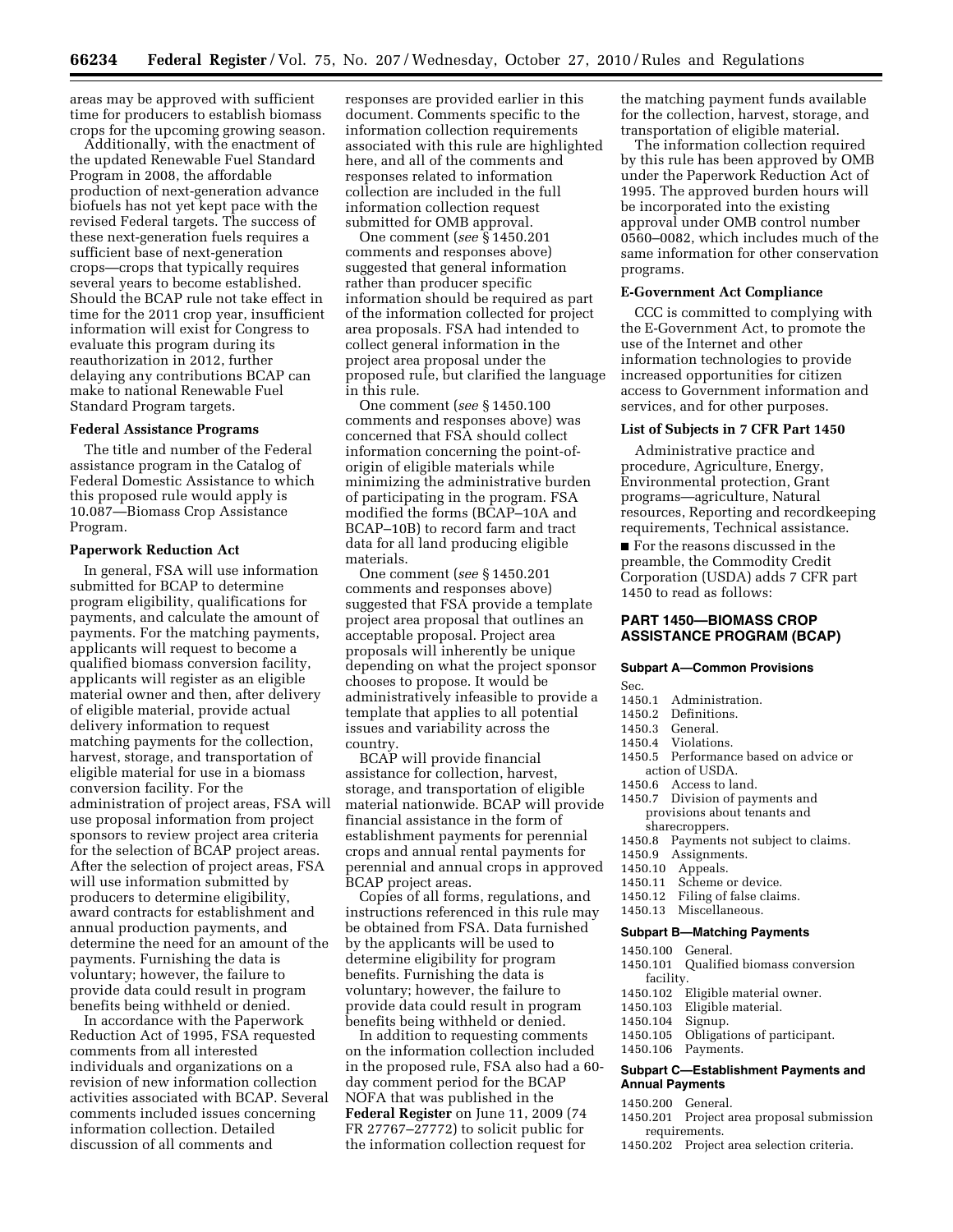1450.203 Eligible persons and legal entities. 1450.204 Eligible land. 1450.205 Duration of contracts. 1450.206 Obligations of participant.<br>1450.207 Conservation plan, forest Conservation plan, forest stewardship plan, or equivalent plan. 1450.208 Eligible practices.

- 1450.209 Signup. 1450.210 Acceptability of offers.<br>1450.211 BCAP contract. BCAP contract. 1450.212 Establishment payments. 1450.213 Levels and rates for establishment payments. 1450.214 Annual payments.
- 1450.215 Transfer of land.

**Authority:** 7 U.S.C. 8111.

#### **Subpart A—Common Provisions**

#### **§ 1450.1 Administration.**

(a) The regulations in this part are administered under the general supervision and direction of the Executive Vice President, Commodity Credit Corporation (CCC), or a designee. In the field, the regulations in this part will be implemented by the Farm Service Agency (FSA) State and county committees (''State committees'' and "county committees," respectively).

(b) State executive directors, county executive directors, and State and county committees do not have the authority to modify or waive any of the provisions in this part unless specifically authorized by the FSA Deputy Administrator for Farm Program (Deputy Administrator).

(c) The State committee may take any action authorized or required by this part to be taken by the county committee, but which has not been taken by such committee, such as:

(1) Correct or require a county committee to correct any action taken by such county committee that is not in accordance with this part; or

(2) Require a county committee to withhold taking any action that is not in accordance with this part.

(d) No delegation of authority to a State or county committee will preclude the Executive Vice President, CCC, or a designee, from determining any question arising under this part or from reversing or modifying any determination made by a State or county committee.

(e) Data furnished by participants will be used to determine eligibility for program benefits. Furnishing the data is voluntary; however, the failure to provide data could result in program benefits being withheld or denied.

# **§ 1450.2 Definitions.**

(a) The definitions in part 718 of this chapter apply to this part and all documents issued in accordance with

this part, except as otherwise provided in this section.

(b) The following definitions apply to this part:

*Advanced biofuel* means fuel derived from renewable biomass other than corn kernel starch, including biofuels derived from cellulose, hemicellulose, or lignin; biofuels derived from sugar and starch (other than ethanol derived from corn kernel starch); biofuel derived from waste material, including crop residue, other vegetative waste material, animal waste, food waste, and yard waste; diesel-equivalent fuel derived from renewable biomass including vegetable oil and animal fat; biogas (including landfill gas and sewage waste treatment gas) produced through the conversion of organic matter from renewable biomass; and butanol or other alcohols produced through the conversion of organic matter from renewable biomass; and other fuel derived from cellulosic biomass.

*Agricultural land* means cropland, grassland, pastureland, rangeland, hayland, and other land on which food, fiber, or other agricultural products are produced or capable of being produced.

*Animal waste* means the organic animal waste of animal operations such as confined beef or dairy, poultry, or swine operations including manure, contaminated runoff, milking house waste, dead poultry, bedding, and spilled feed. Depending on the poultry system, animal waste can also include litter, wash-flush water, and waste feed.

*Annual payment* means the annual payment specified in the BCAP contract for BCAP project areas that is issued to a participant for placing eligible land in BCAP.

*Beginning farmer or rancher* means, as determined by CCC, a person or entity who:

(1) Has not been a farm or ranch operator or owner for more than 10 years,

(2) Materially and substantially participates in the operation of the farm or ranch, and

(3) If an entity, is an entity in which at least 50 percent of the members or stockholders of the entity meet the first two requirements of this definition.

*Biobased product* means a product determined by CCC to be a commercial or industrial product (other than food or feed) that is:

(1) Composed, in whole or in significant part, of biological products, including renewable domestic agricultural materials and forestry materials; or

(2) An intermediate ingredient or feedstock.

*Bioenergy* means renewable energy produced from organic matter. Organic matter may be used directly as a fuel, be processed into liquids and gases, or be a residual of processing and conversion.

*Biofuel* means a fuel derived from renewable biomass.

*Biomass conversion facility* means a facility that converts or proposes to convert renewable biomass into heat, power, biobased products, or advanced biofuels.

*Conservation district* is as defined in part 1410 of this chapter.

*Conservation plan* means a schedule and record of the participant's decisions and supporting information for treatment of a unit of land or water, and includes a schedule of operations, activities, and estimated expenditures for eligible crops and the collection or harvesting of eligible material, as appropriate, and addresses natural resource concerns including the sustainable harvesting of biomass, when appropriate, by addressing the sitespecific needs of the landowner.

*Contract acreage* means eligible land that is covered by a BCAP contract between the producer and CCC.

*Delivery* means the point of delivery of an eligible crop or eligible material, as determined by the CCC.

*Deputy Administrator* means the FSA Deputy Administrator for Farm Programs, or a designee.

*Dry ton* means one U.S. ton measuring 2,000 pounds. One dry ton is the amount of renewable biomass that would weigh one U.S. ton at zero percent moisture content.

*Eligible crop* means a crop of renewable biomass as defined in this section excluding:

(1) Any crop that is eligible to receive payments under Title I, ''Commodity Programs,'' of the Food, Conservation, and Energy Act of 2008 (Pub. L. 110– 246) or an amendment made by that title, including, but not limited to, barley, corn, grain sorghum, oats, rice, or wheat; honey; mohair; certain oilseeds such as canola, crambe, flaxseed, mustard seed, rapeseed, safflower seed, soybeans, sesame seed, and sunflower seeds; peanuts; pulse crops such as small chickpeas, lentils, and dry peas; dairy products; sugar; wool; and cotton boll fiber; and

(2) Any plant that CCC has determined to be either a noxious weed or an invasive species. With respect to noxious weeds and invasive species, a list of such plants will be available in the FSA county office.

*Eligible material* is renewable biomass as defined in this section excluding:

(1) Material that is whole grain from any crop that is eligible to receive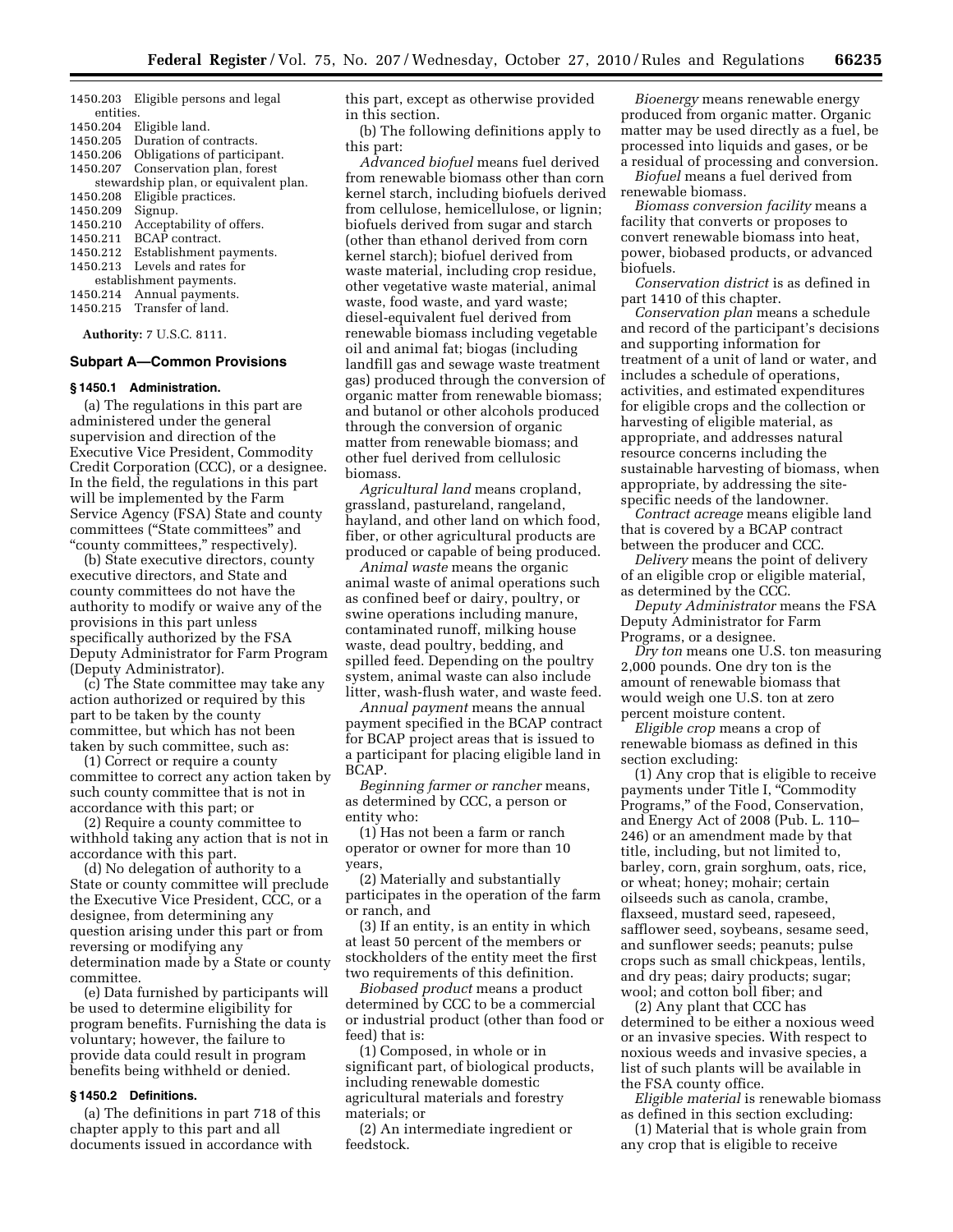payments under Title I of the Food, Conservation, and Energy Act of 2008 or an amendment made by that title, including, but not limited to, barley, corn, grain sorghum, oats, rice, or wheat; honey; or material that is mohair; certain oilseeds such as canola, crambe, flaxseed, mustard seed, rapeseed, safflower seed, soybeans, sesame seed, and sunflower seeds; peanuts; pulse crops such as small chickpeas, lentils, and dry peas; dairy products; sugar; wool; and cotton boll fiber;

(2) Animal waste and by-products of animal waste including fats, oils, greases, and manure;

(3) Food waste and yard waste; and (4) Algae.

*Eligible material owner,* for purposes of the matching payment, means a person or entity having the right to collect or harvest eligible material, who has the risk of loss in the material that is delivered to an eligible facility and who has directly or by agent delivered or intends to deliver the eligible material to a qualified biomass conversion facility, including:

(1) For eligible material harvested or collected from private lands, including cropland, the owner of the land, the operator or producer conducting farming operations on the land, or any other person designated by the owner of the land; and

(2) For eligible material harvested or collected from public lands, a person having the right to harvest or collect eligible material pursuant to a contract or permit with the US Forest Service or other appropriate Federal agency, such as a timber sale contract, stewardship contract or agreement, service contract or permit, or related applicable Federal land permit or contract, and who has submitted a copy of the permit or contract authorizing such collection to CCC.

*Equivalent plan* means a plan approved by a State or other State agency or government entity that is similar to and serves the same purpose as a forest stewardship plan and has similar goals, objectives, and terms. These plans generally address natural resource concerns including the sustainable harvesting of biomass, when appropriate, by addressing the sitespecific needs of the landowner.

*Establishment payment* means the payment made by CCC to assist program participants in establishing the practices required for non-woody perennial crops and woody perennial crops, as specified in a producer contract under the project portion of BCAP.

*Food waste* means, as determined by CCC, a material composed primarily of food items, or originating from food

items, or compounds from domestic, municipal, food service operations, or commercial sources, including food processing wastes, residues, or scraps.

*Forest stewardship plan* means a longterm, comprehensive, multi-resource forest management plan that is prepared by a professional resource manager and approved by the State Forester or equivalent State official. Forest stewardship plans address the following resource elements wherever present, in a manner that is compatible with landowner objectives concerning:

(1) Soil and water;

(2) Biological diversity;

(3) Range;

(4) Aesthetic quality;

(5) Recreation;

(6) Timber;

(7) Fish and wildlife; (8) Threatened and endangered

species;

(9) Forest health;

(10) Archeological, cultural and historic sites;

(11) Wetlands;

(12) Fire; and

(13) Carbon cycle.

*Higher-value product* means an existing market product that is comprised principally of an eligible material or materials and, in some distinct local regions, as determined by the CCC, has an existing market as of October 27, 2010. Higher-value products may include, but are not limited to, products such as mulch, fiberboard, nursery media, lumber, or paper.

*Highly erodible land* means land as determined as specified in part 12 of this title.

*Indian tribe* has the same meaning as in 25 U.S.C. 450b (section 4 of the Indian Self-Determination and Education Assistance Act).

*Institution of higher education* has the same meaning as in 20 U.S.C. 1002(a) (section 102(a) of the Higher Education Act of 1965).

*Intermediate ingredient or feedstock*  means an ingredient or compound made in whole or in significant part from biological products, including renewable agricultural material (including plant, animal, and marine material), or forestry material that is subsequently used to make a more complex compound or product.

*Legal entity* has the same meaning as in the regulations in § 1400.3 of this chapter.

*Matching payments* means those CCC payments provided for eligible material delivered to a qualified biomass conversion facility.

*Native sod* means land:

(1) On which the plant cover is composed principally of native grasses, grasslike plants, forbs, or shrubs suitable for grazing and browsing; and

(2) That had never been tilled for the production of an annual crop as of June 18, 2008.

*Nonindustrial private forest land*  means, as defined in 16 U.S.C. 2103a (the Cooperative Forestry Assistance Act of 1978, as amended), rural lands with existing tree cover, or suitable for growing trees, where the land is owned by any private individual, group, association, corporation, Indian tribe, or other private legal entity.

*Offer* means, unless otherwise indicated, the per-acre rental payment requested by the owner or operator in such owner's or operator's request to participate in the establishment payment and annual payment component of BCAP.

*Operator* means a person who is in general control of the land enrolled in BCAP, as determined by CCC.

*Participant* means a person who is participating in BCAP—either as a person who has applied for and is eligible to receive payments, has a BCAP contract, or is a project sponsor.

*Payment period* means a contract period of either up to 5 years for annual and non-woody perennial crops, or up to 15 years for woody perennial crops, during which the participant receives an annual payment under the establishment payment and annual payment component of BCAP.

*Person* has the same meaning as in the regulations in § 1400.3 of this chapter. In addition, for BCAP, the term ''producer'' means either an owner or operator of BCAP project acreage that is physically located in a BCAP project area, or a producer of an eligible crop produced on that acreage.

*Producer* means, with respect to subpart B of this part, a person who had the risk of loss in the production of the material that is the subject of the BCAP payment; and with respect to subpart C of this part, an owner or operator of contract acreage that is physically located within a BCAP project area or a producer of an eligible crop produced on that acreage and who has the risk of loss in the relevant crop at the relevant period of time or who will have the risk of loss in crops required to be produced.

*Project area* means a geographic area with specified boundaries submitted by a project sponsor and approved by CCC under the establishment payment and annual payment component of BCAP.

*Project sponsor* means a group of producers or a biomass conversion facility who proposes a project area.

*Qualified biomass conversion facility*  means a biomass conversion facility that meets all the requirements for BCAP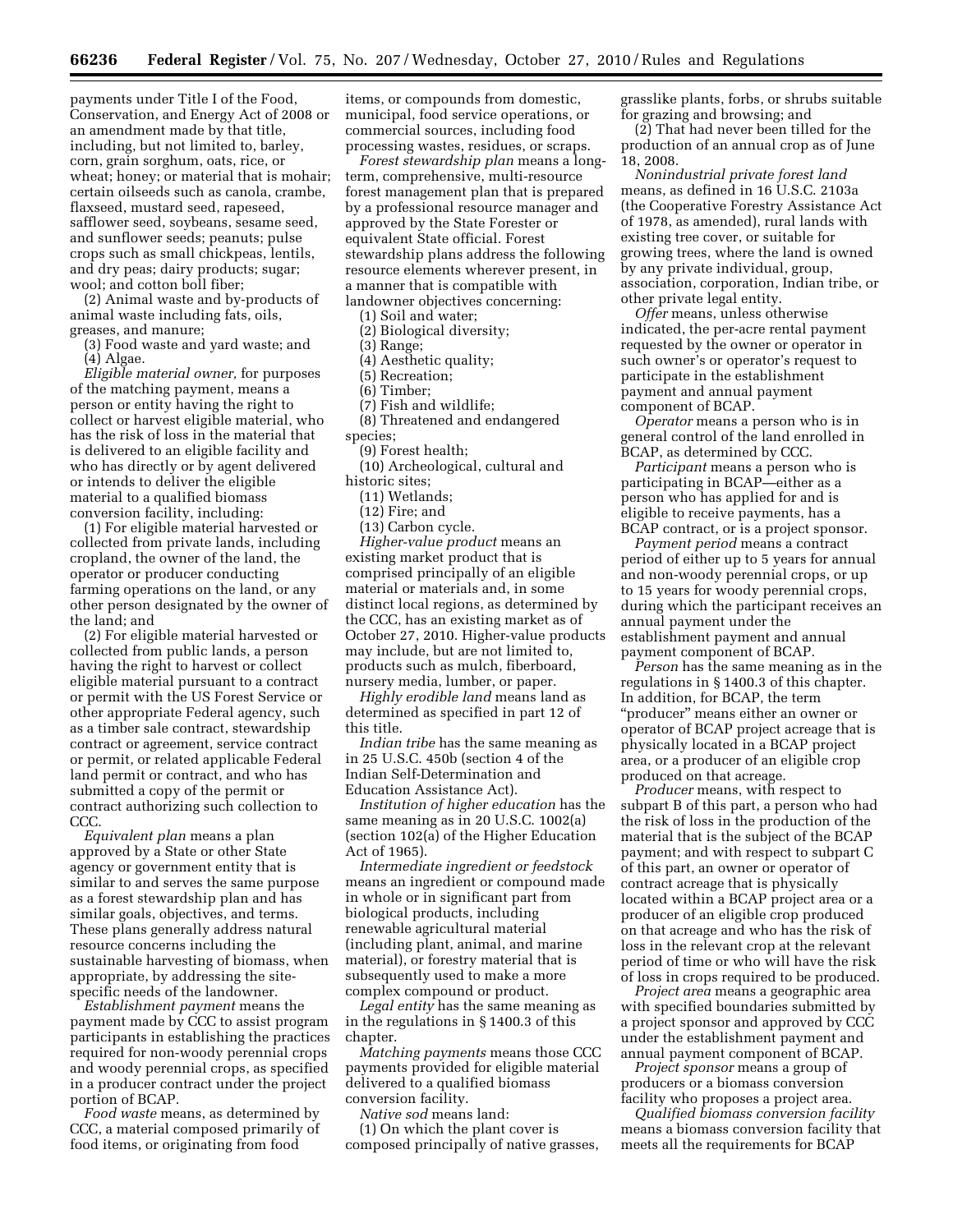qualification, and whose facility representatives enter into a BCAP agreement with CCC.

*Renewable biomass* means: (1) Appropriate materials, precommercial thinnings, or invasive species from National Forest System land and U.S. Department of the Interior, Bureau of Land Management land that:

(i) Are by-products of preventive treatments that are removed to reduce hazardous fuels, to reduce or contain disease or insect infestation, or to restore ecosystem health;

(ii) Would not otherwise be used for higher-value products; and

(iii) Are harvested in accordance with applicable law and land management plans and the requirements for oldgrowth maintenance, restoration, and management direction of 16 U.S.C. 6512 (specifically, sections 102(e)(2), (3), and (4) of the Healthy Forests Restoration Act of 2003 and large-tree retention provisions of subsection (f)); or

(2) Any organic matter that is available on a renewable or recurring basis from non-Federal land or land belonging to an Indian or Indian Tribe that is held in trust by the United States or subject to a restriction against alienation imposed by the United States, including:

(i) Renewable plant material, including:

- (A) Feed grains;
- (B) Other agricultural commodities;
- (C) Other plants and trees; or
- (D) Algae;
- (ii) Waste material, including:
- (A) Crop residue;

(B) Other vegetative waste material (including wood waste and wood residues);

(C) Animal waste and byproducts (including fats, oils, greases, and manure); and

(D) Food waste and yard waste.

*Socially disadvantaged farmer or rancher* means, unless other classes of persons are approved by CCC in writing, a farmer or rancher who is a member of a group whose members have been subject to racial or ethnic prejudice because of their identity as members of a group without regard to their

individual qualities. Groups include: (1) American Indians or Alaskan Natives;

(2) Asians or Asian Americans;

(3) Blacks or African Americans;

(4) Native Hawaiians or other Pacific Islanders; and

(5) Hispanics.

*Technical assistance* means assistance in determining the eligibility of land and practices for BCAP, implementing and certifying practices, ensuring

contract performance, and providing annual rental rate surveys. The technical assistance provided in connection with BCAP to owners or operators, as approved by CCC, includes, but is not limited to: Technical expertise, information, and tools necessary for the conservation of natural resources on land; technical services provided directly to farmers, ranchers, and other eligible entities, such as conservation planning, technical consultation, and assistance with design and implementation of eligible practices; and technical infrastructure, including activities, processes, tools, and functions needed to support delivery of technical services, such as technical standards, resource inventories, training, data, technology, monitoring, and effects analyses.

*Tribal government* means any Indian tribe, band, nation, or other organized group, or community, including pueblos, rancherias, colonies and any Alaska Native Village, or regional or village corporation as defined in or established pursuant to 43 U.S.C. 1601– 1629h (the Alaska Native Claims Settlement Act), that is recognized as eligible for the special programs and services provided by the United States to Indians because of their status as Indians.

*Violation* means an act by the participant, either intentional or unintentional, that would cause the participant to no longer be eligible to receive or retain all or a portion of BCAP payments.

*Yard waste* means any renewable biomass generated from municipal or residential land, such as urban forestry materials, construction or demolition materials, trimmings from grasses and trees, or biomass removed due to invasive species or weather-related disaster, that can be separated from and has low potential (such as contamination with plastics, metals, chemicals, or other toxic compounds that cannot be removed) for the generation of toxic byproducts resulting from conversion, and that otherwise cannot be recycled for other purposes (such as post-consumer waste paper).

#### **§ 1450.3 General.**

(a) The objectives of BCAP are to:

(1) Support the establishment and production of eligible crops for conversion to bioenergy and biobased products in selected project areas; and

(2) Assist agricultural and forest landowners and operators with matching payments to support the collection, harvest, storage, and transportation costs of eligible material for use in a biomass conversion facility.

(b) A participant must implement and adhere to a conservation plan, forest stewardship plan, or equivalent plan prepared in accordance with BCAP guidelines, as established and determined by CCC. A conservation plan, forest stewardship plan, or equivalent plan for contract acreage must be implemented by a participant and must be approved by the conservation district in which the lands are located, or, in the case of Federal lands, the appropriate approval authority of jurisdiction. If the conservation district declines to review the conservation plan, forest stewardship plan, or equivalent plan, the provider of technical assistance may take such further action as is needed to account for lack of such review.

(c) Agricultural and forest landowners and operators must comply with any applicable existing conservation plan, forest stewardship plan, or equivalent plan and all other applicable laws, regulations, or Executive Orders for any removal of eligible material for use in a biomass conversion facility to receive matching payments.

(d) Except as otherwise provided in this part, a participant may receive, in addition to any payments under this part, financial assistance, rental or easement payments, tax benefits, or other payments from a State or a private organization in return for enrolling lands in BCAP, without any commensurate reduction in BCAP payments.

#### **§ 1450.4 Violations.**

(a)(1) If a participant fails to carry out the terms and conditions of a BCAP contract, CCC may terminate the BCAP contract.

(2) If the BCAP contract is terminated by CCC in accordance with this paragraph:

(i) The participant will forfeit all rights to further payments under the contract and must refund all payments previously received, plus interest; and

(ii) The participant must pay liquidated damages to CCC in an amount as specified in the contract.

(b) CCC may reduce a demand for a refund under this section to the extent CCC determines that such relief would be appropriate and would not deter the accomplishment of the purposes of BCAP.

#### **§ 1450.5 Performance based on advice or action of USDA.**

(a) The provisions of § 718.303 of this title relating to performance based on the action or advice of an authorized representative of USDA applies to this part, and may be considered as a basis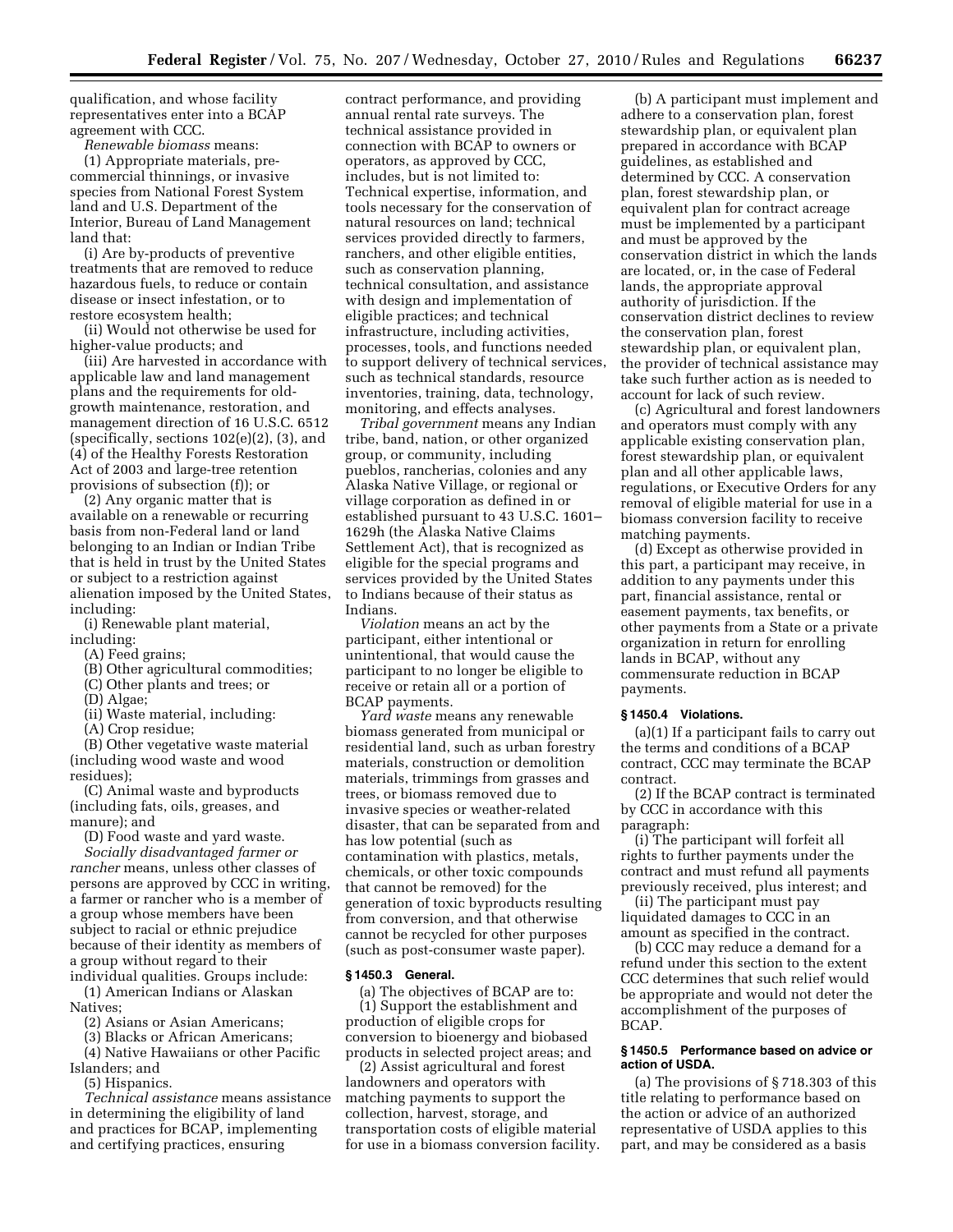to provide relief to persons subject to sanctions under this part to the extent that relief is otherwise permitted by this part.

(b) [Reserved]

#### **§ 1450.6 Access to land.**

(a) For purposes related to this program, the participant must upon request provide any representative of USDA, or designee thereof, with access to land that is:

(1) The subject of an application for a contract under this part; or

(2) Under contract or otherwise subject to this part.

(b) For land identified in paragraph (a) of this section, the participant must provide such representatives or designees with access to examine records for the land to determine land classification, eligibility, or for other purposes, and to determine whether the participant is in compliance with the terms and conditions of the BCAP contract.

#### **§ 1450.7 Division of payments and provisions about tenants and sharecroppers.**

(a) Payments received under this part will be divided as specified in the applicable contract. CCC may refuse to enter into a contract when there is a disagreement among persons or legal entities seeking enrollment as to a person's or legal entity's eligibility to participate in the contract as a tenant or sharecropper, and there is insufficient evidence, as determined by CCC, to indicate whether the person or legal entity seeking participation as a tenant or sharecropper has an interest in the acreage offered for enrollment in the BCAP.

(b) CCC may remove an operator or tenant from a BCAP contract when:

(1) The operator or tenant requests in writing to be removed from the BCAP contract;

(2) The operator or tenant files for bankruptcy and the trustee or debtor in possession fails to affirm the contract, to the extent permitted by applicable bankruptcy laws;

(3) The operator or tenant dies during the contract period and the administrator of the estate fails to succeed to the contract within a period of time determined appropriate by CCC; or

(4) A court of competent jurisdiction orders the removal of the operator or tenant from the BCAP contract and such order is received by CCC.

(c) Tenants who fail to maintain tenancy on the acreage under contract for any reason may be removed from a contract by CCC.

# **§ 1450.8 Payments not subject to claims.**

(a) Subject to part 1403 of this chapter, any payment or portion of the payment due any person or legal entity under this part will be allowed without regard to questions of title under State law, and without regard to any claim or lien in favor of any creditor, except agencies of the U.S. Government. (b) [Reserved]

# **§ 1450.9 Assignments.**

(a) Participants may assign the right to receive cash payments under BCAP, in whole or in part, as provided in part 1404 of this chapter.

(b) [Reserved]

# **§ 1450.10 Appeals.**

(a) Except as provided in paragraph (b) of this section, a person or legal entity applying for participation may appeal or request reconsideration of an adverse determination in accordance with the administrative appeal regulations at parts 11 and 780 of this title.

(b) Determinations by the Natural Resources Conservation Service may be appealed in accordance with procedures established under part 614 of this title or otherwise established by the Natural Resources Conservation Service.

#### **§ 1450.11 Scheme or device.**

(a) If CCC determines that a person or legal entity has employed a scheme or device to defeat the purposes of this part, or any part, of any USDA program, payment otherwise due or paid such person or legal entity during the applicable period may be required to be refunded, with interest calculated from the date of disbursement of the funds by CCC, as determined appropriate by CCC.

(b) A scheme or device includes, but is not limited to, coercion, fraud, misrepresentation, depriving any other person or legal entity of any payments, or obtaining a payment that otherwise would not be payable.

(c) A new owner or operator or tenant of land subject to this part who succeeds to the contract responsibilities must report in writing to CCC any interest of any kind in the land subject to this part that is retained by a previous participant. Such interest may include a present, future, or conditional interest, reversionary interest, or any option, future or present, on such land, and any interest of any lender in such land where the lender has, will, or can legally obtain, a right of occupancy to such land or an interest in the equity in such land other than an interest in the appreciation in the value of such land occurring after the loan was made. Failure to fully disclose such interest

will be considered a scheme or device under this section.

# **§ 1450.12 Filing of false claims.**

(a) If CCC determines that any participant has knowingly supplied false information or has knowingly filed a false claim, such participant will be ineligible for payments under this part with respect to the fiscal year in which the false information or claim was filed and the contract may be terminated, in which case CCC may demand a full refund of all prior payments.

(b) False information or false claims include, but are not limited to, claims for payment for practices that do not comply with the conservation plan, forest stewardship plan, or equivalent plan. Any amounts paid under these circumstances must be refunded to CCC, together with interest as determined by CCC, and any amounts otherwise due the participant will be withheld.

(c) The remedies provided for in this section will be in addition to any other remedy available to CCC and in addition to any criminal penalty or any other remedy available to the United States.

#### **§ 1450.13 Miscellaneous.**

(a) Except as otherwise provided in this part, in the case of death, incompetency, or disappearance of any participant, any payments due under this part may be paid to the participant's successor(s) in accordance with part 707 of this title.

(b) Unless otherwise specified in this part, payments under this part will be subject to the compliance requirements of part 12 of this title concerning highly erodible land and wetland conservation and payments.

(c) Any remedies permitted CCC under this part will be in addition to any other remedy, including, but not limited to, criminal remedies or actions for damages in favor of CCC, or the United States as may be permitted by law.

(d) Absent a scheme or device to defeat the purposes of BCAP, when an owner loses control of BCAP acreage enrolled under subpart C of this part due to foreclosure and the new owner chooses not to continue the contract in accordance with § 1450.215 refunds will not be required from any participant on the contract to the extent that the Deputy Administrator determines that forgiving such repayment is appropriate in order to provide fair and equitable treatment.

#### **Subpart B—Matching Payments**

# **§ 1450.100 General.**

(a) A person or legal entity with the right to collect or harvest eligible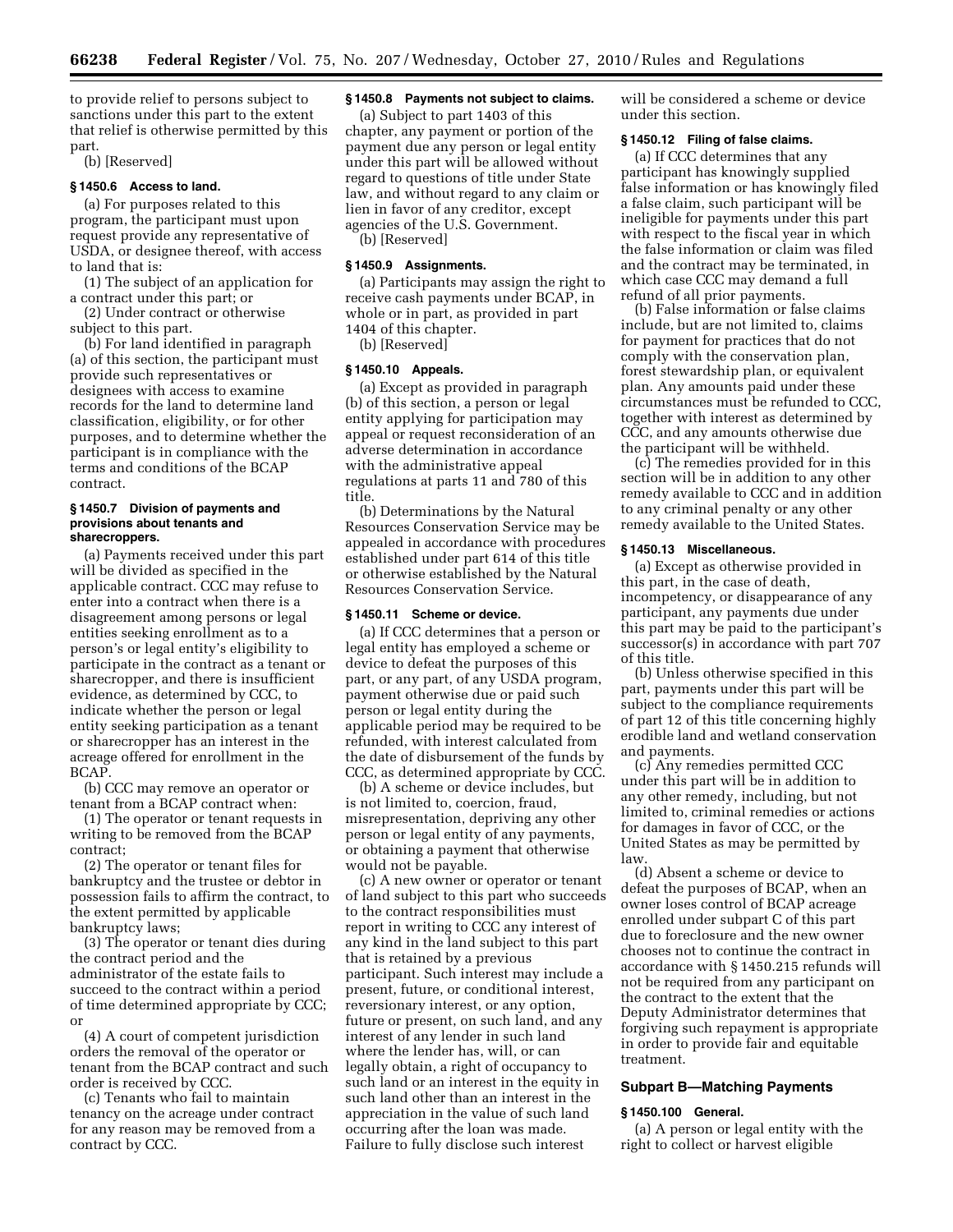material for the sale and delivery of such eligible material to a qualified biomass conversion facility, may be eligible for payment under the provisions of this subpart.

(b) [Reserved]

# **§ 1450.101 Qualified biomass conversion facility.**

(a) To be considered a qualified biomass conversion facility, a biomass conversion facility must enter into an agreement with CCC and must:

(1) Meet all applicable regulatory and permitting requirements by applicable Federal, State, or local authorities;

(2) Agree in writing to:

(i) Maintain accurate records of all eligible material purchases and related documents regardless of whether matching payments will be sought by the seller; and

(ii) Make available at one place and at all reasonable times for examination by representatives of USDA, all books, papers, records, contracts, scale tickets, settlement sheets, invoices, written price quotations, or other documents related to BCAP for not less than 3 years after the date that eligible material was delivered to the qualified biomass conversion facility;

(iii) Clearly indicate the actual tonnage delivered on the scale ticket or equivalent to be provided to the eligible material owner;

(iv) Calculate a total dry ton weight equivalent of the actual tonnage delivered and provide that measurement to the eligible material owner;

(v) Use commercial weight scales that are certified for accuracy by applicable State or local authorities and accurate moisture measurement equipment to determine the dry ton weight equivalent of actual tonnage delivered;

(vi) Pay fair market value for eligible material regardless of whether the seller has applied for or receives a matching payment authorized by this subpart.

(b) For a qualified biomass conversion facility, CCC can:

(1) Periodically inform the public that payments may be available for deliveries of eligible material to such qualified biomass conversion facility;

(2) Maintain a listing of qualified biomass conversion facilities for general public access and distribution that may include general information about the facility and its eligible material needs; and

(3) Suspend, terminate, or take other actions as appropriate when CCC determines a qualified biomass conversion facility fails to comply with the agreement.

# **§ 1450.102 Eligible material owner.**

(a) In order to be eligible for a payment under this subpart, a person or legal entity must:

(1) Be a producer of an eligible crop that is produced on contract acreage authorized by subpart C of this part; or

(2) Have the right to collect or harvest eligible material and such person may only receive payment if the risk of loss for the material transferred to that person occurred prior to the time the payment is made that will be used to determine the matching payment that is requested under this subpart; and

(3) Certify that the eligible material for which a payment may be issued according to § 1450.106 has been harvested according to a conservation plan, forest stewardship plan, or equivalent plan, and, if not crop residues, are byproducts of preventative treatments that are removed to reduce hazardous fuels, to reduce or contain disease or insect infestation, or to restore ecosystem health.

(b) A qualified biomass conversion facility that meets the requirements of paragraph (a) of this section may be considered an eligible material owner if it otherwise meets the definition in this part.

#### **§ 1450.103 Eligible material that qualifies for payment.**

(a) Except for paragraph (b) of this section, in order to qualify, as determined by CCC, for a payment under this subpart:

(1) Eligible material must be renewable biomass that, at a minimum, meets the definition in § 1450.2 and is listed on the official Web site for BCAP as an eligible material at *[http://](http://www.fsa.usda.gov/energy) [www.fsa.usda.gov/energy;](http://www.fsa.usda.gov/energy)* 

(2) Eligible material must be collected or harvested by the eligible material owner:

(i) Directly from:

- (A) National Forest System land, Bureau of Land Management land;
	- (B) Non-Federal land; or

(C) Land belonging to an Indian or Indian tribe that is held in trust by the United States or subject to a restriction against alienation imposed by the United States;

(ii) Consistent with a conservation plan, forest stewardship plan, or plan that CCC determined to be an equivalent plan, that provides the following:

(A) The purpose of the harvest of the eligible material;

(B) The expected volume of the harvest;

(C) The total number of acres to be harvested;

(D) The name of the eligible material owner(s); and

(E) Any additional information, as determined by CCC; and

(iii) Consistent with Executive Order 13112, "Invasive Species."

(3) Woody eligible material produced on land other than contract acreage must be:

(i) Byproducts of preventative treatments that are removed to reduce hazardous fuels, to reduce or contain disease or insect infestation, or to restore ecosystem health; and

(ii) If harvested from Federal lands then done so in accordance with the requirements for old-growth maintenance, restoration, and management direction provided by 16 U.S.C. 6512 for Federal lands; and

(4) Eligible material must be delivered to a qualified biomass conversion facility (as specified in § 1450.101 and other provisions of these regulations).

(b) Notwithstanding paragraph (a) of this section, payments under this subpart are not authorized for:

(1) Any eligible material delivered before October 27, 2010;

(2) Any eligible material for which payment from a biomass conversion facility was received before the application for payment under this subpart is received and approved by the FSA county office, as specified in § 1450.104;

(3) Any woody eligible material collected or harvested outside contract acreage that would otherwise be used for higher-value products; or

(4) Any otherwise eligible material collected or harvested outside contract acreage that, after delivery to a biomass conversion facility, its campus, or its affiliated facilities, must be separated from an eligible material used for a higher-value market product in order to be used for heat, power, biobased products, or advanced biofuels.

#### **§ 1450.104 Signup.**

(a) Applications for participation and requests for payments under this subpart will be accepted on a continuous basis.

(b) An eligible material owner must apply to participate in the matching payments component of BCAP before payment for the eligible material is received from a qualified biomass conversion facility. The application must be submitted to the FSA county office and approved by CCC before any payment is made by the qualified biomass conversion facility for the eligible material.

(c) Applications must include the following:

(1) Based on information obtained from contracts, agreements, or binding letters of intent: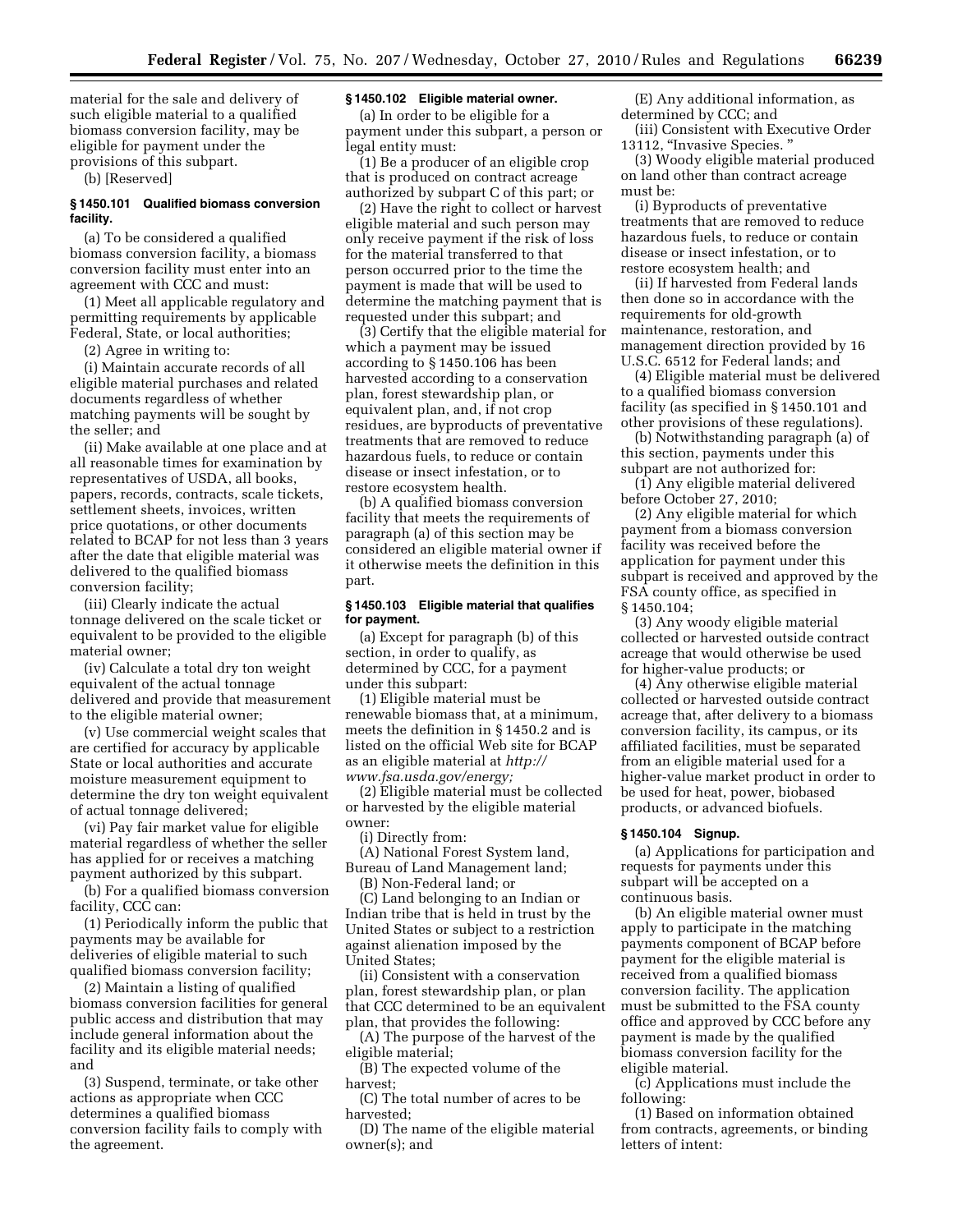(i) An estimate of the total dry tons of eligible material expected to be sold to the qualified biomass conversion facility;

(ii) The type(s) of eligible material that is expected to be sold;

(iii) The name of the qualified biomass conversion facility that will purchase the eligible material;

(iv) The expected, fair market, per dry ton payment rate the owner plans to receive for the delivery of the eligible material; and

(v) The date or dates the eligible material is expected to be delivered to the qualified biomass conversion facility.

(2) A new or amended conservation plan, forest stewardship plan, or equivalent plan, as specified in § 1450.103.

(d) Eligible material owners who deliver eligible material to more than one qualified biomass conversion facility must submit separate applications for each facility to which eligible material will be delivered.

(e) After delivery, eligible material owners must notify CCC and request the payment. Payments will be disbursed only after delivery is verified by CCC.

(f) Information that must be submitted to CCC in order to request payments includes settlement, summary, or other acceptable data that provide:

(1) Total actual tonnage delivered and a total dry weight tonnage equivalent amount determined by the qualified biomass conversion facility using standard moisture determinations applicable to the eligible material;

(2) Total payment received, including the per dry-ton payment rate(s) matched with actual and dry weight tonnage delivered; and

(3) The qualified biomass conversion facility's certification as to the authenticity of the information.

#### **§ 1450.105 Obligations of participant.**

(a) All participants whose payment application was approved must agree to:

(1) Carry out and certify compliance with the terms and conditions of the payment application including adherence to a conservation plan, forest stewardship plan, or equivalent plan, as appropriate; and

(2) Be jointly and severally responsible, if the participant has a share of the payment greater than zero, with other contract participants for compliance with the provisions of such contract and the provisions of this part, and for any refunds or payment adjustments that may be required for violations of any of the terms and conditions of the BCAP contract and this part.

(b) [Reserved]

#### **§ 1450.106 Payments.**

(a) Payments under this subpart will be for a term not to exceed 2 years beginning the date that CCC issues the first payment, under this subpart to the participant and for each participant runs from the date that the participant receives a matching payment from CCC even though the participant may over time change facilities. The Deputy Administrator may further limit the period to reflect participation in BCAP for any time prior to October 27, 2010 as the Deputy Administrator deems appropriate. In addition, where ownership of a source of material has changed, or where it is deemed that other circumstances warrant, the Deputy Administrator may apply the time limit applicable to a person or entity or to another person or entity to assure that the 2-year limit is not avoided by private arrangement or other circumstance.

(b) Payments under this subpart will be paid at a rate of \$1 for each \$1 per dry ton provided by the qualified biomass conversion facility for the market-based sale of eligible material in an amount up to \$45 per dry ton.

# **Subpart C—Establishment Payments and Annual Payments**

# **§ 1450.200 General.**

(a) As provided in this subpart, establishment payments and annual payments may be provided by CCC to producers of eligible crops within a project area.

(b) [Reserved]

# **§ 1450.201 Project area proposal submission requirements.**

(a) To be considered for selection as a project area, a project sponsor must submit a proposal to CCC that includes, at a minimum:

(1) A description of the sources of renewable biomass, eligible land, and eligible crops that may be enrolled within the proposed project area;

(2) A letter of commitment from a biomass conversion facility stating that the facility will use, for BCAP purposes, eligible crops intended to be produced in the proposed project area;

(3) Information demonstrating that the biomass conversion facility will have sufficient equity available to operate if the facility is not operational at the time the project area proposal is submitted; and

(4) Other information that gives CCC a reasonable assurance that the biomass conversion facility will be in operation in a timely manner so that it will utilize

the eligible crops, as determined by CCC.

(b) The project area description required in paragraph (a) of this section needs to specify geographic boundaries and be described in definite terms such as acres, watershed boundaries, mapped longitude and latitude coordinates, or counties.

(c) The project area needs to be physically located near a biomass conversion facility or facilities, as determined by CCC.

(d) Project area proposals may limit the nature and types of eligible crops to be established within a project area.

#### **§ 1450.202 Project area selection criteria.**

(a) In selecting project areas, CCC will consider:

(1) The dry tons of the eligible crops proposed to be produced in the proposed project area and the probability that such crops will be used for BCAP purposes;

(2) The dry tons of renewable biomass projected to be available from sources other than the eligible crops grown on contract acres;

(3) The anticipated economic impact in the proposed project area;

(4) The opportunity for producers and local investors to participate in the ownership of the biomass conversion facility in the proposed project area;

(5) The participation rate by beginning or socially disadvantaged farmers or ranchers;

(6) The impact on soil, water, and related resources;

(7) The variety in biomass production approaches within a project area, including agronomic conditions, harvest and postharvest practices, and monoculture and polyculture crop mixes;

(8) The range of eligible crops among project areas; and

(9) Any other additional criteria, as determined by CCC.

(b) [Reserved]

#### **§ 1450.203 Eligible persons and legal entities.**

(a) In order to be eligible to enter into a BCAP contract for this subpart, a person or legal entity must be an owner, operator, or tenant of eligible land within a project area, as defined in § 1450.204 and be the person or entity with the ability to perform under the terms of the contract.

(b) [Reserved]

#### **§ 1450.204 Eligible land.**

(a) For the purposes of this subpart, eligible land must be physically and legally capable of producing an eligible crop and must be: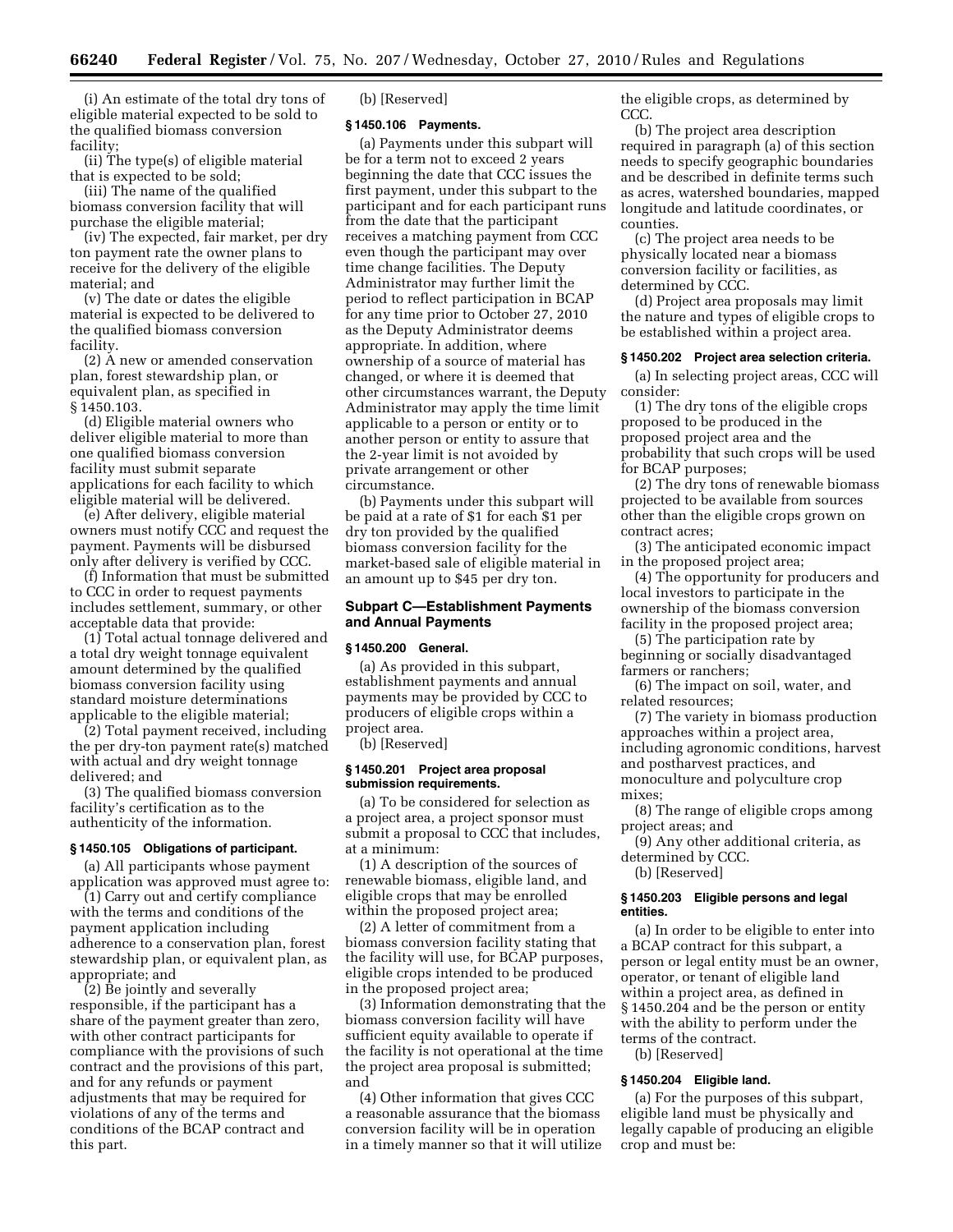(1) Agricultural land; or

(2) Nonindustrial private forest land. (b) For the purposes of this subpart, eligible land is not:

(1) Federal- or State-owned land, including land owned by local governments or municipalities;

(2) Land that is native sod;

(3) Land enrolled in the Conservation Reserve Program operated under part 1410 of this chapter;

(4) Land enrolled in the Wetlands Reserve Program operated under part 1467 of this chapter; or

(5) Land enrolled in the Grassland Reserve Program operated under part 1415 of this chapter.

#### **§ 1450.205 Duration of contracts.**

(a) Contracts under this subpart will be for a term of up to:

(1) 5 years for annual and non-woody perennial crops; and

(2) 15 years for woody perennial crops.

(b) The establishment time period may vary due to: Type of crop, agronomic conditions (for example, establishment time frame, winter hardiness), and other factors.

#### **§ 1450.206 Obligations of participant.**

(a) All participants subject to a BCAP contract must:

(1) Carry out the terms and conditions of the contract;

(2) Make available to CCC or to an institution of higher education or other entity designated by CCC, such information as CCC determines to be appropriate to promote the production of eligible crops and the development of renewable biomass conversion technology;

(3) Comply with the highly erodible land and wetland conservation requirements of part 12 of this chapter;

(4) Implement a:

(i) Conservation plan,

(ii) Forest stewardship plan, or

(iii) Equivalent plan.

(5) Implement the conservation plan, forest stewardship plan, or equivalent plan which is part of such contract, in accordance with the schedule of dates included in such conservation plan, forest stewardship plan, or equivalent plan, unless CCC determines that the participant cannot fully implement the conservation plan, forest stewardship plan, or equivalent plan for reasons beyond the producer's control and CCC and the participant agree to a modified plan.

(6) Demonstrate compliance with the conservation plan, forest stewardship plan, or equivalent plan through required self-certification subject to compliance spot checks, as determined by CCC.

(7) Establish temporary vegetative cover either within the timeframes required by the conservation plan, forest stewardship plan, or equivalent plan or as determined by the Deputy Administrator, if the eligible crops cannot be timely established; and

(8) If the participant has a share of the payment greater than zero, be jointly and severally responsible with the other contract participants for compliance with the provisions of such contract and the provisions of this part, and for any refunds or payment adjustments that may be required for violations of any of the terms and conditions of the contract and this part.

(b) Payments may cease and producers may be subject to contract termination for failure to establish eligible crops.

(c) A contract will not be terminated for failure by the participant to establish an approved cover on the land if, as determined by CCC:

(1) The failure to plant or establish such cover was due to a natural disaster such as excessive rainfall, flooding, or drought; and

(2) The participant establishes the approved cover as soon as practicable after the wet or drought conditions that prevented the establishment of such cover subside.

# **§ 1450.207 Conservation plan, forest stewardship plan, or equivalent plan.**

(a) The producer must implement a conservation plan, forest stewardship plan, or equivalent plan that complies with CCC guidelines and is approved by the appropriate conservation district for the land to be entered in BCAP. If the conservation district declines to review the conservation plan, forest stewardship plan, or equivalent plan, or disapproves the conservation plan, forest stewardship plan, or equivalent plan, such approval may be waived by CCC.

(b) The practices and management activities included in a conservation plan, forest stewardship plan, or equivalent plan, and agreed to by the producer, must be implemented in a cost-effective manner that meets BCAP purposes as determined by CCC.

(c) If applicable, a tree planting plan must be developed and included in the conservation plan, forest stewardship plan, or equivalent plan. Such tree planting plan may allow a reasonable time to complete plantings, as determined by CCC.

(d) Each conservation plan, forest stewardship plan, or equivalent plan, and any revision of the plan, will be subject to approval by CCC.

# **1450.208 Eligible practices.**

(a) Eligible practices are those practices specified in the conservation plan, forest stewardship plan, or equivalent plan that meet all standards needed to cost-effectively establish:

- (1) Annual crops;
- (2) Non-woody perennial crops; and
- (3) Woody perennial crops.
- (b) [Reserved]

#### **§ 1450.209 Signup.**

(a) Offers for contracts may be submitted on a continuous basis to CCC as determined by the Deputy Administrator.

(b) [Reserved]

#### **§ 1450.210 Acceptability of offers.**

(a) Acceptance or rejection of any contract offered will be at the sole discretion of CCC, and offers may be rejected for any reason as determined appropriate to accomplish the purposes of BCAP.

(b) An offer to enroll land in BCAP will be irrevocable for such period as is determined and announced by CCC. The producer will be liable to CCC for liquidated damages if the applicant revokes an offer during the period in which the offer is irrevocable as determined by CCC. CCC may waive payment of such liquidated damages if CCC determines that the assessment of such damages, in a particular case, is not in the best interest of CCC and BCAP.

# **§ 1450.211 BCAP contract.**

(a) In order to enroll land in BCAP, the participant must enter into a contract with CCC.

(b) The contract is comprised of: (1) The terms and conditions for participation in BCAP;

(2) The conservation plan, forest stewardship plan, or equivalent plan; and

(3) Any other materials or agreements determined necessary by CCC.

(c) In order to enter into a contract, the producer must submit an offer to participate as specified in § 1450.209;

(d) The contract must, within the dates established by CCC, be signed by:

(1) The producer; and

(2) The owners of the eligible land to be placed in the BCAP and other eligible participants, if applicable.

(e) The Deputy Administrator is authorized to approve contracts on behalf of CCC.

(f) CCC will honor contracts even in the event that a project area biomass conversion facility does not become fully or partially operational.

(g) Contracts may be terminated by CCC before the full term of the contract has expired if: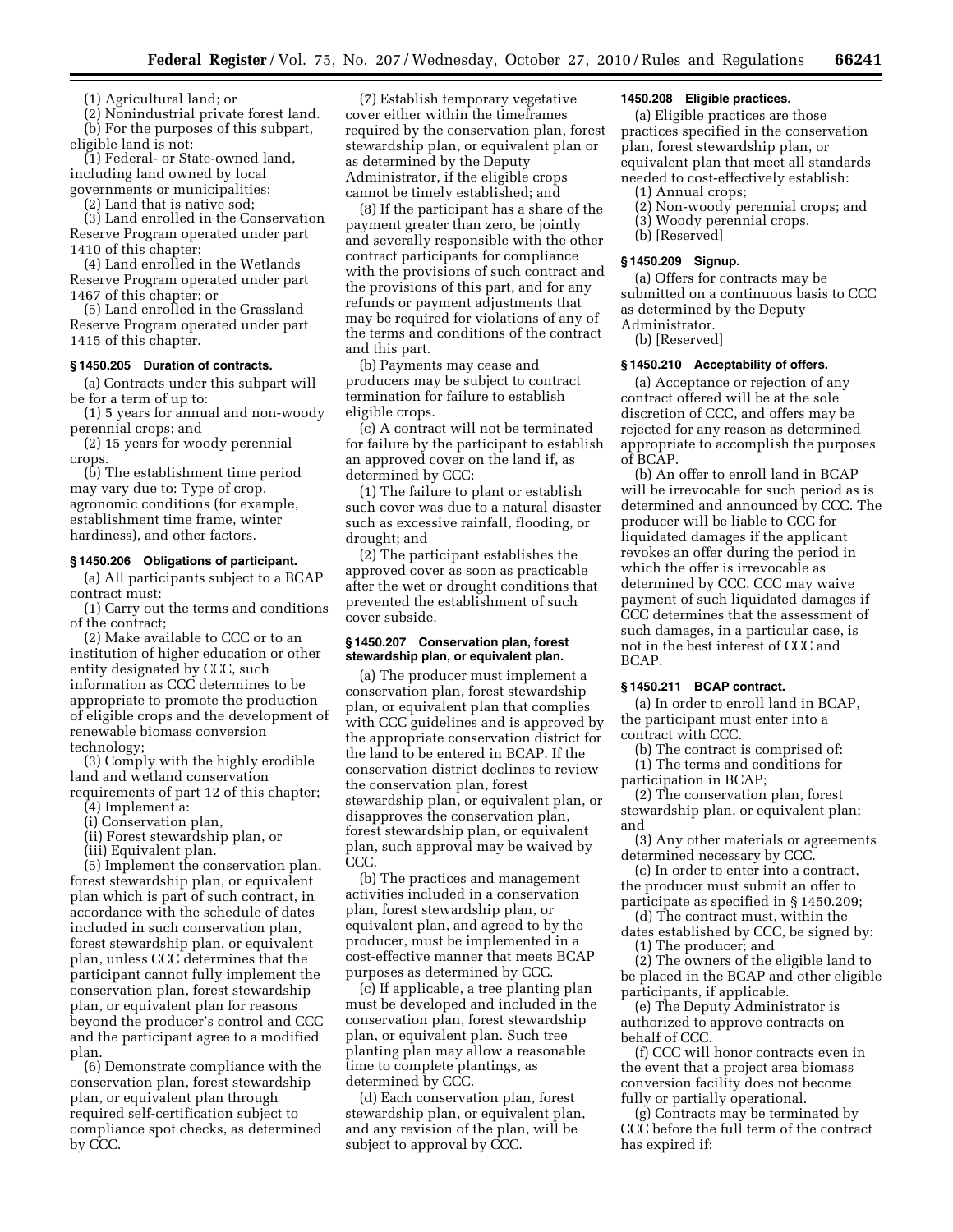(1) The owner loses control of or transfers all or part of the acreage under contract and the new owner does not wish to continue the contract;

(2) The participant voluntarily requests in writing to terminate the contract and obtains the approval of CCC according to terms and conditions as determined by CCC;

(3) The participant is not in compliance with the terms and conditions of the contract;

(4) The BCAP practice fails or is not established after a certain time period, as determined CCC, and the cost of restoring or establishing the practice outweighs the benefits received from the restoration or establishment;

(5) The contract was approved based on erroneous eligibility determinations; or

(6) CCC determines that such a termination is needed in the public interest.

(h) Except as allowed and approved by CCC where the new owner of land enrolled in BCAP is a Federal agency that agrees to abide by the terms and conditions of the terminated contract, the participant in a contract that has been terminated must refund all or part of the payments made with respect to the contract plus interest, as determined by CCC, and must pay liquidated damages as provided for in the contract and this part. CCC may permit the amount(s) to be repaid to be reduced to the extent that such a reduction will not impair the purposes of BCAP. Further, a refund of all payments need not be required from a participant who is otherwise in full compliance with the contract when the land is purchased by or for the United States, as determined appropriate by CCC.

#### **§ 1450.212 Establishment payments.**

(a) Establishment payments will be made available upon a determination by CCC that an eligible practice, or an identifiable portion of a practice, has been established in compliance with the appropriate standards and specifications.

(b) Except as otherwise provided for in this part, such payments will be made only for the cost-effective establishment or installation of an eligible practice, as determined by CCC.

(c) Except as provided in paragraph (d) of this section, such payments will not be made to the same owner or operator on the same acreage for any eligible practices that have been previously established, or for which such owner or operator has received establishment assistance from any Federal agency.

(d) Establishment payments may be authorized for the replacement or restoration of practices on land for which assistance has been previously allowed under BCAP, only if the failure of the original practice was due to reasons beyond the control of the participant, as agreed to by CCC.

(e) In addition, CCC may make partial payments when the participant completes identifiable components of the contract. CCC may make supplemental establishment payments, if necessary.

#### **§ 1450.213 Levels and rates for establishment payments.**

(a) CCC will pay not more than 75 percent of the actual or average cost (whichever is lower) of establishing non-woody perennial crops and woody perennial crops specified in the conservation plan, forest stewardship plan, or equivalent plan.

(b) The average cost of performing a practice may be determined by CCC based on recommendations from the State Technical Committee. Such cost may be the average cost in a State, a county, or a part of a State or county, as determined by CCC. This means that the calculated 75 percent of the average cost may represent less than 75 percent of the actual cost for an individual participant.

(c) Except as otherwise provided for in this part, a participant may receive, in addition to any payment under this part, establishment assistance, rental payments, or tax benefits from a State or a private organization in return for enrolling lands in BCAP without a commensurate reduction in BCAP establishment payments.

#### **§ 1450.214 Annual payments.**

(a) Annual payments will be made in such amount and in accordance with such time schedule as may be agreed upon and specified in the BCAP contract.

(b) Based on the regulations in § 1410.42 of this chapter and as determined by CCC, annual payments include a payment based on all or a percentage of:

(1) A weighted average soil rental rate for cropland;

(2) The applicable marginal pastureland rental rate for all other land except for nonindustrial private forest land;

(3) For forest land, the average county rental rate for cropland as adjusted for forest land productivity for nonindustrial private forest land; and

(4) Any incentive payment as determined by CCC.

(c) The annual payment will be divided among the participants on a single contract as agreed to in such contract, as determined by CCC.

(d) A participant that has an established eligible crop and is therefore not eligible for establishment payments under § 1450.212 may be eligible for annual payments under the provisions of this section.

(e) In the case of a contract succession, annual payments will be divided between the predecessor and the successor participants as agreed to among the participants and approved by CCC. If there is no agreement among the participants, annual payments will be divided in such manner deemed appropriate by the Deputy Administrator and such distribution may be prorated based on the actual days of ownership of the property by each party.

(f) Annual payments will be reduced, as determined by CCC:

(1) By a percentage of the sum of the sale price and payments under subpart B of this part for the crop collected or harvested from the contract acreage as follows:

(i) By 1 percent if the eligible crop is delivered to a biomass conversion facility for conversion to cellulosic biofuels as defined by 40 CFR 80.1401;

(ii) By 10 percent if the eligible crop is delivered to a biomass conversion facility for conversion to advanced biofuels;

(iii) By 25 percent if the eligible crop is delivered to a biomass conversion facility for conversion to heat, power, or biobased products;

(iv) By 100 percent if the eligible crop is used for a purpose other than conversion to heat, power, biobased products, or advanced biofuels;

(2) If the producer violates a term of the contract; or

(3) In other circumstances deemed necessary or appropriate to carry out BCAP.

#### **§ 1450.215 Transfer of land.**

(a)(1) If a new owner or operator purchases or obtains the right and interest in, or right to occupancy of, land subject to a BCAP contract, such new owner or operator, upon the approval of CCC, may become a participant to a new BCAP contract with CCC for the transferred land.

(2) For the transferred land, if the new owner or operator becomes a successor to the existing BCAP contract, the new owner or operator will assume all obligations of the BCAP contract of the previous participant.

(3) If the new owner or operator is approved as a successor to a BCAP contract with CCC, then, except as otherwise determined by the Deputy Administrator: